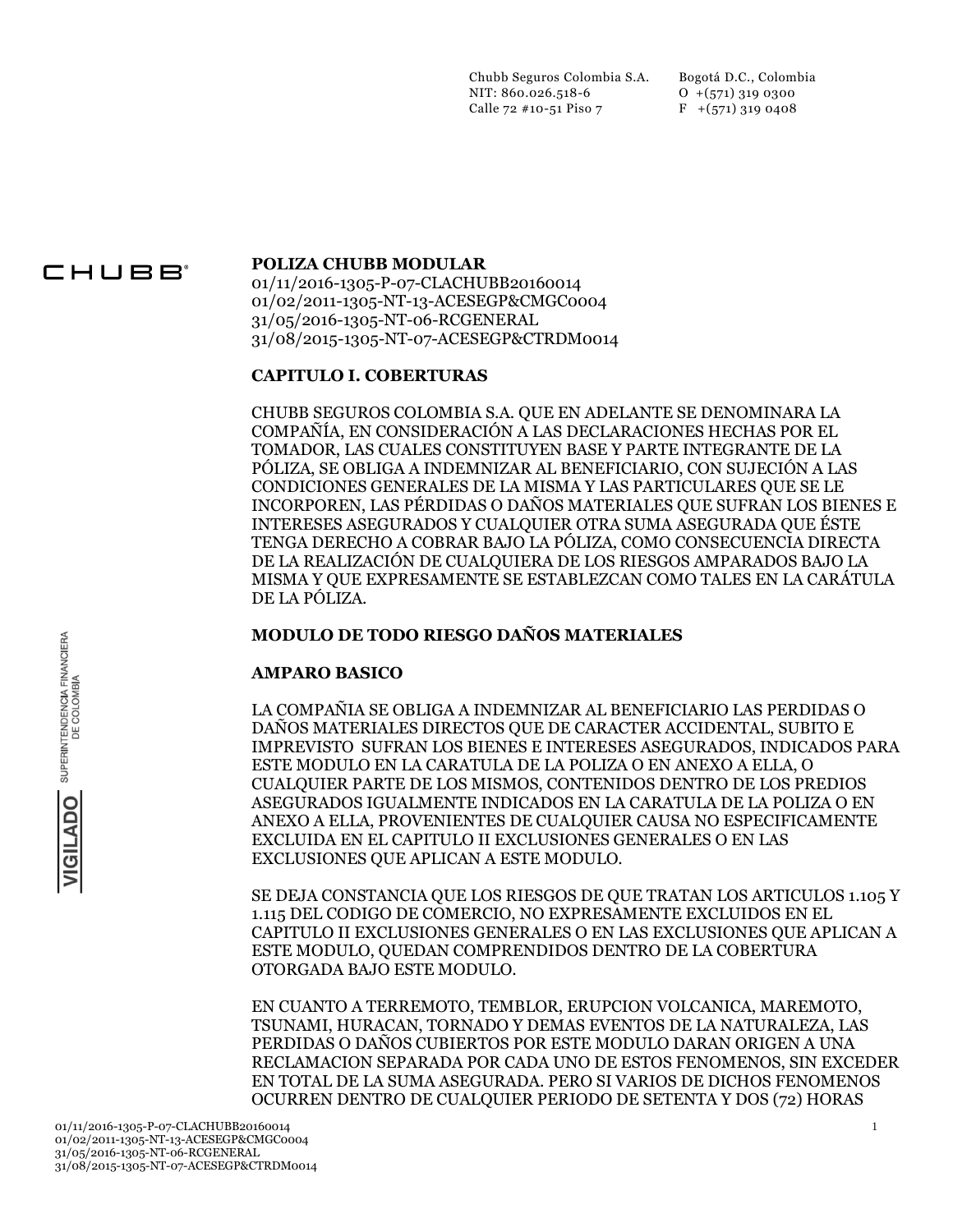CONSECUTIVAS DURANTE LA VIGENCIA DE LA POLIZA, SE TENDRAN COMO UN SOLO SINIESTRO Y LAS PERDIDAS O DAÑOS QUE SE CAUSEN DEBERAN ESTAR COMPRENDIDOS EN UNA SOLA RECLAMACION, SIN EXCEDER LA SUMA TOTAL ASEGURADA.

ESTE AMPARO CUBRE TAMBIEN:

- LAS PERDIDAS O DAÑOS MATERIALES QUE SUFRAN LOS BIENES E INTERESES ASEGURADOS OCASIONADAS POR ACTOS DE DESTRUCCION ORDENADOS POR LA AUTORIDAD COMPETENTE EN EL MOMENTO DEL SINIESTRO Y CON EL PROPOSITO DE PREVENIR SU PROPAGACION, SIEMPRE QUE EL MISMO NO HAYA SIDO ORIGINADO POR NINGUNO DE LOS RIESGOS ESPECIFICAMENTE EXCLUIDOS.
- LOS COSTOS Y GASTOS EN OUE NECESARIA Y RAZONABLEMENTE INCURRA EL ASEGURADO CON EL PROPOSITO DE EXTINGUIR O EVITAR LA EXTENSION Y PROPAGACION DE CUALQUIERA DE LOS EVENTOS CUBIERTOS POR ESTE MODULO.
- LOS COSTOS Y GASTOS EN QUE NECESARIA Y RAZONABLEMENTE INCURRA EL ASEGURADO COMO CONSECUENCIA DE CUALQUIER SINIESTRO AMPARADO CON EL PROPOSITO DE SALVAR, PRESERVAR O CONSERVAR LOS BIENES ASEGURADOS.

## **COBERTURAS ADICIONALES:**

EN ADICION A LA COBERTURA BASICA OTORGADA BAJO ESTE MODULO, LA COMPAÑIA INDEMNIZARA AL BENEFICIARIO, HASTA POR EL LIMITE DE VALOR ASEGURADO QUE ASI SE INDIQUE EN LA CARATULA DE LA POLIZA O EN ANEXO A ELLA, LAS PERDIDAS O DAÑOS QUE SUFRAN LOS SIGUIENTES BIENES E INTERESES, EN LOS TERMINOS Y CONDICIONES DEFINIDOS A CONTINUACION:

### **1. EQUIPOS ELECTRONICOS O DE PROCESAMIENTO DE DATOS MOVILES O PORTATILES FUERA DE LOS PREDIOS ASEGURADOS.**

AMPARA LAS PERDIDAS O DAÑOS MATERIALES QUE SUFRAN LOS EQUIPOS ELECTRONICOS O DE PROCESAMIENTO DE DATOS MOVILES O PORTATILES, COMO CONSECUENCIA DIRECTA DE CUALQUIERA DE LOS EVENTOS CUBIERTOS POR ESTE MODULO CONTRATADOS POR EL ASEGURADO, CON EXCEPCION DE HURTO SIMPLE, MIENTRAS SE ENCUENTREN O SEAN TRANSPORTADOS FUERA DE LOS PREDIOS ASEGURADOS.

## **2. PORTADORES EXTERNOS DE DATOS**

AMPARA LAS PERDIDAS O DAÑOS MATERIALES QUE SUFRAN LOS PORTADORES EXTERNOS DE DATOS, EXCLUYENDO LA INFORMACION EN ELLOS CONTENIDA, QUE SE HALLEN DENTRO DE LOS PREDIOS ASEGURADOS, COMO CONSECUENCIA DIRECTA DE CUALQUIERA DE LOS EVENTOS CUBIERTOS POR ESTE MODULO CONTRATADOS POR EL ASEGURADO.

## **3. PROPIEDAD PERSONAL DE EMPLEADOS**

AMPARA LAS PERDIDAS O DAÑOS MATERIALES QUE SUFRAN LOS BIENES DE PROPIEDAD PERSONAL DE LOS EMPLEADOS DEL ASEGURADO, EXCLUYENDO ESPECIFICAMENTE VEHICULOS, JOYAS Y DINERO, QUE SE HALLEN DENTRO DE LOS PREDIOS ASEGURADOS, COMO CONSECUENCIA DIRECTA DE CUALQUIERA DE LOS EVENTOS CUBIERTOS POR ESTE MODULO CONTRATADOS POR EL ASEGURADO, CON EXCEPCION DE HURTO SIMPLE, SIEMPRE Y CUANDO DICHOS BIENES PERSONALES NO ESTEN AMPARADOS POR OTRO SEGURO.

CUALQUIER PERDIDA EN SU CASO SE AJUSTARA CON EL ASEGURADO Y SE LE PAGARA A ESTE.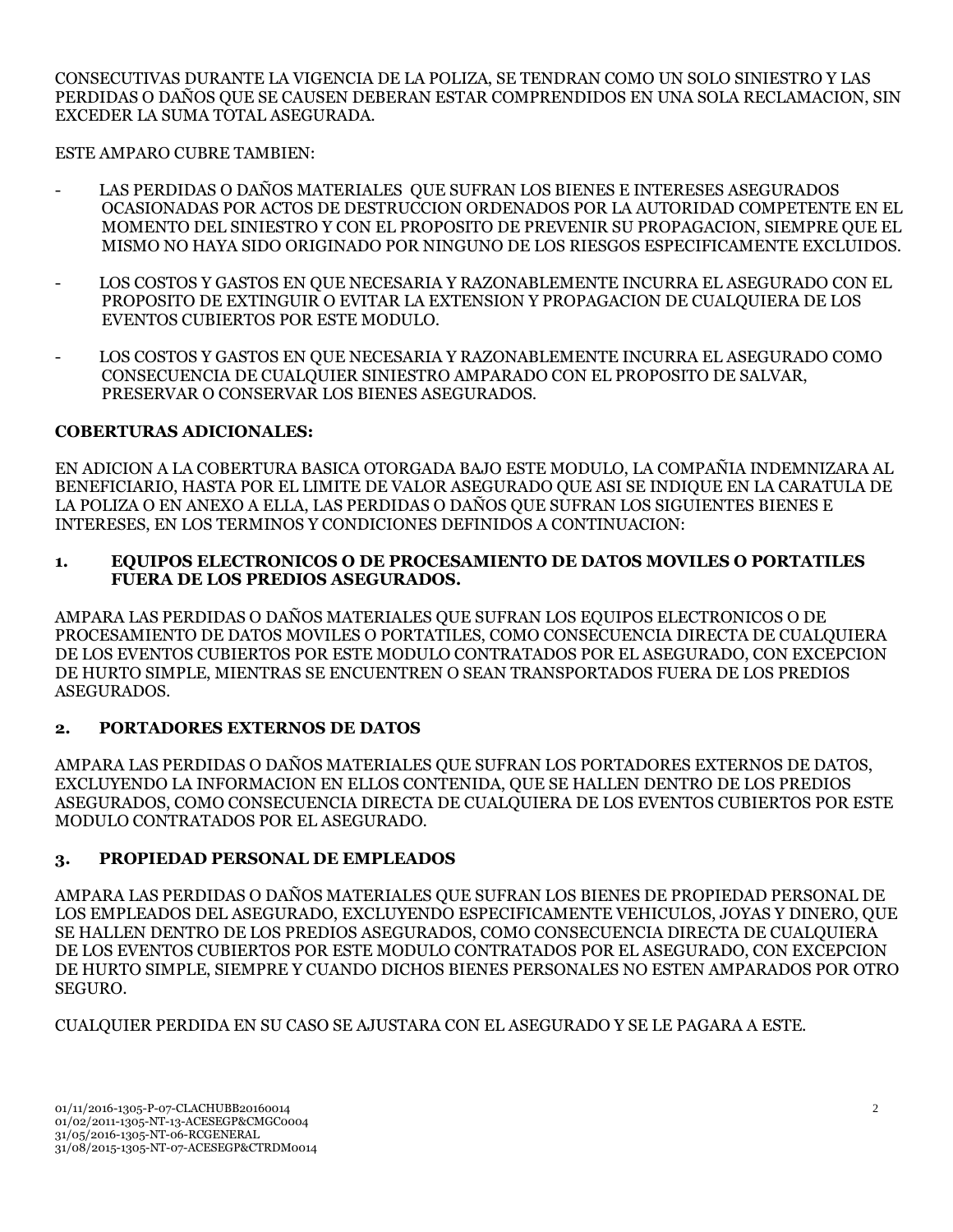## **RECONOCIMIENTO DE OTROS GASTOS**

LA COMPAÑIA INDEMNIZARA AL BENEFICIARIO, EN ADICION AL VALOR INDEMNIZABLE POR LA PERDIDA O DAÑO MATERIAL DE LOS BIENES E INTERESES ASEGURADOS AFECTADOS POR EL SINIESTRO, Y HASTA POR EL LIMITE DE VALOR ASEGURADO QUE ASI SE INDIQUE EN LA CARATULA DE LA POLIZA O EN ANEXO A ELLA, LOS GASTOS EN QUE INCURRA EL ASEGURADO CON OCASION DE UN SINIESTRO AMPARADO, EN LOS TERMINOS Y CONDICIONES DEFINIDOS A CONTINUACION:

## **1. FLETE AEREO**

LOS GASTOS ADICIONALES POR CONCEPTO DE FLETE AEREO, SIEMPRE Y CUANDO DICHOS GASTOS SE GENEREN EN CONEXION CON CUALQUIER PERDIDA O DAÑO INDEMNIZABLE RESPECTO DE LOS BIENES ASEGURADOS BAJO ESTE MODULO.

SI LA SUMA ASEGURADA PARA LOS BIENES E INTERESES AFECTADOS POR EL SINIESTRO RESULTASEN MENORES QUE LOS MONTOS POR LOS CUALES DEBIAN ASEGURARSE, ENTONCES LA CANTIDAD RECUPERABLE BAJO ESTA COBERTURA SE VERA REDUCIDA EN LA MISMA PROPORCION QUE GUARDE EL VALOR ASEGURADO FRENTE AL VALOR ASEGURABLE.

### **2. GASTOS ADICIONALES POR HORAS EXTRAS, TRABAJO NOCTURNO, TRABAJO EN DIAS FESTIVOS Y FLETE EXPRESO**

LOS GASTOS EXTRAORDINARIOS POR CONCEPTO DE HORAS EXTRAS, TRABAJO NOCTURNO, TRABAJO EN DIAS FESTIVOS Y FLETE EXPRESO, EXCLUYENDO FLETE AEREO, SIEMPRE Y CUANDO DICHOS CARGOS EXTRAS SE GENEREN EN CONEXION CON CUALQUIER PERDIDA O DAÑO INDEMNIZABLE RESPECTO DE LOS BIENES ASEGURADOS BAJO ESTE MODULO.

SI LA SUMA ASEGURADA PARA LOS BIENES E INTERESES AFECTADOS POR EL SINIESTRO RESULTASEN MENORES QUE LOS MONTOS POR LOS CUALES DEBIAN ASEGURARSE, ENTONCES LA CANTIDAD RECUPERABLE BAJO ESTA COBERTURA SE VERA REDUCIDA EN LA MISMA PROPORCION QUE GUARDE EL VALOR ASEGURADO FRENTE AL VALOR ASEGURABLE.

## **3. GASTOS PARA LA REPOSICION DE DOCUMENTOS E INFORMACION**

EL COSTO DE REPRODUCIR O REEMPLAZAR LA INFORMACION CONTENIDA EN DOCUMENTOS, ARCHIVOS, MANUSCRITOS, PLANOS, LIBROS DE CONTABILIDAD Y COMERCIO, KARDEX, SISTEMA DE INDICE, DIBUJOS, PATRONES, MOLDES, MODELOS, RECIBOS, CINTAS MAGNETICAS, SISTEMAS ELECTRONICOS DE PROCESAMIENTO DE DATOS Y DEMAS SISTEMAS DE ALMACENAMIENTO DE INFORMACION, INCLUYENDO EL ARRENDAMIENTO DE EQUIPOS Y EL PAGO DE DIGITADORES Y PROGRAMADORES DE SISTEMAS NECESARIOS PARA RECOPILAR O RECONSTRUIR DE NUEVO TODA LA INFORMACION DESTRUIDA, AVERIADA O INUTILIZADA POR UN SINIESTRO AMPARADO. SE EXCLUYE TODO TIPO DE SOFTWARE, DINERO EN EFECTIVO Y TITULOS VALORES.

## **4. HONORARIOS PROFESIONALES INCLUYENDO GASTOS DE VIAJE Y ESTADIA**

PREVIA APROBACION DE LA COMPAÑIA, EL COSTO DE HONORARIOS, INCLUYENDO GASTOS DE VIAJE Y ESTADIA, DIFERENTES DE LOS QUE FORMAN PARTE DE LA INDEMNIZACION BAJO LA COBERTURA OTORGADA POR ESTE MODULO, DE TECNICOS, EXPERTOS, INTERVENTORES, INGENIEROS, CONSULTORES, ARQUITECTOS U OTROS PROFESIONALES PARA LA PLANIFICACION, RECONSTRUCCION, REPOSICION, REEMPLAZO O REPARACION DE LOS BIENES E INTERESES ASEGURADOS, O PARA DEMOSTRAR LA OCURRENCIA DEL SINIESTRO Y LA CUANTIA DE LA PERDIDA, (EXCLUYENDO COSTOS DE ARBITRAMENTO Y/O PROCESOS JUDICIALES) SIN EXCEDER DE LAS TARIFAS AUTORIZADAS POR LAS RESPECTIVAS AGREMIACIONES O COLEGIOS PROFESIONALES Y, A FALTA DE UNAS U OTRAS, DE LAS QUE SEAN USUALES O COMUNES.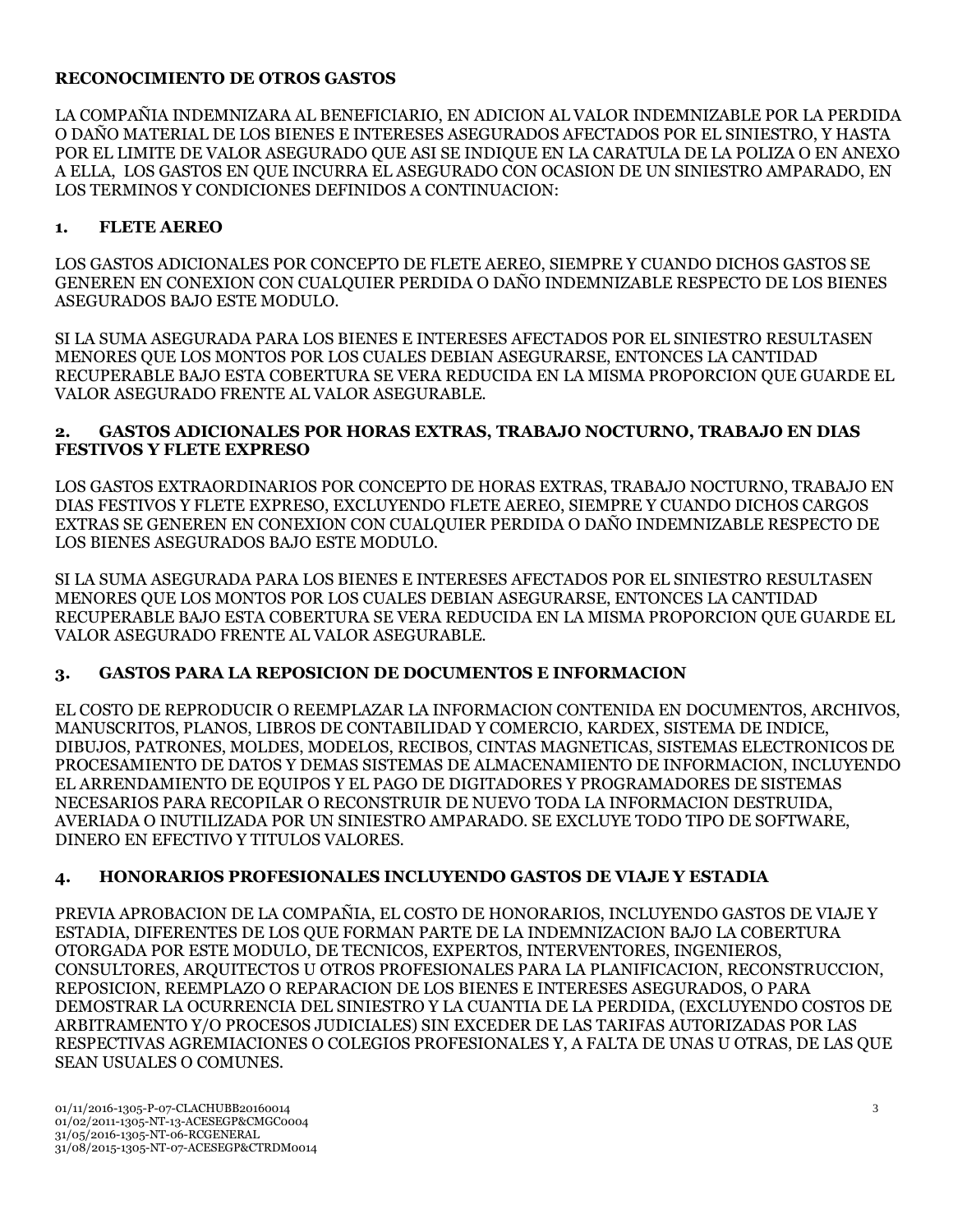EN LAS MISMAS CONDICIONES QUE PARA LOS ANTERIORES, LA COMPAÑIA INDEMNIZARA LOS HONORARIOS DE AUDITORES, REVISORES Y CONTADORES PARA OBTENER Y CERTIFICAR INFORMACION DE LA CONTABILIDAD DEL ESTABLECIMIENTO Y DEMAS INFORMACION, DOCUMENTOS Y TESTIMONIOS QUE SEAN REQUERIDOS EN RELACION CON UN SINIESTRO AMPARADO.

LA COBERTURA BRINDADA POR ESTA COBERTURA NO INCLUYE LOS COSTOS O GASTOS FIJOS DEL ASEGURADO Y/O LOS NECESARIOS PARA ACTUALIZAR LA CONTABILIDAD.

## **5. REMOCION DE ESCOMBROS**

LOS GASTOS Y COSTOS PARA LA REMOCION DE ESCOMBROS O EL DESMANTELAMIENTO, DEMOLICION O APUNTALAMIENTO DE LOS BIENES E INTERESES ASEGURADOS QUE HAYAN SIDO DAÑADOS O DESTRUIDOS POR CUALQUIERA DE LOS EVENTOS CUBIERTOS POR ESTE MODULO.

## **6 AMPARO PARA FRIGORIFICOS**

SE AMPARAN LAS PERDIDAS O DAÑOS MATERIALES QUE SUFRAN LOS BIENES ASEGURADOS CONTENIDOS DENTRO DE LAS CAMARAS FRIGORIFICAS POR FALTA DE FUNCIONAMIENTO DE LOS APARATOS FRIGORIFICOS CAUSADOS DIRECTAMENTE POR CUALQUIERA DE LOS EVENTOS AMPARADOS BAJO EL MODULO DE INCENDIO CONTRATADOS POR EL ASEGURADO.

## **7 DETERIORO DE BIENES REFRIGERADOS**

AMPARA LAS PERDIDAS O DAÑOS OCASIONADOS A LOS BIENES CONTENIDOS DENTRO DE LAS CAMARAS FRIGORIFICAS A CONSECUENCIA DE UN SINIESTRO EN LA MAQUINARIA ASEGURADA CAUSADOS DIRECTAMENTE POR CUALQUIERA DE LOS EVENTOS CUBIERTOS POR ESTE MODULO CONTRATADOS POR EL ASEGURADO.

## **8 AMPARO DE RENTA (PERDIDA DE ARRENDAMIENTO)**

AMPARA LA PERDIDA DE ARRENDAMIENTO QUE PERCIBA EL ASEGURADO SOBRE EL EDIFICIO ASEGURADO QUE SE AFECTE POR CUALQUIERA DE LOS RIESGOS CUBIERTOS POR EL MODULO DE INCENDIO CONTRATADOS POR EL ASEGURADO, SEGUN LAS SIGUIENTES CONDICIONES:

- a. LA INDEMNIZACION SERA EQUIVALENTE AL MONTO DEL ARRENDAMIENTO DEJADO DE PERCIBIR (RENTA BRUTA), MENOS LOS GASTOS QUE NO SE CAUSEN DESPUES DE DESTRUIDA LA TOTALIDAD O PARTE DEL EDIFICIO ASEGURADO.
- b. SI LA DESTRUCCION ES PARCIAL, SOLO SE INDEMNIZARA LA PERDIDA DE ARRENDAMIENTO QUE DEJE DE PRODUCIR LA PARTE DEL EDIFICIO QUE RESULTE INOCUPABLE POR CAUSA DEL SINIESTRO AMPARADO.
- c. SI LA PARTE DEL EDIFICIO AFECTADA ESTUVIERE OCUPADA EN TODO O EN PARTE POR EL ASEGURADO, LA INDEMNIZACION SERA EQUIVALENTE AL VALOR DEL ARRENDAMIENTO DE LAS OTRAS PARTES O DEPENDENCIAS ANALOGAS DEL EDIFICIO ARRENDADAS A TERCEROS O DE EDIFICIOS SIMILARES.
- d. LA INDEMNIZACION SERA PAGADA DURANTE EL TIEMPO NORMALMENTE NECESARIO PARA RECONSTRUIR EL EDIFICIO, SIN EXCEDER EL TERMINO DE MESES FIJADO EN LA CARATULA DE LA POLIZA O EN ANEXO A ELLA, CONTADOS A PARTIR DE LA FECHA DE INTERRUPCION DE LA RENTA.
- e. SI EL EDIFICIO NO PUDIERE SER REPARADO O RECONSTRUIDO O TUVIERE QUE SERLO CON DETERMINADAS ESPECIFICACIONES O BAJO CIRCUNSTANCIAS QUE IMPLIQUEN UN TIEMPO MAYOR DEL NORMALMENTE REQUERIDO, EL PERIODO DE INDEMNIZACION SE LIMITARA AL TIEMPO QUE HUBIESE SIDO SUFICIENTE PARA REPARAR O RECONSTRUIR EL EDIFICIO NORMALMENTE.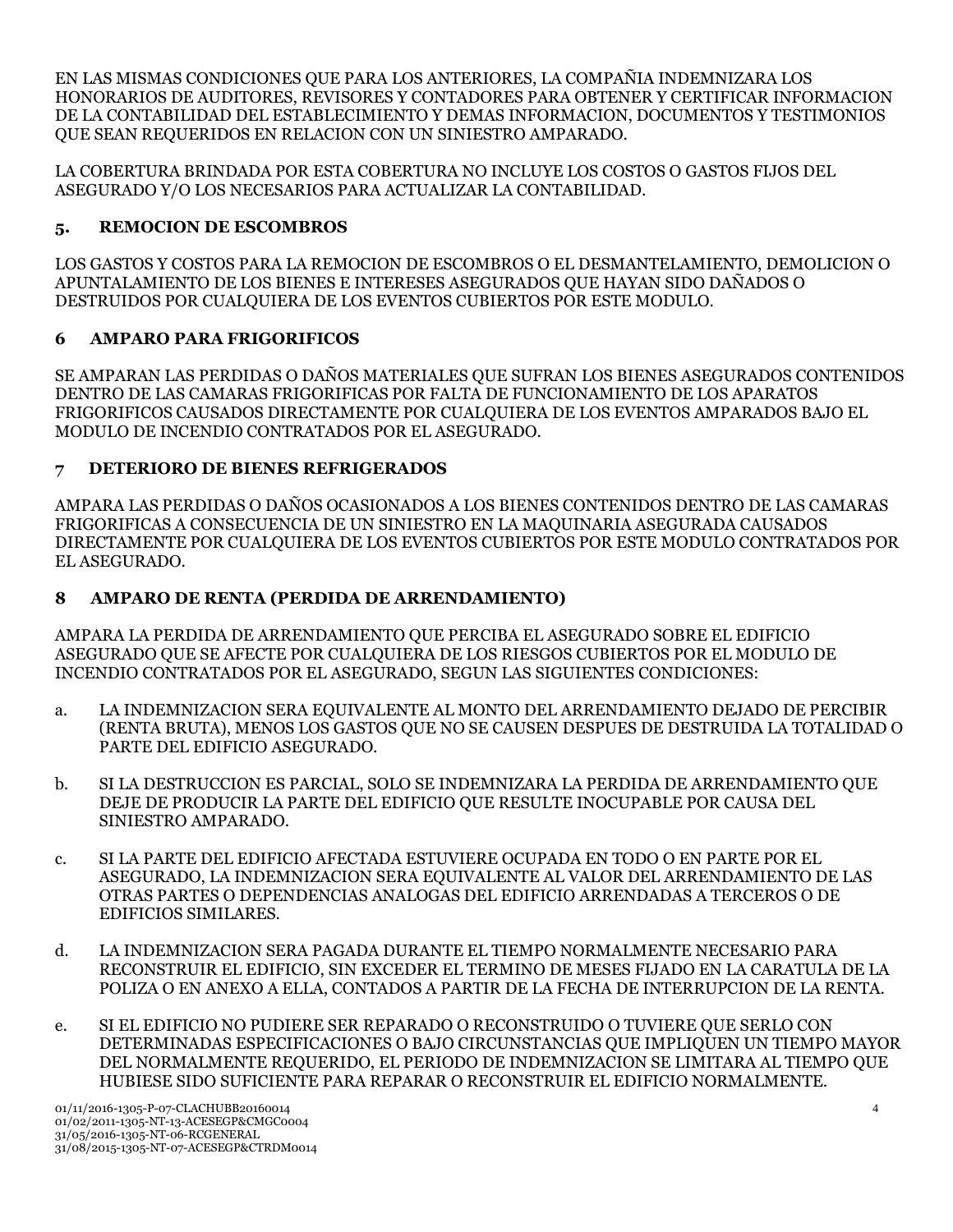f. SI AL TIEMPO DE OCURRIR UNA PERDIDA QUE DE MOTIVO A INDEMNIZACION EN VIRTUD DE ESTE AMPARO, LA RENTA DEL EDIFICIO ASEGURADO FUERE MAYOR QUE LA RENTA ASEGURADA, EL ASEGURADO SE CONSIDERARA COMO SU PROPIO ASEGURADOR POR EL EXCESO DE RENTA NO GARANTIZADA Y, EN CONSECUENCIA, SOPORTARA PROPORCIONALMENTE LA PARTE DE LA PERDIDA DE RENTA SUFRIDA.

## **AMPARO AUTOMATICO NUEVAS PROPIEDADES**

AMPARA EN FORMA AUTOMATICA, EN LOS MISMOS TERMINOS Y CONDICIONES OTORGADOS BAJO ESTE MODULO, HASTA POR EL LIMITE DE VALOR ASEGURADO AGREGADO ANUAL ESTABLECIDO EN LA CARATULA DE LA POLIZA O EN ANEXO A ELLA, Y SIN COBRO ADICIONAL DE PRIMA, TODOS LOS NUEVOS BIENES SOBRE LOS CUALES EL ASEGURADO ADQUIERA A CUALQUIER TITULO, DURANTE LA VIGENCIA DE LA POLIZA, ALGUN INTERES ASEGURABLE, CON EXCEPCION DE EXISTENCIAS, MATERIAS PRIMAS, PRODUCTOS EN PROCESO O PRODUCTOS ELABORADOS, Y QUE DICHOS NUEVOS BIENES SE ENCUENTREN DENTRO DE LOS PREDIOS ASEGURADOS, SIEMPRE Y CUANDO LA NUEVA ADQUISICION NO IMPLIQUE AGRAVACION DEL ESTADO DEL RIESGO. LO ANTERIOR SIN PERJUICIO DE LO ESTABLECIDO EN EL ARTICULO 1.060 DEL CODIGO DE COMERCIO.

AMPLIACION DE COBERTURA: A PARTIR DEL MOMENTO EN QUE LA ADQUISICION POR PARTE DEL ASEGURADO DE DICHOS NUEVOS BIENES DURANTE LA VIGENCIA DE LA POLIZA SUPERE EL LIMITE DE VALOR ASEGURADO AGREGADO ANUAL INDICADO, SE CONCEDE COBERTURA EN LOS MISMOS TERMINOS Y CONDICIONES OTORGADOS BAJO ESTE MODULO Y HASTA POR EL LIMITE DE VALOR ASEGURADO ESTABLECIDO EN LA MISMA CARATULA DE LA POLIZA O EN ANEXO A ELLA, QUEDANDO OBLIGADO EL ASEGURADO A DAR EL CORRESPONDIENTE AVISO POR ESCRITO A LA COMPAÑIA DENTRO DE LOS TREINTA (30) DIAS COMUNES SIGUIENTES A LA FECHA DE LA ADQUISICION Y A PAGAR LA PRIMA ADICIONAL CORRESPONDIENTE.

EL AMPARO OTORGADO POR ESTA AMPLIACION DE COBERTURA CESA AUTOMATICAMENTE A PARTIR DEL VENCIMIENTO DEL PLAZO ESTABLECIDO SI EL ASEGURADO NO CUMPLE VALIDAMENTE CON SU OBLIGACION DE DAR EL AVISO CORRESPONDIENTE.

LA COMPAÑIA EFECTUARA AL FINALIZAR LA VIGENCIA Y EN UN SOLO COBRO, LA PRIMA CORRESPONDIENTE A TODOS LOS AUMENTOS DE VALOR ASEGURADO INFORMADOS POR EL ASEGURADO CON MOTIVO DE LA APLICACION DE ESTA AMPLIACION DE COBERTURA, LIQUIDADA A PRORRATA DESDE LA FECHA DE ADQUISICION.

LA EXPIRACION DEL AMPARO SE PRODUCE, ASIMISMO, SIMULTANEAMENTE CON LA DEL CONTRATO.

## **AMPARO AUTOMATICO PARA MAQUINAS O EQUIPOS EN DEMOSTRACION**

AMPARA EN FORMA AUTOMATICA, EN LOS MISMOS TERMINOS Y CONDICIONES OTORGADOS BAJO ESTE MODULO, Y HASTA POR EL LIMITE DE VALOR ASEGURADO INDICADO EN LA CARATULA DE LA POLIZA O EN ANEXO A ELLA, TODAS LAS MAQUINAS O EQUIPOS QUE TENIENDO RELACION CON LA ACTIVIDAD DESARROLLADA POR EL ASEGURADO, ESTE RECIBA, DURANTE LA VIGENCIA DE LA POLIZA, BAJO SU RESPONSABILIDAD A TITULO DE DEMOSTRACION Y QUE DICHAS MAQUINAS Y EQUIPOS SE ENCUENTREN DENTRO DE LOS PREDIOS O ESTABLECIMIENTOS ASEGURADOS, SIEMPRE Y CUANDO ELLO NO IMPLIQUE AGRAVACION DEL ESTADO DEL RIESGO. LO ANTERIOR SIN PERJUICIO DE LO ESTABLECIDO EN EL ARTICULO 1.060 DEL CODIGO DE COMERCIO.

EL AMPARO SE OTORGA POR UN PERIODO MAXIMO DE SESENTA (60) DIAS CONTADOS A PARTIR DE LA FECHA EN QUE EL ASEGURADO SE HAGA CARGO DE LAS MAQUINAS Y EQUIPOS EN DEMOSTRACION, OBLIGANDOSE EL ASEGURADO A DAR EL CORRESPONDIENTE AVISO POR ESCRITO A LA COMPAÑIA DENTRO LOS DIEZ (10) DIAS COMUNES SIGUIENTES A LA FECHA EN QUE ESTE ASUMA TAL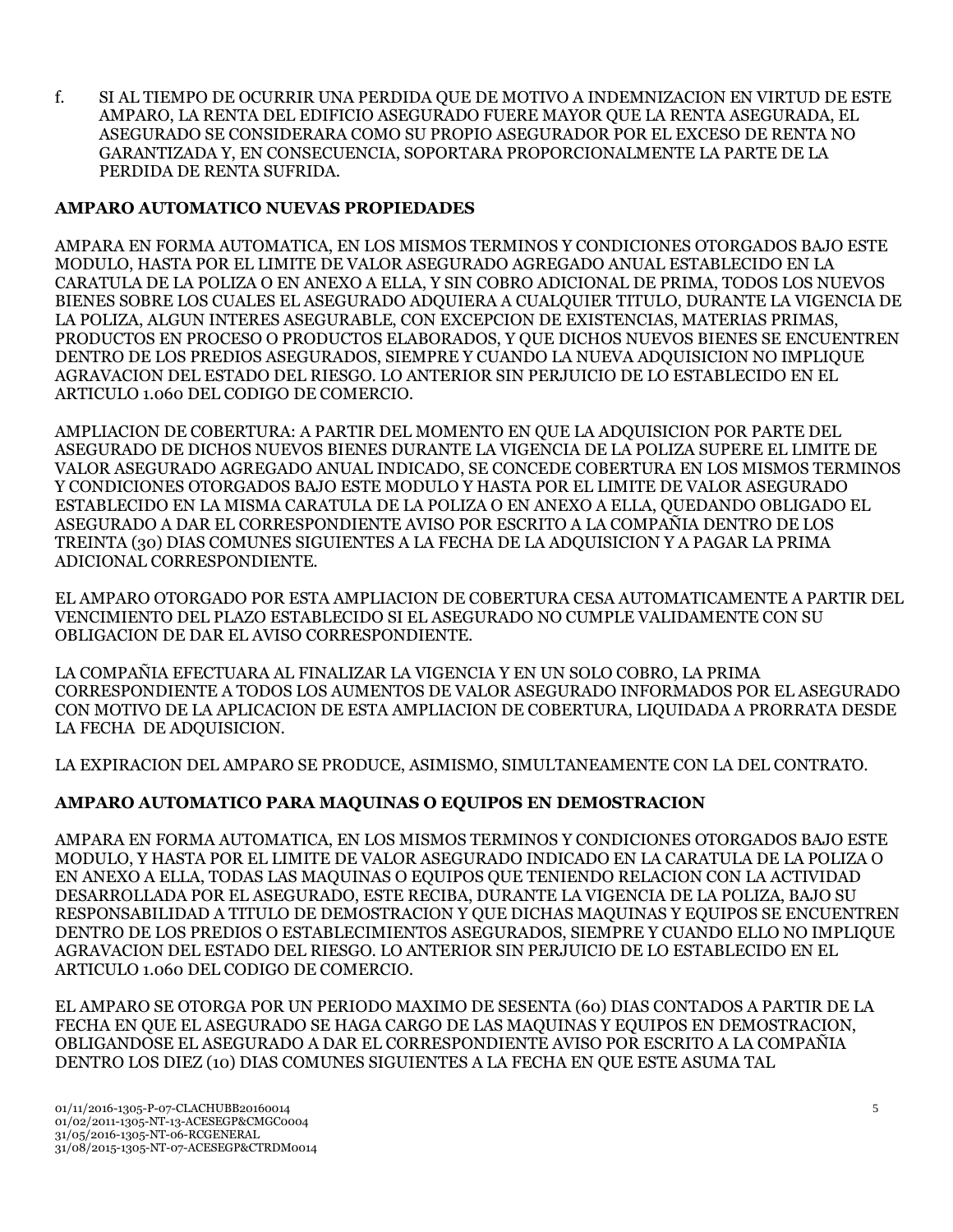RESPONSABILIDAD, AVISO QUE DEBE COMPRENDER COMO MINIMO LA DESCRIPCION DE LA MAQUINARIA Y EQUIPO, SU VALOR ASEGURADO INDIVIDUAL Y SU UBICACION.

EL AMPARO OTORGADO CESA AUTOMATICAMENTE AL VENCIMIENTO DE UNO CUALQUIERA DE LOS SIGUIENTES PLAZOS, EL QUE OCURRA PRIMERO:

- DIEZ (10) DIAS COMUNES SIGUIENTES A LA FECHA EN QUE EL ASEGURADO ASUME LA RESPONSABILIDAD DE LAS MAQUINAS Y EQUIPOS, SI NO CUMPLE VALIDAMENTE CON SU OBLIGACION DE DAR EL AVISO RESPECTIVO A LA COMPAÑIA.
- LOS SESENTA (60) DIAS DEL PLAZO DE DURACION DE LA PRESENTE COBERTURA.
- LA VIGENCIA DE LA POLIZA.

LA COBERTURA OTORGADA EN VIRTUD DE ESTA CONDICION NO GENERA COBRO ADICIONAL DE PRIMA PARA EL ASEGURADO.

### **LABORES Y MATERIALES**

LA COMPAÑÍA AUTORIZA AL ASEGURADO PARA EFECTUAR LAS ALTERACIONES Y/O REPARACIONES, INCLUYENDO LA CONSTRUCCION DE NUEVAS EDIFICACIONES, MONTAJE DE NUEVAS PLANTAS Y/O EL MONTAJE DE MAQUINARIA Y EQUIPO QUE NO HAYA ESTADO PREVIAMENTE OPERANDO (EXCLUYENDO PRUEBAS), DENTRO DE LOS PREDIOS ASEGURADOS, QUE JUZGUE NECESARIAS PARA EL FUNCIONAMIENTO DE LA INDUSTRIA O NEGOCIO ASEGURADO, SIEMPRE QUE EL VALOR FINAL DE DICHAS ALTERACIONES, REPARACIONES, CONSTRUCCIONES Y/O MONTAJES NO SUPEREN EL LIMITE DE VALOR ASEGURADO INDICADO EN LA CARATULA DE LA POLIZA O EN ANEXO A ELLA.

EL ASEGURADO SE OBLIGA A DAR EL CORRESPONDIENTE AVISO POR ESCRITO A LA COMPAÑIA DENTRO DE LOS SESENTA (60) DIAS COMUNES CONTADOS A PARTIR DE LA FECHA DE INICIACION DE TALES MODIFICACIONES, A PROVEER LA INFORMACION QUE LA COMPAÑIA LE REQUIERA Y A PAGAR LA PRIMA ADICIONAL CORRESPONDIENTE.

EL AMPARO OTORGADO POR ESTA COBERTURA CESA AUTOMATICAMENTE A PARTIR DEL VENCIMIENTO DEL PLAZO ESTABLECIDO SI EL ASEGURADO NO CUMPLE VALIDAMENTE CON SU OBLIGACION DE DAR EL AVISO CORRESPONDIENTE.

LA EXPIRACION DEL AMPARO SE PRODUCE, ASIMISMO, SIMULTANEAMENTE CON LA DEL CONTRATO.

## **TRASLADO TEMPORAL**

LOS BIENES ASEGURADOS BAJO ESTE MODULO, DIFERENTES A LAS EXISTENCIAS, MATERIAS PRIMAS, PRODUCTOS EN PROCESO O PRODUCTOS ELABORADOS, QUE SEAN TRASLADADOS TEMPORALMENTE A OTRO SITIO DIFERENTE A LOS PREDIOS ASEGURADOS PARA REPARACION, LIMPIEZA, RENOVACION, ACONDICIONAMIENTO, REVISION, MANTENIMIENTO O FINES SIMILARES, ESTAN AMPARADOS CONTRA LOS MISMOS EVENTOS CUBIERTOS BAJO ESTE MODULO Y SUS ANEXOS DE ACUERDO A SUS RESPECTIVAS CONDICIONES, HASTA POR EL LIMITE DE VALOR ASEGURADO ESTABLECIDO EN LA CARATULA DE LA POLIZA O EN ANEXO A ELLA, EXCLUYENDO LOS INHERENTES Y/U OCASIONADOS DURANTE SU TRANSPORTE, DURANTE EL TIEMPO QUE PERMANEZCAN EN TALES OTROS SITIOS EN EL TERRITORIO DE LA REPUBLICA DE COLOMBIA, POR UN TERMINO DE SESENTA (60) DIAS, CONTADOS A PARTIR DE LA FECHA EN QUE SEAN DESCARGADOS EN ESTOS OTROS SITIOS, VENCIDOS LOS CUALES CESA ESTE AMPARO.

LA EXPIRACION DEL AMPARO SE PRODUCE, ASIMISMO, SIMULTANEAMENTE CON LA DEL CONTRATO.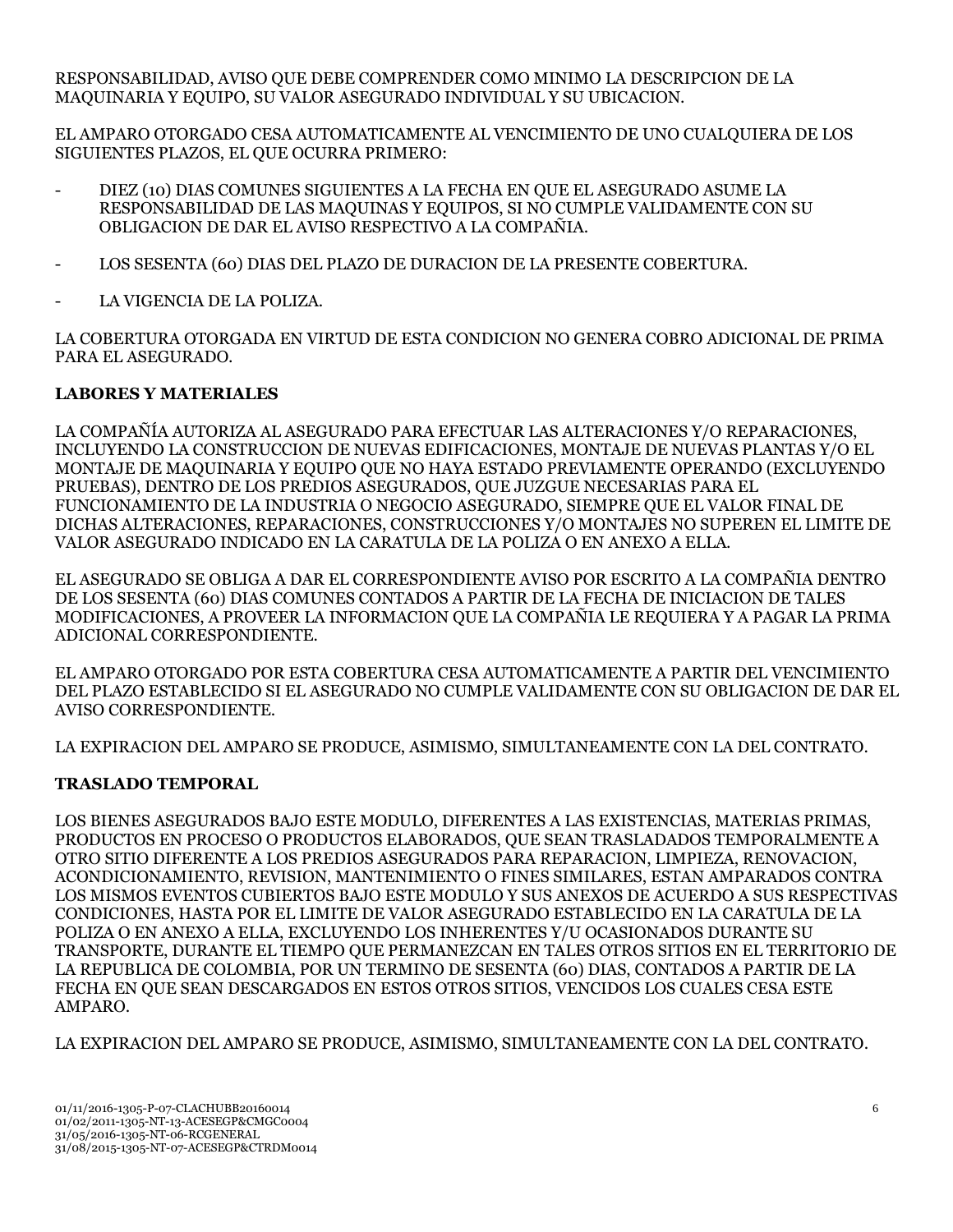### **FERIAS Y EXPOSICIONES**

LOS BIENES ASEGURADOS BAJO ESTE MODULO, INCLUYENDO LAS EXISTENCIAS, MATERIAS PRIMAS, PRODUCTOS EN PROCESO O PRODUCTOS ELABORADOS, QUE SEAN TRASLADADOS TEMPORALMENTE A OTRO SITIO DIFERENTE A LOS PREDIOS ASEGURADOS CON DESTINO A LA PARTICIPACION EN FERIAS Y EXPOSICIONES QUEDAN AMPARADOS CONTRA LOS MISMOS EVENTOS CUBIERTOS BAJO ESTE MODULO Y SUS ANEXOS DE ACUERDO A SUS RESPECTIVAS CONDICIONES, HASTA POR EL LIMITE DE VALOR ASEGURADO ESTABLECIDO EN LA CARATULA DE LA POLIZA O EN ANEXO A ELLA, EXCLUYENDO LOS INHERENTES Y/U OCASIONADOS DURANTE SU TRANSPORTE, DURANTE EL TIEMPO QUE PERMANEZCAN EN TALES OTROS SITIOS EN CUALQUIER PARTE DEL MUNDO (EXCLUYENDO IRAN, IRAQ, LIBIA, INDONESIA, CUBA Y CUALQUIER PAIS CON EMBARGO DE ESTADOS UNIDOS DE AMERICA), POR UN TERMINO DE SESENTA (60) DIAS, CONTADOS A PARTIR DE LA FECHA EN QUE SEAN DESCARGADOS EN ESTOS OTROS SITIOS, VENCIDOS LOS CUALES CESA ESTE AMPARO.

LA EXPIRACION DEL AMPARO SE PRODUCE, ASIMISMO, SIMULTANEAMENTE CON LA DEL CONTRATO.

### **INDICE VARIABLE**

LA SUMA ASEGURADA PARA LOS BIENES AMPARADOS INDICADA EN LA CARATULA DE LA POLIZA O EN ANEXO A ELLA SE CONSIDERA BASICA Y SE IRA INCREMENTANDO LINEALMENTE HASTA ALCANZAR AL FINAL DEL AÑO EL PORCENTAJE ADICIONAL INDICADO EN LA MISMA CARATULA DE LA POLIZA O EN ANEXO A ELLA.

EN CASO DE SINIESTRO, EL VALOR ASEGURADO EN DICHO MOMENTO, CORRESPONDERA A LA SUMA BASICA INCREMENTADA EN EL PORCENTAJE PACTADO, PROPORCIONAL AL TIEMPO CORRIDO DESDE LA INICIACION DEL AÑO POLIZA.

#### **AMPAROS ADICIONALES**

DE CONFORMIDAD CON LA SOLICITUD REALIZADA POR EL TOMADOR, LA COMPAÑIA CONVIENE EN EXTENDER LA COBERTURA OTORGADA BAJO EL MODULO DE TODO RIESGO DAÑOS MATERIALES PARA LOS BIENES E INTERESES ASEGURADOS Y HASTA POR EL LIMITE DE VALOR ASEGURADO QUE ASI SE INDIQUE EN LA CARATULA DE LA POLIZA O EN ANEXO A ELLA, EN LOS TERMINOS Y CONDICIONES DEFINIDOS PARA LOS AMPAROS ADICIONALES QUE A CONTINUACION SE DESCRIBEN.

LA COBERTURA OTORGADA BAJO CADA UNO DE LOS AMPAROS ENUNCIADOS SE EXTIENDE A AMPARAR:

- LAS PERDIDAS O DAÑOS MATERIALES QUE SUFRAN LOS BIENES E INTERESES ASEGURADOS OCASIONDAS POR ACTOS DE DESTRUCCION ORDENADOS POR LA AUTORIDAD COMPETENTE EN EL MOMENTO DEL SINIESTRO Y CON EL PROPOSITO DE PREVENIR SU PROPAGACION, SIEMPRE QUE EL MISMO NO HAYA SIDO ORIGINADO POR NINGUNO DE LOS RIESGOS ESPECIFICAMENTE EXCLUIDOS.
- LOS COSTOS Y GASTOS EN OUE NECESARIA Y RAZONABLEMENTE INCURRA EL ASEGURADO CON EL PROPOSITO DE EXTINGUIR O EVITAR LA EXTENSION Y PROPAGACION DE CUALQUIERA DE LOS EVENTOS CUBIERTOS POR ESTE MODULO.
- LOS COSTOS Y GASTOS EN QUE NECESARIA Y RAZONABLEMENTE INCURRA EL ASEGURADO COMO CONSECUENCIA DE CUALQUIER SINIESTRO AMPARADO CON EL PROPOSITO DE SALVAR, PRESERVAR O CONSERVAR LOS BIENES ASEGURADOS.

### **ASONADA, MOTIN, CONMOCION CIVIL O POPULAR, HUELGA, CONFLICTOS COLECTIVOS DE TRABAJO Y SUSPENSION DE HECHO DE LABORES**

NO OBSTANTE LO ESTABLECIDO EN EL NUMERAL 2 DEL CAPITULO II EXCLUSIONES GENERALES, SE AMPARAN LAS PERDIDAS O DAÑOS MATERIALES DE LOS BIENES E INTERESES ASEGURADOS CAUSADOS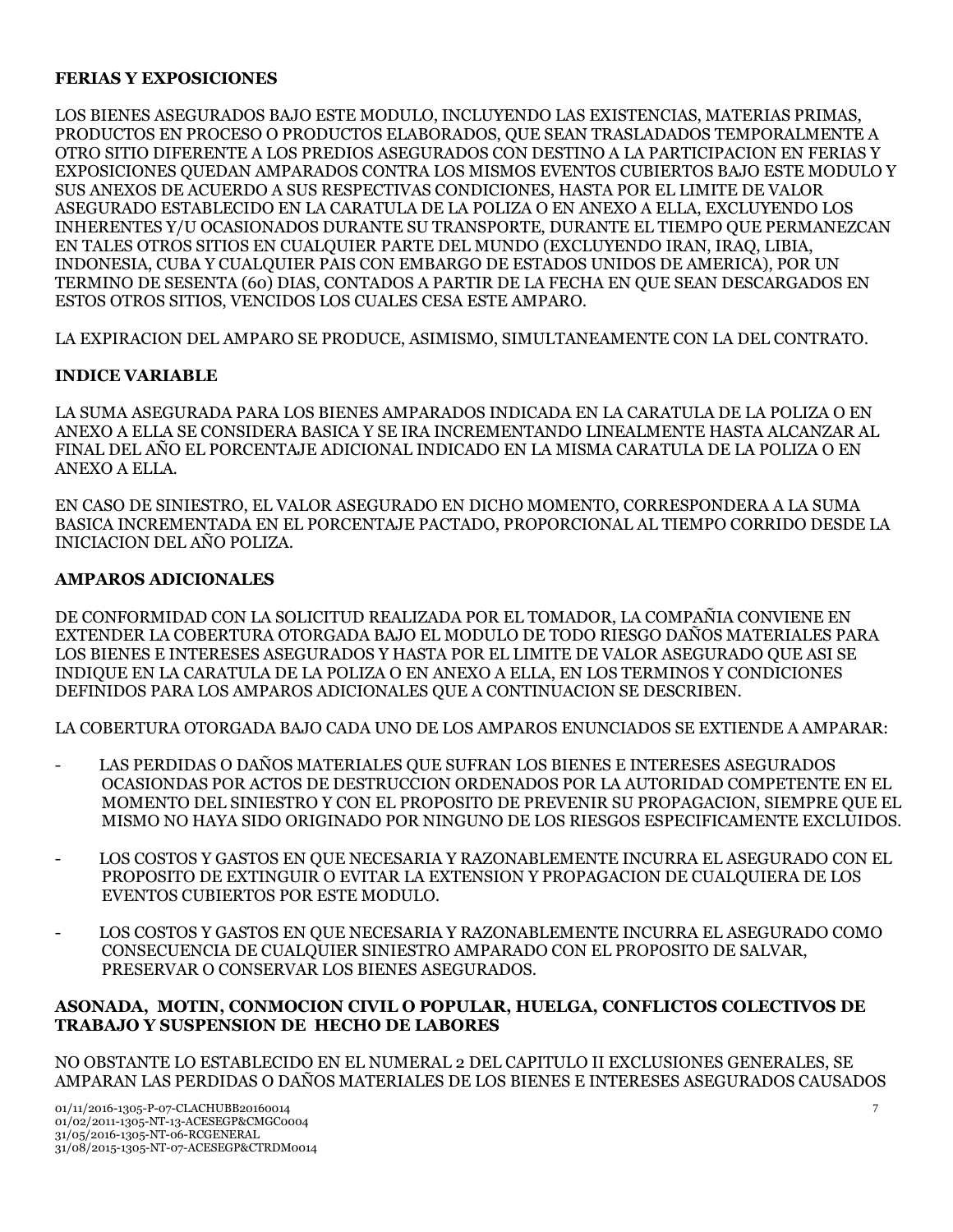POR ASONADA, MOTIN, CONMOCION CIVIL O POPULAR, HUELGA, CONFLICTOS COLECTIVOS DE TRABAJO Y SUSPENSION DE HECHO DE LABORES.

PARA EFECTOS DE LA COBERTURA BRINDADA POR ESTE AMPARO, SE CONSIDERA:

- a. MOTIN, CONMOCION CIVIL O POPULAR: PERSONAS INTERVINIENTES EN DESORDENES, CONFUSIONES, ALTERACIONES Y DISTURBIOS DE CARACTER VIOLENTO Y TUMULTUARIO.
- b. ASONADA: SEGUN LA DEFINICION DEL CODIGO PENAL.
- c. HUELGA: HUELGUISTAS O PERSONAS QUE TOMEN PARTE EN CONFLICTOS COLECTIVOS DE TRABAJO O SUSPENSION DE HECHO DE LABORES.

LAS PERDIDAS O DAÑOS CUBIERTOS POR ESTE AMPARO DARAN ORIGEN A UNA RECLAMACION SEPARADA, SIN EXCEDER EN TOTAL DEL VALOR ASEGURADO; PERO SI VARIOS DE ELLOS OCURREN DENTRO DE CUALQUIER PERIODO DE SETENTA Y DOS (72) HORAS CONSECUTIVAS DURANTE LA VIGENCIA DEL AMPARO, MEDIANDO IDENTIDAD DEL AGENTE CAUSANTE, DE DESIGNIO Y DE RESULTADO, SE TENDRAN COMO UN SOLO SINIESTRO Y LAS PERDIDAS O DAÑOS QUE CAUSEN DEBERAN ESTAR COMPRENDIDOS EN UNA SOLA RECLAMACION, SIN EXCEDER EL TOTAL DE LA SUMA ASEGURADA.

## **INCREMENTO EN EL COSTO DE OPERACION PARA EQUIPOS ELECTRONICOS PROCESADORES DE DATOS**

AMPARA LOS GASTOS EN QUE NECESARIA Y RAZONABLEMENTE INCURRA EL ASEGURADO AL USAR O ALQUILAR UN SISTEMA ELECTRONICO DE PROCESAMIENTO DE DATOS AJENO Y SUPLENTE, QUE NO ESTE ASEGURADO BAJO LA POLIZA A LA CUAL ESTE AMPARO ADICIONAL SE ADHIERE, COMO CONSECUENCIA DE LA PERDIDA O DAÑO MATERIAL DE LOS EQUIPOS ELECTRONICOS PROCESADORES DE DATOS ASEGURADOS CAUSADOS POR CUALQUIERA DE LOS EVENTOS CUBIERTOS POR ESTE MODULO CONTRATADOS POR EL ASEGURADO, Y QUE DEN LUGAR A UNA INTERRUPCION TOTAL O PARCIAL DE LA OPERACION DE DICHOS EQUIPOS PROCESADORES ELECTRONICOS DE DATOS.

## **AMPARO ADICIONAL DE ACTOS MAL INTENCIONADOS DE TERCEROS INCLUYENDO TERRORISMO**

## **DAÑOS MATERIALES**

DE CONFORMIDAD CON LA SOLICITUD REALIZADA POR EL TOMADOR Y NO OBSTANTE LO ESTABLECIDO EN EL NUMERAL 2 DEL CAPITULO II EXCLUSIONES GENERALES, LA COMPAÑIA CONVIENE EN EXTENDER, HASTA POR EL LIMITE DE VALOR ASEGURADO ESTABLECIDO EN LA CARATULA DE LA POLIZA O EN ANEXO A ELLA, LA COBERTURA OTORGADA BAJO LOS MODULOS INDICADOS EN LA MISMA CARATULA DE LA POLIZA O EN ANEXO A ELLA, EN LOS TERMINOS Y CONDICIONES DEFINIDOS A CONTINUACION.

## **AMPARO:**

SE INDEMNIZAN LAS PERDIDAS O DAÑOS MATERIALES QUE SUFRAN LOS BIENES E INTERESES ASEGURADOS COMO CONSECUENCIA DIRECTA DE ACTOS MAL INTENCIONADOS DE TERCEROS, INCLUYENDO LOS COMETIDOS POR INDIVIDUOS PERTENECIENTES A MOVIMIENTOS SUBVERSIVOS Y LOS DE TERRORISMO, DE ACUERDO CON SU DEFINICION LEGAL.

ESTE AMPARO CUBRE TAMBIEN:

LAS PERDIDAS O DAÑOS MATERIALES QUE SUFRAN LOS BIENES E INTERESES ASEGURADOS OCASIONADAS POR ACTOS DE DESTRUCCION ORDENADOS POR LA AUTORIDAD COMPETENTE EN EL MOMENTO DEL SINIESTRO Y CON EL PROPOSITO DE PREVENIR SU PROPAGACION, SIEMPRE QUE EL MISMO NO HAYA SIDO ORIGINADO POR NINGUNO DE LOS RIESGOS ESPECIFICAMENTE EXCLUIDOS.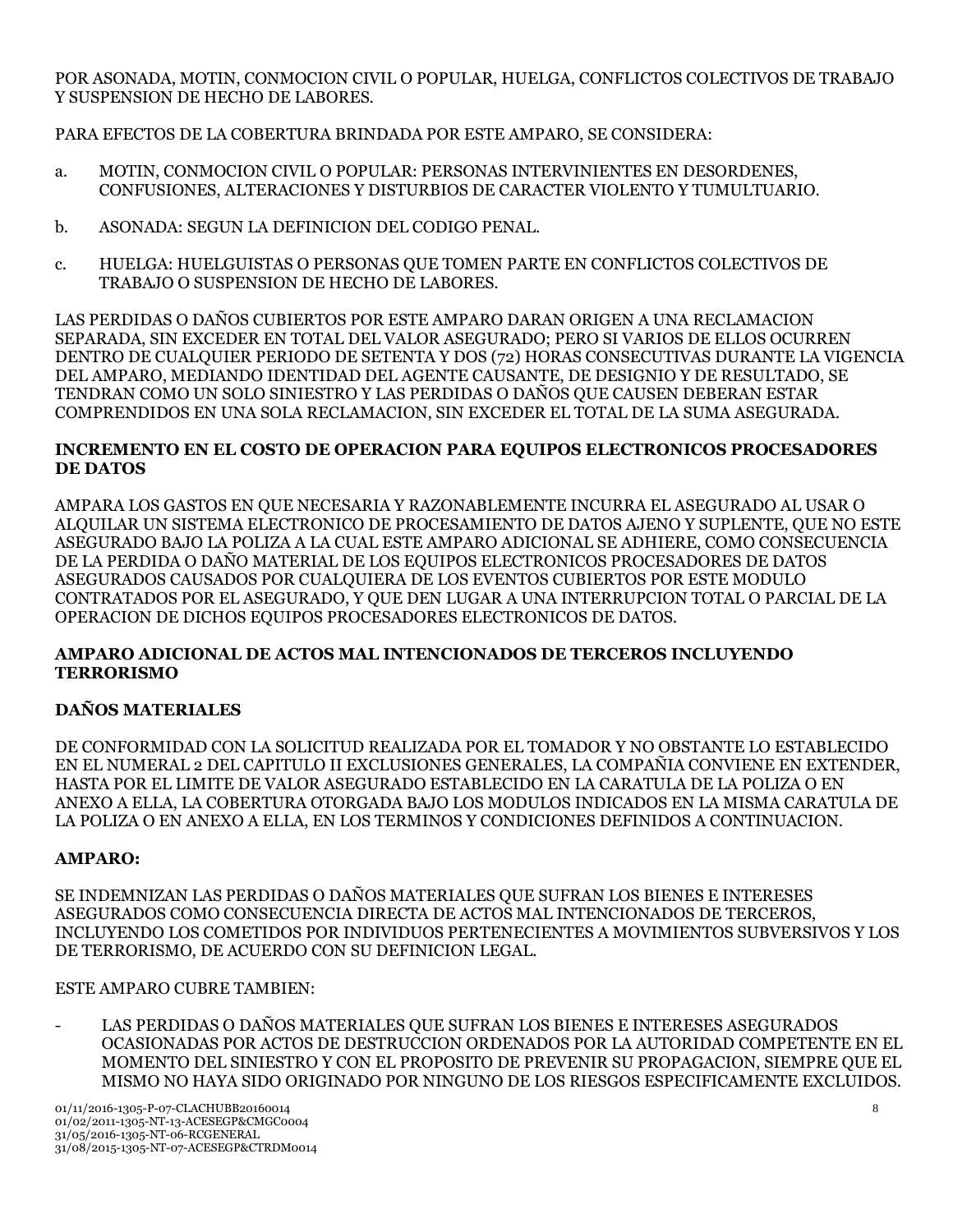- LOS COSTOS Y GASTOS EN OUE NECESARIA Y RAZONABLEMENTE INCURRA EL ASEGURADO CON EL PROPOSITO DE EXTINGUIR O EVITAR LA EXTENSION Y PROPAGACION DE CUALQUIERA DE LOS EVENTOS CUBIERTOS POR ESTE MODULO.
- LOS COSTOS Y GASTOS EN QUE NECESARIA Y RAZONABLEMENTE INCURRA EL ASEGURADO COMO CONSECUENCIA DE CUALQUIER SINIESTRO AMPARADO CON EL PROPOSITO DE SALVAR, PRESERVAR O CONSERVAR LOS BIENES ASEGURADOS.

LAS PERDIDAS O DAÑOS CUBIERTOS POR ESTE AMPARO DARAN ORIGEN A UNA RECLAMACION SEPARADA, SIN EXCEDER EN TOTAL DEL LIMITE DE VALOR ASEGURADO; PERO SI VARIOS DE ELLOS OCURREN DENTRO DE CUALQUIER PERIODO DE SETENTA Y DOS (72) HORAS CONSECUTIVAS DURANTE LA VIGENCIA DEL AMPARO, MEDIANDO IDENTIDAD DEL AGENTE CAUSANTE, DE DESIGNIO Y DE RESULTADO, SE TENDRAN COMO UN SOLO SINIESTRO Y LAS PERDIDAS O DAÑOS QUE CAUSEN DEBERAN ESTAR COMPRENDIDOS EN UNA SOLA RECLAMACION, SIN EXCEDER EL TOTAL DEL LIMITE DE VALOR ASEGURADO.

## **MODULO DE LUCRO CESANTE POR TODO RIESGO DAÑOS MATERIALES**

## **AMPARO BASICO – FORMA INGLESA**

NO OBSTANTE LO ESTABLECIDO EN EL NUMERAL 10 DEL CAPITULO II EXCLUSIONES GENERALES, LA COMPAÑÍA SE OBLIGA A INDEMNIZAR AL BENEFICIARIO LAS PERDIDAS QUE RESULTEN DIRECTAMENTE POR INTERRUPCION DEL NEGOCIO ASEGURADO COMO CONSECUENCIA DE LA DESTRUCCION O DEL DAÑO MATERIAL, POR CUALQUIERA DE LOS EVENTOS CUBIERTOS POR EL MODULO DE TODO RIESGO DAÑOS MATERIALES, CON EXCEPCION DE HURTO SIMPLE Y HURTO CALIFICADO, CONTRATADOS POR EL ASEGURADO (EN ADELANTE LLAMADO "DAÑO"), DE CUALQUIERA DE LOS BIENES AMPARADOS BAJO EL MISMO, Y SIEMPRE QUE LA COMPAÑIA, DE CONFORMIDAD CON LOS TERMINOS Y CONDICIONES ESTABLECIDOS PARA DICHO MODULO, HAYA PAGADO O RECONOCIDO SU RESPONSABILIDAD FRENTE A TAL "DAÑO".

IGUALMENTE SE AMPARA LA PERDIDA REAL SUFRIDA POR EL ASEGURADO QUE RESULTE DIRECTAMENTE DE UNA INTERRUPCION DEL NEGOCIO ASEGURADO, DURANTE UN PERIODO QUE NO EXCEDA DE DOS SEMANAS CONSECUTIVAS, POSTERIORES A LA TERMINACION DEL PERIODO DE DEDUCIBLE ESTABLECIDO, CUANDO EL ACCESO AL ESTABLECIMIENTO ASEGURADO SEA ESPECIFICAMENTE PROHIBIDO POR ORDEN DE AUTORIDAD COMPETENTE, COMO CONSECUENCIA DIRECTA DE LA DESTRUCCION O DEL DAÑO MATERIAL POR CUALQUIERA DE LOS EVENTOS CUBIERTOS POR EL MODULO DE TODO RIESGO DAÑO MATERIAL CONTRATADOS POR EL ASEGURADO, CON EXCEPCION DE HURTO SIMPLE Y HURTO CALIFICADO, DE CUALQUIER PROPIEDAD ADYACENTE A DICHO ESTABLECIMIENTO ASEGURADO.

LA COMPAÑIA INDEMNIZARA AL ASEGURADO LA PERDIDA DE UTILIDAD BRUTA CAUSADA UNICAMENTE POR LA DISMINUCION DE LOS INGRESOS Y EL AUMENTO DE LOS GASTOS DE FUNCIONAMIENTO.

## **AMPAROS ADICIONALES**

DE CONFORMIDAD CON LA SOLICITUD REALIZADA POR EL TOMADOR, LA COMPAÑIA CONVIENE EN EXTENDER LA COBERTURA OTORGADA BAJO EL MODULO DE LUCRO CESANTE POR TODO RIESGO DAÑO MATERIAL Y HASTA POR EL LIMITE DE VALOR ASEGURADO QUE ASI SE INDIQUE EN LA CARATULA DE LA POLIZA O EN ANEXO A ELLA, EN LOS TERMINOS Y CONDICIONES DEFINIDOS PARA LOS AMPAROS ADICIONALES QUE A CONTINUACION SE DESCRIBEN.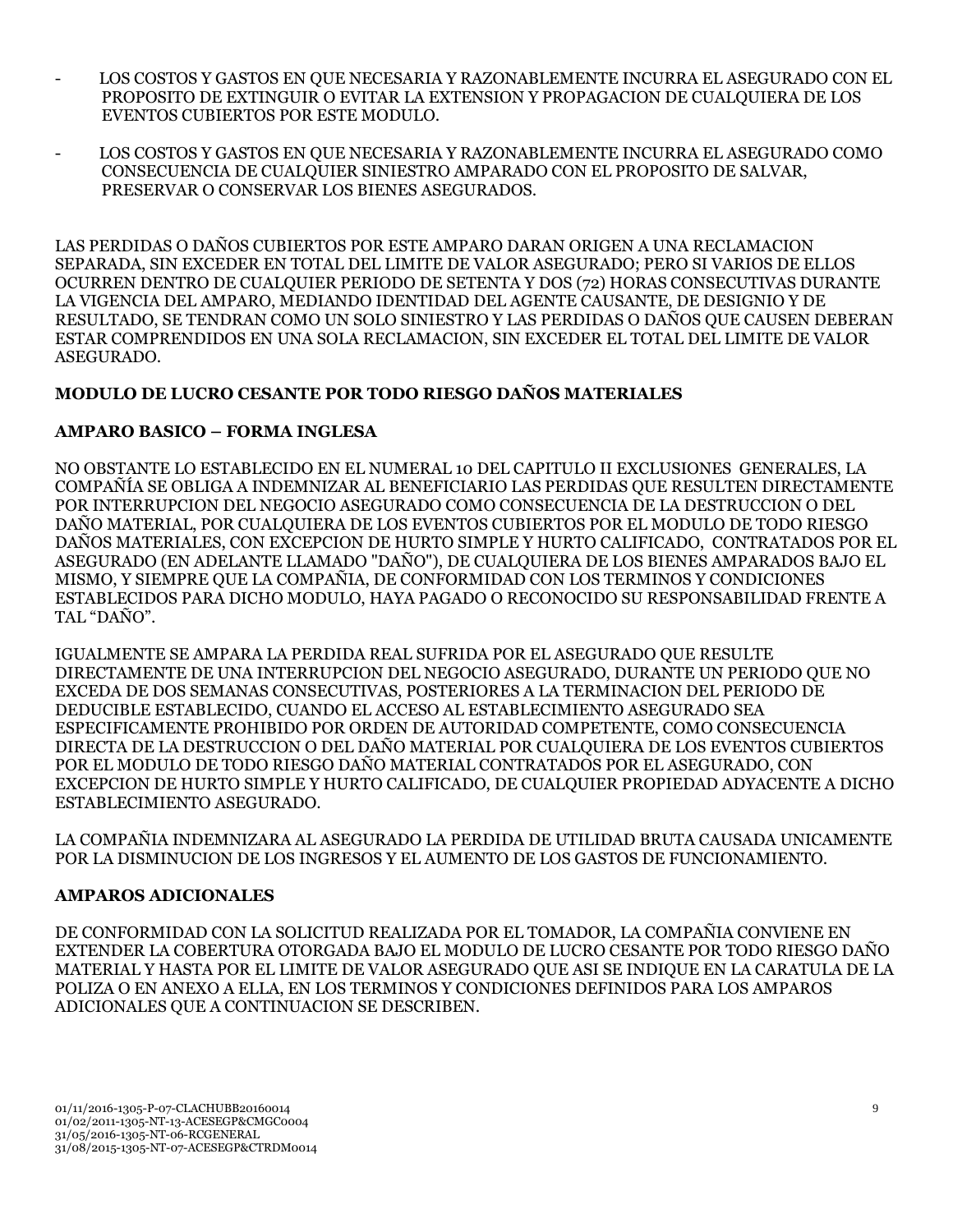## **AMPARO DE PROVEEDORES - DISTRIBUIDORES O PROCESADORES**

AMPARA LA PERDIDA DE UTILIDAD BRUTA QUE SUFRA EL ASEGURADO POR LA SUSPENSION O REDUCCION NECESARIA DE LAS ACTIVIDADES NORMALES DEL NEGOCIO ASEGURADO, ORIGINADA EN LA DESTRUCCION O EL DAÑO, POR CUALQUIERA DE LOS RIESGOS AMPARADOS BAJO EL MODULO DE TODO RIESGO DAÑOS MATERIALES, CON EXCEPCION DE HURTO SIMPLE Y HURTO CALIFICADO, CONTRATADOS POR EL ASEGURADO, DE LAS PROPIEDADES QUE FORMAN LOS "ESTABLECIMIENTOS" DE LOS PROVEEDORES, DISTRIBUIDORES O PROCESADORES QUE TENGAN UNA RELACION CONTRACTUAL DIRECTA CON EL ASEGURADO.

ESTA COBERTURA INICIARA EN EL MOMENTO EN QUE EL ASEGURADO SUMINISTRE EL LISTADO DE PROVEEDORES, DISTRIBUIDORES O PROCESADORES DIRECTOS CON EL RESPECTIVO PORCENTAJE DE INCIDENCIA EN LA PRODUCCION DEL ASEGURADO.

## **SUSPENSION DE LOS SERVICIOS DE ENERGIA ELECTRICA, AGUA O GAS**

AMPARA LA PERDIDA DE UTILIDAD BRUTA QUE SUFRA EL ASEGURADO, CAUSADA POR CUALQUIERA DE LOS RIESGOS AMPARADOS BAJO EL MODULO DE TODO RIESGO DAÑOS MATERIALES, CON EXCEPCION DE HURTO SIMPLE Y HURTO CALIFICADO, CONTRATADOS POR EL ASEGURADO, QUE DAÑE O DESTRUYA LAS PROPIEDADES QUE FORMAN LOS ESTABLECIMIENTOS DE LAS FUENTES QUE SUMINISTRAN ENERGIA ELECTRICA, AGUA O GAS, UTILIZADOS EN EL DESARROLLO NORMAL DE SUS ACTIVIDADES, INCLUYENDO DAÑO O DESTRUCCION DE TABLEROS DE CONTROL, TRANSFORMADORES, ESTACIONES Y DISTRIBUIDORES, SUBESTACIONES (EXCLUYENDO TORRES, POSTES, LINEAS DE TRANSMISION, SUBTRANSMISION Y DISTRIBUCION, OLEODUCTOS, GASODUCTOS Y POLIDUTOS UBICADOS POR FUERA DE LOS PREDIOS DE DICHOS ESTABLECIMIENTOS), ESTACIONES Y SUBESTACIONES DE BOMBEO, SIEMPRE Y CUANDO LA FALTA DE CUALQUIERA DE ESTOS SUMINISTROS DE LUGAR A UN "PERIODO DE INDEMNIZACION", ENTENDIENDO POR TAL EL PERIODO DE TIEMPO QUE EMPIEZA CON LA OCURRENCIA DEL "DAÑO" Y TERMINA A MAS TARDAR EN EL NUMERO DE MESES ESTABLECIDO EN LA CARATULA DE LA POLIZA, O EN ANEXO A ELLA, Y DURANTE EL CUAL LOS RESULTADOS DEL NEGOCIO ESTAN AFECTADOS A CAUSA DEL "DAÑO", SIN LIMITARLO A LA FECHA DE VENCIMIENTO DE ESTE SEGURO

## **MODULO DE MANEJO GLOBAL COMERCIAL**

## **AMPARO BASICO**

LA COMPAÑIA SE OBLIGA A INDEMNIZAR AL BENEFICIARIO, SUJETO A LOS TERMINOS Y CONDICIONES ESTABLECIDAS TANTO EN LAS CONDICIONES GENERALES DE LA POLIZA COMO A LAS PARTICULARES DE ESTE MODULO, LAS PERDIDAS SUFRIDAS POR EL ASEGURADO, COMO CONSECUENCIA DIRECTA DE LA APROPIACION INDEBIDA DE DINERO U OTROS BIENES DE SU PROPIEDAD QUE ACONTECIERE COMO CONSECUENCIA DE HURTO, HURTO CALIFICADO, ABUSO DE CONFIANZA, FALSEDAD Y ESTAFA, DE ACUERDO CON SU DEFINICION LEGAL, EN QUE INCURRAN SUS EMPLEADOS SIEMPRE Y CUANDO EL HECHO SEA IMPUTABLE A UNO O VARIOS EMPLEADOS DETERMINADOS.

## **AMPAROS ADICIONALES**

DE CONFORMIDAD CON LA SOLICITUD REALIZADA POR EL TOMADOR, LA COMPAÑIA CONVIENE EN EXTENDER LA COBERTURA OTORGADA BAJO EL MODULO DE MANEJO GLOBAL COMERCIAL Y HASTA POR EL LIMITE DE VALOR ASEGURADO QUE ASI SE INDIQUE EN LA CARATULA DE LA POLIZA O EN ANEXO A ELLA, EN LOS TERMINOS Y CONDICIONES DEFINIDOS PARA LOS AMPAROS ADICIONALES QUE A CONTINUACION SE DESCRIBEN.

## **PERDIDAS CAUSADAS POR EMPLEADOS NO IDENTIFICADOS**

NO OBSTANTE LO ESTABLECIDO EN EL NUMERAL 2 DE LAS EXCLUSIONES QUE APLICAN AL MODULO DE MANEJO GLOBAL COMERCIAL, CUANDO RESPECTO DE CUALQUIER PERDIDA AMPARADA A LA LUZ DE LOS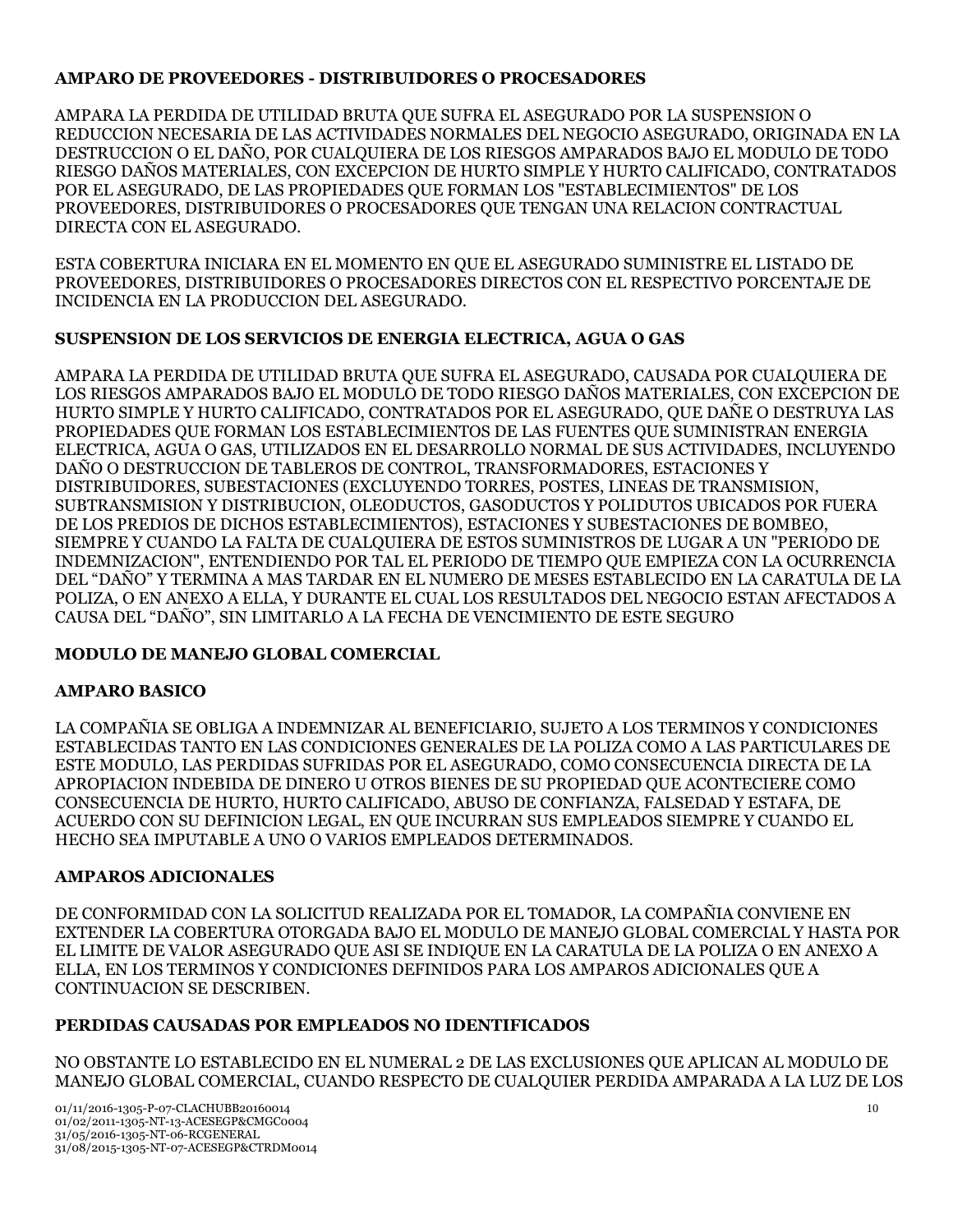EVENTOS CUBIERTOS BAJO EL MISMO EL ASEGURADO NO PUDIERE DETERMINAR ESPECIFICAMENTE AL EMPLEADO O LOS EMPLEADOS RESPONSABLES, LA COMPAÑIA RECONOCERA LA INDEMNIZACION CORRESPONDIENTE, SIEMPRE Y CUANDO LAS PRUEBAS OBTENIDAS POR EL ASEGURADO ESTABLEZCAN CONCLUYENTEMENTE QUE LA PERDIDA FUE DE HECHO DEBIDA A FRAUDE O INFIDELIDAD DE UNO O MAS DE UNO DE SUS EMPLEADOS.

### **AMPARO PARA PERSONAL SUMINISTRADO POR EMPRESAS DE SERVICIOS TEMPORALES Y/O DE SERVICIOS ESPECIALIZADOS**

AMPARA LAS PERDIDAS SUFRIDAS POR EL ASEGURADO COMO CONSECUENCIA DIRECTA DE LA APROPIACION INDEBIDA DE DINERO U OTROS BIENES DE SU PROPIEDAD QUE ACONTECIERE COMO CONSECUENCIA DE HURTO, HURTO CALIFICADO, ABUSO DE CONFIANZA, FALSEDAD Y ESTAFA, DE ACUERDO CON SU DEFINICION LEGAL, EN QUE INCURRAN LAS PERSONAS SUMINISTRADAS POR EMPRESAS DE SERVICIOS TEMPORALES Y/O DE SERVICIOS ESPECIALIZADOS PARA DESARROLLAR TRABAJOS PROPIOS DEL ASEGURADO, BAJO SU SUBORDINACION Y SUPERVISION, DENTRO DEL TERRITORIO NACIONAL, SIEMPRE Y CUANDO EL HECHO SEA IMPUTABLE A UNA O VARIAS DE TALES PERSONAS DETERMINADAS.

## **AMPARO SOBRE BIENES DE PROPIEDAD DE TERCEROS**

AMPARA LAS PERDIDAS SUFRIDAS POR EL ASEGURADO COMO CONSECUENCIA DIRECTA DE LA APROPIACION INDEBIDA DE BIENES DE PROPIEDAD DE TERCEROS QUE SE ENCUENTRE BAJO SU CUSTODIA, TENENCIA O CONTROL, QUE ACONTECIERA COMO CONSECUENCIA DE HURTO, HURTO CALIFICADO, ABUSO DE CONFIANZA, FALSEDAD Y ESTAFA, DE ACUERDO CON SU DEFINICION LEGAL, EN QUE INCURRAN SUS EMPLEADOS, SIEMPRE Y CUANDO EL HECHO SEA IMPUTABLE A UNO O VARIOS EMPLEADOS DETERMINADOS.

## **MODULO DE RESPONSABILIDAD CIVIL EXTRACONTRACTUAL**

## **AMPARO BASICO - PREDIOS, LABORES Y OPERACIONES**

LA COMPAÑIA SE OBLIGA A INDEMNIZAR AL BENEFICIARIO, SUJETO A LOS TERMINOS Y CONDICIONES ESTABLECIDAS TANTO EN LAS CONDICIONES GENERALES DE LA POLIZA COMO A LAS PARTICULARES DE ESTE MODULO, LOS PERJUICIOS PATRIMONIALES QUE CAUSE EL ASEGURADO CON MOTIVO DE LA RESPONSABILIDAD CIVIL EXTRACONTRACTUAL EN QUE INCURRA DE ACUERDO CON LA LEY COLOMBIANA, POR HECHOS OCURRIDOS DURANTE LA VIGENCIA DEL SEGURO, DE CARACTER ACCIDENTAL, SUBITOS E IMPREVISTOS, IMPUTABLES AL ASEGURADO, QUE CAUSEN LA MUERTE, LESION O MENOSCABO EN LA SALUD DE LAS PERSONAS (DAÑOS PERSONALES) Y/O EL DETERIORO O DESTRUCCION DE BIENES (DAÑOS MATERIALES) Y PERJUICIOS ECONOMICOS, INCLUYENDO LUCRO CESANTE, COMO CONSECUENCIA DIRECTA DE TALES DAÑOS PERSONALES Y/O DAÑOS MATERIALES.

LA COBERTURA OTORGADA BAJO ESTE MODULO TIENE COMO PROPOSITO EL RESARCIMIENTO DE LA VICTIMA, LA CUAL, EN TAL VIRTUD, SE CONSTITUYE EN EL BENEFICIARIO DE LA INDEMNIZACION, SIN PERJUICIO DE LAS PRESTACIONES QUE SE LE RECONOZCAN AL ASEGURADO.

LOS DAMNIFICADOS TIENEN ACCION DIRECTA CONTRA LA COMPAÑIA. PARA ACREDITAR SU DERECHO ANTE ELLA, DE ACUERDO CON LO ESTABLECIDO EN EL ARTICULO 1.077 DEL CODIGO DE COMERCIO, LA VICTIMA EN EL EJERCICIO DE LA ACCION DIRECTA PODRA EN UN SOLO PROCESO DEMOSTRAR LA RESPONSABILIDAD DEL ASEGURADO Y DEMANDAR LA INDEMNIZACION DE LA COMPAÑIA, PERO LA COMPAÑIA PODRA OPONER A LA VICTIMA LAS EXCEPCIONES QUE HUBIESE PODIDO ALEGAR CONTRA EL TOMADOR O EL ASEGURADO.

LA COMPAÑIA RESPONDERA, ADEMAS, AUN EN EXCESO DE LA SUMA ASEGURADA POR LOS COSTOS DEL PROCESO QUE EL TERCERO DAMNIFICADO O SUS CAUSAHABIENTES PROMUEVAN EN SU CONTRA O LA DEL ASEGURADO, CON LAS SALVEDADES SIGUIENTES: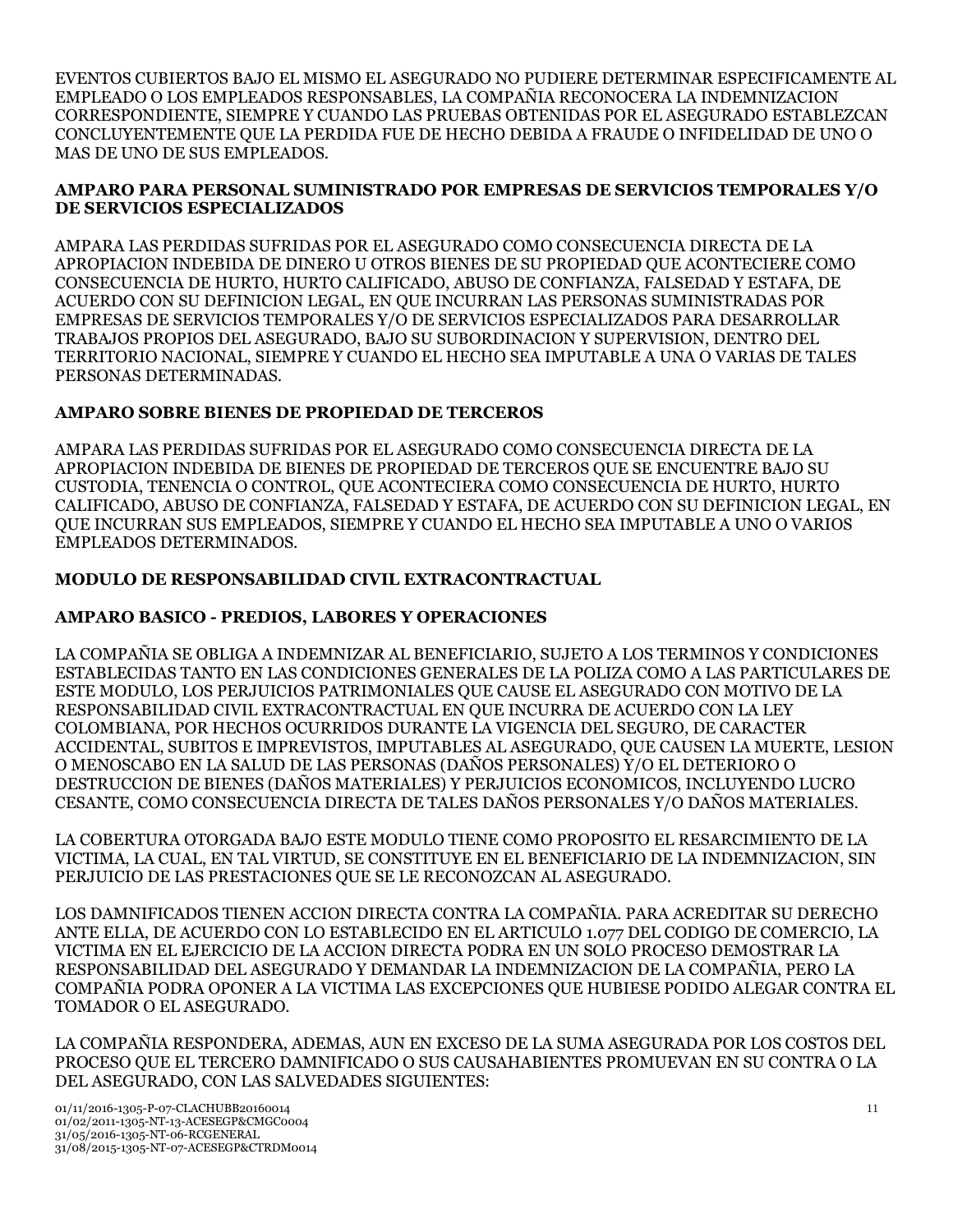- SI LA RESPONSABILIDAD PROVIENE DE DOLO O ESTA EXPRESAMENTE EXCLUIDA EN EL CAPITULO II EXCLUSIONES GENERALES O EN LAS EXCLUSIONES QUE APLICAN A ESTE MODULO.
- SI EL ASEGURADO AFRONTA EL PROCESO CONTRA ORDEN EXPRESA DE LA COMPAÑIA, Y
- SI LA CONDENA POR LOS PERJUICIOS OCASIONADOS A LA VICTIMA EXCEDE LA SUMA QUE DELIMITA LA RESPONSABILIDAD DE LA COMPAÑIA, ESTA SOLO RESPONDERA POR LOS GASTOS DEL PROCESO EN PROPORCION A LA CUOTA QUE LE CORRESPONDA EN LA INDEMNIZACION.

CON SUJECION A LAS CONDICIONES ARRIBA MENCIONADAS, LA COBERTURA OTORGADA BAJO EL PRESENTE MODULO SE LIMITA A LA RESPONSABILIDAD CIVIL EXTRACONTRACTUAL EN QUE INCURRA EL ASEGURADO DERIVADA DE:

- 1. LA POSESION, EL USO O EL MANTENIMIENTO DE LOS PREDIOS INDICADOS EN LA CARATULA DE LA POLIZA O EN ANEXO A ELLA Y EN LOS CUALES EL ASEGURADO DESARROLLA LAS ACTIVIDADES OBJETO DE ESTE SEGURO.
- 2. LAS LABORES U OPERACIONES QUE LLEVE A CABO EL ASEGURADO EN EL DESARROLLO DE LAS ACTIVIDADES OBJETO DE ESTE SEGURO, INDICADAS EN LA CARATULA DE LA POLIZA O EN ANEXO A ELLA.

ESTA COBERTURA INCLUYE TODOS LOS RIESGOS QUE RAZONABLEMENTE FORMAN PARTE DEL RIESGO ASEGURADO Y QUE SON INHERENTES A LAS ACTIVIDADES DESARROLLADAS POR EL ASEGURADO EN EL GIRO NORMAL DE LAS ACTIVIDADES OBJETO DE ESTE SEGURO INDICADAS EN LA CARATULA DE LA POLIZA O EN ANEXO A ELLA, TALES COMO:

- a. POSESION O USO DE ASCENSORES Y ESCALERAS AUTOMATICAS.
- b. POSESION O USO DE MAQUINAS Y EQUIPOS DE TRABAJO, DE CARGUE, DESCARGUE Y DE TRANSPORTE DENTRO DE LOS PREDIOS ASEGURADOS.
- c. OPERACIONES DE CARGUE Y DESCARGUE.
- d. POSESION O USO DE AVISOS Y VALLAS PUBLICITARIAS EN EL TERRITORIO NACIONAL.
- e. POSESION O USO DE INSTALACIONES SOCIALES, CULTURALES Y DEPORTIVAS Y LOS EVENTOS QUE EL ASEGURADO REALICE EN ELLAS.
- f. REALIZACION DE EVENTOS SOCIALES, CULTURALES Y DEPORTIVOS ORGANIZADOS POR EL ASEGURADO.
- g. VIAJES DE FUNCIONARIOS DEL ASEGURADO DENTRO DEL TERRITORIO NACIONAL.
- h. PARTICIPACION DEL ASEGURADO EN FERIAS Y EXPOSICIONES NACIONALES.
- i. VIGILANCIA DE LOS PREDIOS ASEGURADOS POR PERSONAL DEL ASEGURADO, INCLUYENDO EL USO DE ARMAS Y DE PERROS GUARDIANES PARA TALES PROPOSITOS.
- j. POSESION O USO DE DEPOSITOS, TANQUES Y TUBERIAS DENTRO DE LOS PREDIOS ASEGURADOS.
- k. ACTOS DE LOS DIRECTIVOS, REPRESENTANTES Y EMPLEADOS DEL ASEGURADO EN EL DESEMPEÑO DE SUS FUNCIONES Y DENTRO DE LAS ACTIVIDADES ASEGURADAS.
- l. POSESION O USO DE CAFETERIAS, CASINOS Y RESTAURANTES PARA USO DE SUS EMPLEADOS Y/O INVITADOS.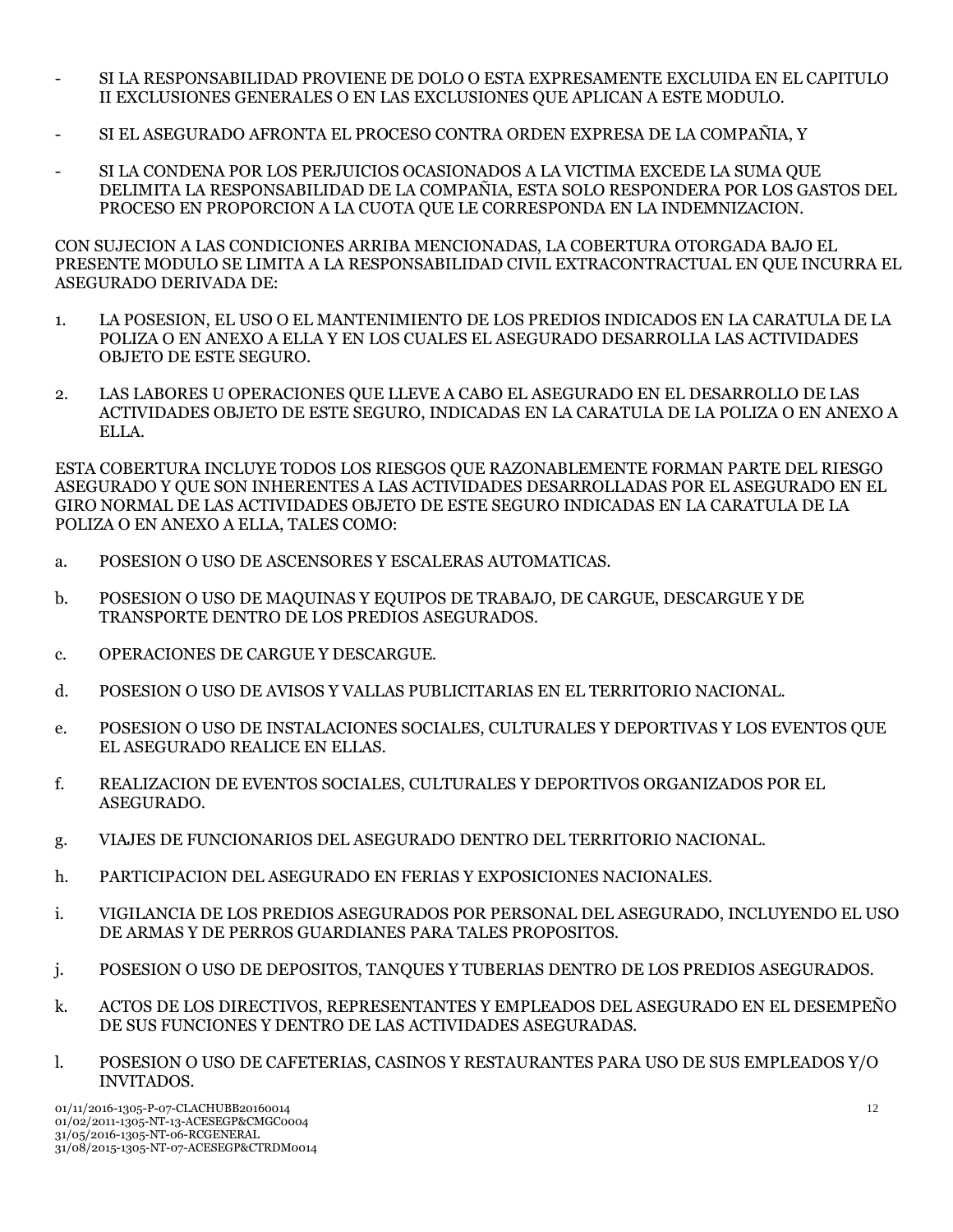### m INCENDIO Y/O EXPLOSION PRODUCIDOS DENTRO DE LOS PREDIOS ASEGURADOS

## **AMPAROS ADICIONALES**

DE CONFORMIDAD CON LA SOLICITUD REALIZADA POR EL TOMADOR, LA COMPAÑÍA CONVIENE EN EXTENDER LA COBERTURA OTORGADA BAJO EL MODULO DE RESPONSABILIDAD CIVIL EXTRACONTRACTUAL Y HASTA POR EL LIMITE DE VALOR ASEGURADO QUE ASI SE INDIQUE EN LA CARATULA DE LA POLIZA O EN ANEXO A ELLA, EN LOS TERMINOS Y CONDICIONES DEFINIDOS PARA LOS AMPAROS ADICIONALES QUE A CONTINUACION SE DESCRIBEN.

## **PRODUCTOS Y TRABAJOS TERMINADOS**

NO OBSTANTE LO ESTABLECIDO EN EL NUMERAL 18 DE LAS EXCLUSIONES QUE APLICAN AL MODULO DE RESPONSABILIDAD CIVIL EXTRACONTRACTUAL, SE AMPARAN LOS PERJUICIOS PATRIMONIALES QUE CAUSE EL ASEGURADO CON OCASION DE LA RESPONSABILIDAD CIVIL EN QUE INCURRA COMO CONSECUENCIA DIRECTA DE:

- 1. USO, MANEJO O CONSUMO POR PARTE DE TERCEROS DE PRODUCTOS Y SU EMPAQUE QUE EL ASEGURADO ELABORE, FABRIQUE, SUMINISTRE O DISTRIBUYA EN EL GIRO NORMAL DE LAS ACTIVIDADES OBJETO DE ESTE SEGURO, INDICADAS EN LA CARATULA DE LA POLIZA O EN ANEXO A ELLA, SIEMPRE Y CUANDO SE HALLEN FUERA DEL LOCAL Y PREDIOS ASEGURADOS Y SU POSESION FISICA, CUSTODIA O CONTROL HAYAN SIDO DEFINITIVAMENTE CONFERIDOS A TERCEROS.
- 2. TRABAJOS O SERVICIOS, REALIZADOS FUERA DE LOS PREDIOS ASEGURADOS, COMPLETAMENTE TERMINADOS O ABANDONADOS, EJECUTADOS POR EL ASEGURADO EN EL GIRO NORMAL DE LAS ACTIVIDADES OBJETO DE ESTE SEGURO IGUALMENTE INDICADAS EN LA CARATULA DE LA POLIZA O EN ANEXO A ELLA.

## **RESPONSABILIDAD CIVIL PATRONAL**

NO OBSTANTE LO ESTABLECIDO EN EL NUMERAL 22 DE LAS EXCLUSIONES QUE APLICAN AL MODULO DE RESPONSABILIDAD CIVIL EXTRACONTRACTUAL, SE AMPARAN LOS PERJUICIOS PATRIMONIALES QUE CAUSE EL ASEGURADO CON OCASION DE LA RESPONSABILIDAD CIVIL EN QUE INCURRA EN SU CALIDAD DE EMPLEADOR POR MUERTE O LESIONES A LOS EMPLEADOS A SU SERVICIO DURANTE LAS LABORES A ELLOS ASIGNADAS EN DESARROLLO DE LAS ACTIVIDADES OBJETO DE ESTE SEGURO, INDICADAS EN LA CARATULA DE LA POLIZA O EN ANEXO A ELLA, COMO CONSECUENCIA DIRECTA DE ACCIDENTES DE TRABAJO

## **RESPONSABILIDAD CIVIL CONTRATISTAS Y SUBCONTRATISTAS INDEPENDIENTES**

NO OBSTANTE LO ESTABLECIDO EN EL NUMERAL 17 DE LAS EXCLUSIONES QUE APLICAN AL MODULO DE RESPONSABILIDAD CIVIL EXTRACONTRACTUAL, SE AMPARAN LOS PERJUICIOS PATRIMONIALES QUE CAUSE EL ASEGURADO CON OCASION DE LA RESPONSABILIDAD CIVIL EXTRACONTRACTUAL EN QUE INCURRA COMO CONSECUENCIA DIRECTA DE LABORES REALIZADAS A SU SERVICIO POR CONTRATISTAS Y SUBCONTRATISTAS INDEPENDIENTES EN DESARROLLO DE LAS ACTIVIDADES OBJETO DE ESTE SEGURO INDICADAS EN LA CARATULA DE LA POLIZA O EN ANEXO A ELLA.

## **RESPONSABILIDAD CIVIL CRUZADA**

NO OBSTANTE LO ESTABLECIDO EN EL NUMERAL 21 DE LAS EXCLUSIONES QUE APLICAN AL MODULO DE RESPONSABILIDAD CIVIL EXTRACONTRACTUAL, LA COBERTURA BASICA SE EXTIENDE A AMPARAR LAS RECLAMACIONES PRESENTADAS ENTRE SI POR LAS PERSONAS QUE APAREZCAN CONJUNTAMENTE NOMBRADAS COMO ASEGURADO EN LA CARATULA DE LA POLIZA O EN ANEXO A ELLA, EN LA MISMA FORMA QUE SI A CADA UNA DE ELLAS SE HUBIESE EXPEDIDO UNA POLIZA POR SEPARADO.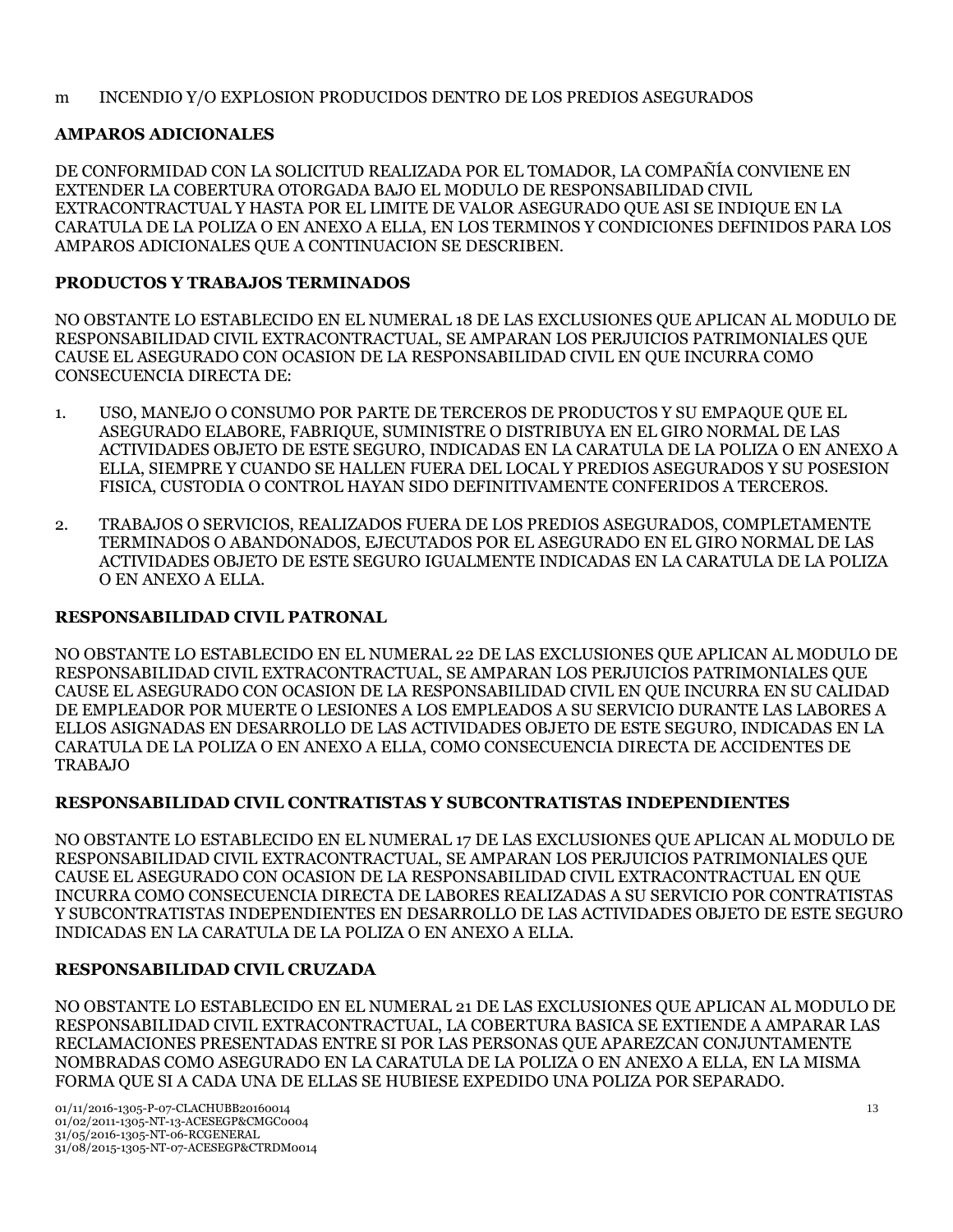## **RESPONSABILIDAD CIVIL VEHICULOS PROPIOS Y NO PROPIOS**

NO OBSTANTE LO ESTABLECIDO EN EL NUMERAL 19 DE LAS EXCLUSIONES QUE APLICAN AL MODULO DE RESPONSABILIDAD CIVIL EXTRACONTRACTUAL, SE AMPARAN LOS PERJUICIOS PATRIMONIALES QUE CAUSE EL ASEGURADO CON OCASION DE LA RESPONSABILIDAD CIVIL EXTRACONTRACTUAL EN QUE INCURRA COMO CONSECUENCIA DIRECTA DE LA UTILIZACION DE VEHICULOS AUTOMOTORES DE TRANSPORTE TERRESTRE, REMOLQUES O SEMIREMOLQUES, DE SU PROPIEDAD O TOMADOS EN ARRENDAMIENTO, USUFRUCTO O COMODATO, EN DESARROLLO DE LAS ACTIVIDADES OBJETO DE ESTE SEGURO, INDICADAS EN LA CARATULA DE LA POLIZA O EN ANEXO A ELLA.

## **RESPONSABILIDAD CIVIL POR VIAJES DE EMPLEADOS DEL ASEGURADO FUERA DEL TERRITORIO DE LA REPUBLICA DE COLOMBIA.**

NO OBSTANTE LO ESTABLECIDO EN LAS EXCLUSIONES QUE APLICAN AL MODULO DE RESPONSABILIDAD CIVIL EXTRACONTRACTUAL, SU COBERTURA BASICA SE EXTIENDE A AMPARAR LOS PERJUICIOS PATRIMONIALES QUE CAUSE EL ASEGURADO CON OCASION DE LA RESPONSABILIDAD CIVIL EXTRACONTRACTUAL EN QUE INCURRA FUERA DEL TERRITORIO DE LA REPUBLICA DE COLOMBIA A CONSECUENCIA DE LABORES REALIZADAS POR SUS EMPLEADOS DURANTE LOS VIAJES QUE REALICEN, CON PERMANENCIA MAXIMA DE 5 SEMANAS, EN DESARROLLO DE LAS ACTIVIDADES OBJETO DE ESTE SEGURO, INDICADAS EN LA CARATULA DE LA POLIZA O EN ANEXO A ELLA.

## **RESPONSABILIDAD CIVIL POR PARTICIPACION DEL ASEGURADO EN FERIAS Y EXPOSICIONES CELEBRADAS FUERA DEL TERRITORIO DE LA REPUBLICA DE COLOMBIA.**

NO OBSTANTE LO ESTABLECIDO EN LA SECCION EXCLUSIONES QUE APLICAN AL MODULO DE RESPONSABILIDAD CIVIL EXTRACONTRACTUAL, SU COBERTURA BASICA SE EXTIENDE A AMPARAR LOS PERJUICIOS PATRIMONIALES QUE CAUSE EL ASEGURADO CON OCASION DE LA RESPONSABILIDAD CIVIL EXTRACONTRACTUAL EN QUE INCURRA FUERA DEL TERRITORIO DE LA REPUBLICA DE COLOMBIA A CONSECUENCIA DE LABORES U OPERACIONES QUE LLEVE A CABO DURANTE LA PARTICIPACION EN FERIAS Y EXPOSICIONES, CON PERMANENCIA MAXIMA DE 5 SEMANAS, EN DESARROLLO DE LAS ACTIVIDADES OBJETO DE ESTE SEGURO, INDICADAS EN LA CARATULA DE LA POLIZA O EN ANEXO A ELLA.

## **RESPONSABILIDAD CIVIL BIENES BAJO CUIDADO, TENENCIA Y CONTROL**

NO OBSTANTE LO ESTABLECIDO EN EL NUMERAL 7 DE LAS EXCLUSIONES QUE APLICAN AL MODULO DE RESPONSABILIDAD CIVIL EXTRACONTRACTUAL, SE AMPARAN LOS PERJUICIOS PATRIMONIALES QUE CAUSE EL ASEGURADO CON OCASION DE LA RESPONSABILIDAD CIVIL EXTRACONTRACTUAL EN QUE INCURRA COMO CONSECUENCIA DIRECTA DE DAÑOS A BIENES MUEBLES BAJO SU CUIDADO, TENENCIA O CONTROL.

## **RESPONSABILIDAD CIVIL PROPIETARIOS, ARRENDATARIOS Y POSEEDORES**

NO OBSTANTE LO ESTABLECIDO EN EL NUMERAL 7 DE LAS EXCLUSIONES QUE APLICAN AL MODULO DE RESPONSABILIDAD CIVIL EXTRACONTRACTUAL, SE AMPARAN LOS PERJUICIOS PATRIMONIALES QUE CAUSE EL ASEGURADO CON OCASION DE LA RESPONSABILIDAD CIVIL EXTRACONTRACTUAL EN QUE INCURRA FRENTE A LOS PROPIETARIOS POR DAÑOS A SUS INMUEBLES, INDICADOS EN LA CARATULA DE LA POLIZA O EN ANEXO A ELLA, QUE EL ASEGURADO OCUPE A TITULO DE MERA TENENCIA (ARRENDAMIENTIO, PRESTAMO, COMODATO Y SIMILARES) PARA LA REALIZACION DE LAS LABORES U OPERACIONES QUE LLEVE A CABO EN DESARROLLO DE LAS ACTIVIDADES OBJETO DE ESTE SEGURO, IGUALMENTE INDICADAS EN LA CARATULA DE LA POLIZA O EN ANEXO A ELLA.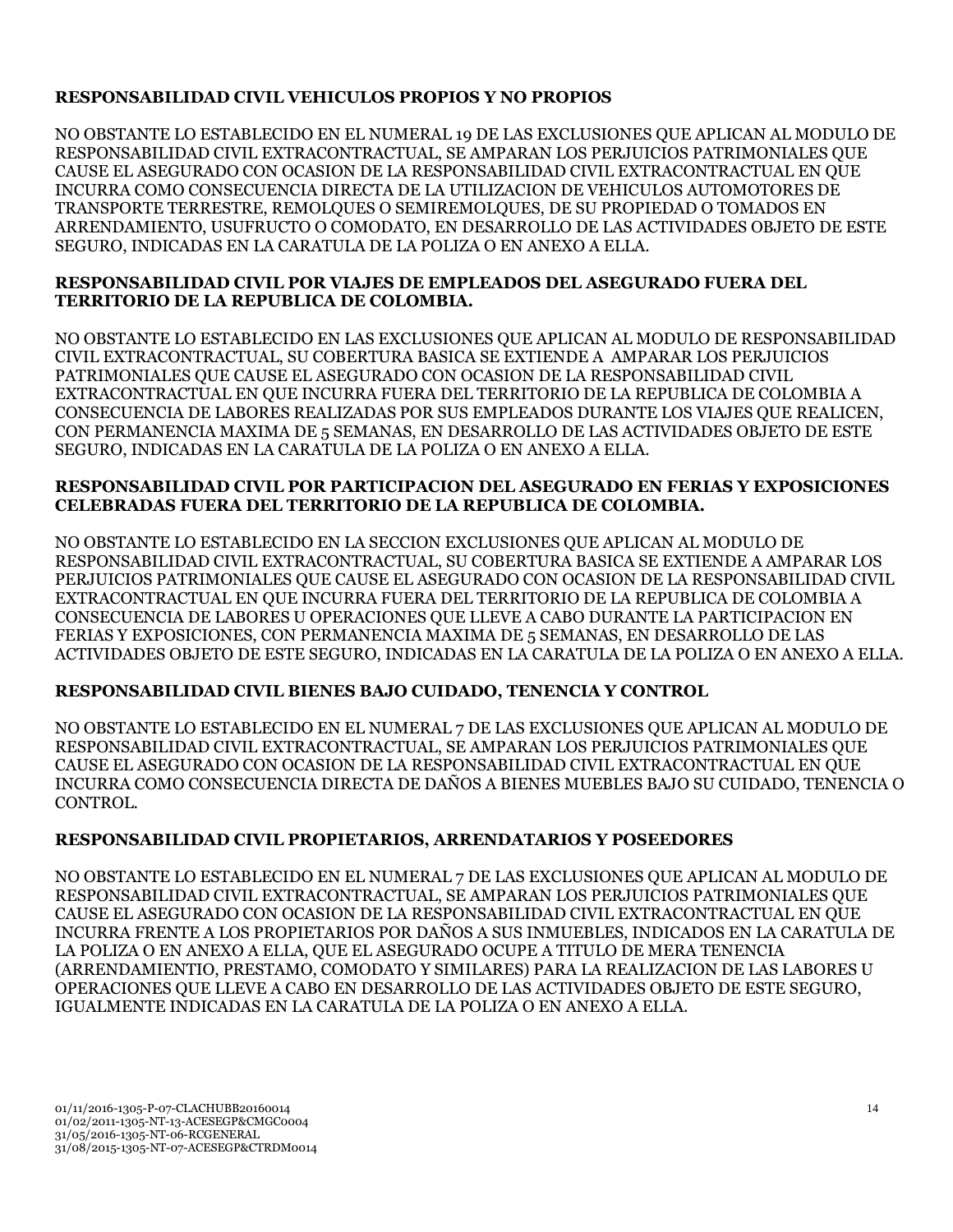## **RESPONSABILIDAD CIVIL PARQUEADEROS**

NO OBSTANTE LO ESTABLECIDO EN LAS CONDICIONES QUE APLICAN AL MODULO DE RESPONSABILIDAD CIVIL EXTRACONTRACTUAL, SE AMPARAN LOS PERJUICIOS PATRIMONIALES QUE CAUSE EL ASEGURADO CON OCASION DE LA RESPONSABILIDAD CIVIL EN QUE INCURRA POR DAÑOS, HURTO, HURTO CALIFICADO O DESAPARICION DE VEHICULOS DEJADOS BAJO SU CUIDADO, TENENCIA O CONTROL EN LOS PARQUEADEROS, CON ACCESO CONTROLADO, QUE SE ENCUENTREN DENTRO DE LOS PREDIOS INDICADOS EN LA CARATULA DE LA POLIZA O EN ANEXO A ELLA Y EN LOS CUALES EL ASEGURADO DESARROLLA LAS ACTIVIDADES OBJETO DE ESTE SEGURO.

## **GASTOS MEDICOS**

NO OBSTANTE LO ESTABLECIDO EN LAS CONDICIONES QUE APLICAN AL MODULO DE RESPONSABILIDAD CIVIL EXTRACONTRACTUAL, SE AMPARAN LOS GASTOS MEDICOS QUE SE INCURRAN DURANTE LOS PRIMEROS 30 DIAS SIGUIENTES A LA FECHA DE OCURRENCIA DEL SINIESTRO Y QUE SEAN RAZONABLEMENTE NECESARIOS PARA ATENDER A TERCEROS CON MOTIVO DE LAS LESIONES PERSONALES QUE SUFRAN POR HECHOS OCURRIDOS DURANTE LA VIGENCIA DEL SEGURO, DE CARACTER ACCIDENTAL, SUBITOS E IMPREVISTOS, QUE PUEDAN EVENTUALMENTE ESTAR CUBIERTOS POR ESTA POLIZA, ASI POSTERIORMENTE SE CONCLUYA QUE NO ESTABA COMPROMETIDA LA RESPONSABILIDD CIVIL DEL ASEGURADO.

LA COBERTURA BRINDADA POR ESTE AMPARO ES DE CARACTER HUMANITARIO Y DE NINGUNA MANERA PODRA INTERPRETARSE COMO ACEPTACION ALGUNA DE RESPONSABILIDAD POR PARTE DE LA COMPAÑIA, NI REQUIERE PRUEBA DE RESPONSABILIDAD CIVIL DEL ASEGURADO FRENTE A LA VICTIMA O VICTIMAS.

EN EL CASO DE LESIONES DERIVADAS DE ACCIDENTES OCASIONADOS POR VEHICULOS AUTOMOTORES QUE TENGAN O DEBAN TENER LICENCIA PARA TRANSITAR POR VIAS PUBLICAS, EL ASEGURADO DEBERA AGOTAR EN PRIMER TERMINO LAS INDEMNIZACIONES PROVISTAS POR EL SEGURO OBLIGATORIO DE DAÑOS CORPORALES CAUSADOS A LAS PERSONAS EN ACCIDENTES DE TRANSITO Y POSTERIORMENTE LA COBERTURA DE RESPONSABILIDAD CIVIL OTORGADA BAJO EL SEGURO VOLUNTARIO DE AUTOMOVILES, QUE OBLIGATORIAMENTE TIENE QUE TENER CONTRATADA EL ASEGURADO AMPARANDO EL VEHICULO CAUSANTE DE LAS LESIONES, ANTES DE SOLICITAR INDEMNIZACIONES BAJO ESTA COBERTURA ADICIONAL.

## **CAPITULO II. EXCLUSIONES**

ESTE SEGURO NO SE APLICA EN LA MEDIDA EN QUE LAS SANCIONES ECONÓMICAS O COMERCIALES U OTRAS LEYES O REGULACIONES NOS PROHÍBAN PROPORCIONAR EL SEGURO, INCLUIDO, ENTRE OTROS, EL PAGO DE RECLAMACIONES. TODOS LOS DEMÁS TÉRMINOS Y CONDICIONES DE LA PÓLIZA NO SE MODIFICAN.

## **EXCLUSIONES GENERALES**

ESTE SEGURO, NO CUBRE LAS PERDIDAS O DAÑOS QUE, EN SU ORIGEN O EXTENSION, DIRECTA O INDIRECTAMENTE, SEAN CAUSADOS POR O PROVENGA DE:

- 1. GUERRA INTERNACIONAL O CIVIL O ACTOS PERPETRADOS POR ENEMIGOS EXTRANJEROS, HOSTILIDADES U OPERACIONES BÉLICAS (SEA O NO DECLARADA UNA GUERRA), REBELION Y SEDICION.
- 2. ASONADA, SEGUN SU DEFINICION EN EL CODIGO PENAL; MOTIN, O CONMOCION CIVIL O POPULAR; HUELGA; CONFLICTOS COLECTIVOS DE TRABAJO O SUSPENSION DE HECHO DE LABORES; ACTOS MAL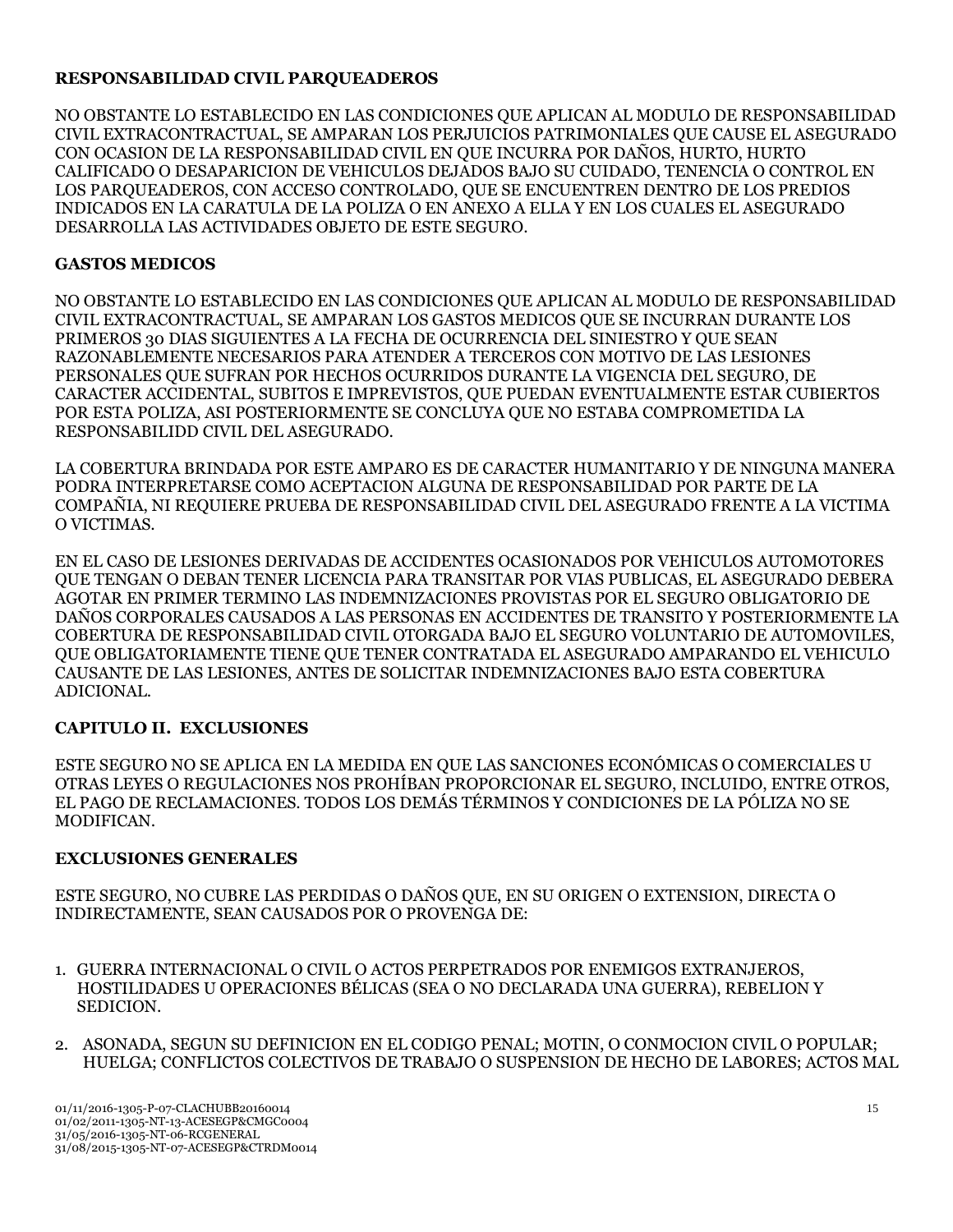INTENCIONADOS DE TERCEROS INCLUYENDO LOS COMETIDO POR INDIVIDUOS PERTENECIENTES A MOVIMIENTOS SUBVERSIVOS Y LOS ACTOS TERRORISTAS.

- 3. INCAUTACION O DESTRUCCION DE LA PROPIEDAD POR ORDEN DE GOBIERNO DE JURE O DE FACTO, O DE CUALQUIER AUTORIDAD PUBLICA, NACIONAL, DEPARTAMENTAL O MUNICIPAL, SALVO AQUELLAS DIRIGIDAS A AMINORAR O PREVENIR LA PROPAGACIÓN O EXTENSION DE CUALQUIER EVENTO AMPARADO.
- 4. MATERIAL PARA ARMAS NUCLEARES O LA EXPLOSION DE DICHOS MATERIALES O ARMAS.
- 5. LA EMISION DE RADIACIONES IONIZANTES, CONTAMINACION POR LA RADIOACTIVIDAD DE CUALQUIER COMBUSTIBLE NUCLEAR O DE CUALQUIER DESPERDICIO PROVENIENTE DE LA COMBUSTION DE DICHOS ELEMENTOS. PARA LOS EFECTOS DE ESTE NUMERAL, SOLAMENTE SE ENTIENDE POR COMBUSTION CUALQUIER PROCESO DE FISION NUCLEAR QUE SE SOSTENGA POR SÍ MISMO.
- 6. DOLO, CULPA GRAVE Y LOS ACTOS MERAMENTE POTESTATIVOS DEL TOMADOR, ASEGURADO O BENEFICIARIO.
- 7. LA AVERIA, MERMA O PERDIDA DE UNA COSA, PROVENIENTE DE SU VICIO PROPIO, ENTENDIÉNDOSE POR TAL EL GERMEN DE DESTRUCCION O DETERIORO QUE LLEVAN EN SI LAS COSAS POR SU PROPIA NATURALEZA O DESTINO, AUNQUE SE LAS SUPONGA DE LA MAS PERFECTA CALIDAD EN SU ESPECIE.
- 8. FALTANTES DE INVENTARIO O ERRORES CONTABLES

LA COMPAÑIA TAMPOCO CUBRE:

- 9. PERDIDAS O DAÑOS MATERIALES DE BIENES DE COMERCIO ILEGAL
- 10. LUCRO CESANTE O PERDIDA O DAÑO CONSECUENCIAL.

## **EXCLUSIONES QUE APLICAN AL MODULO DE TODO RIESGO DAÑOS MATERIALES**

EN ADICION A LAS EXCLUSIONES GENERALES ESTABLECIDAS EN EL CAPITULO II, LA COBERTURA OTORGADA BAJO ESTE MODULO NO CUBRE PERDIDAS O DAÑOS MATERIALES DE LOS BIENES E INTERESES ASEGURADOS QUE, EN SU ORIGEN O EXTENSION, DIRECTA O INDIRECTAMENTE SEAN CAUSADAS POR O PROVENGAN DE:

- 1. DEFICIENCIAS EN GENERAL EN EL DISEÑO O PROCESO DE FABRICACION DE LOS PRODUCTOS ELABORADOS POR EL ASEGURADO, A MENOS QUE DICHA DEFICIENCIA HAYA SIDO CAUSADA POR UN EVENTO AMPARADO POR ESTE MODULO, ASI COMO DE LAS MATERIAS PRIMAS Y PRODUCTOS TERMINADOS COMPRADOS Y/O UTILIZADOS POR EL.
- 2. DEFICIENCIAS EN GENERAL EN EL DISEÑO Y CONSTRUCCION DE EDIFICIOS.
- 3. CHANTAJE, ESTAFA, EXTORSION Y SECUESTRO.
- 4. DAÑOS INHERENTES A LAS COSAS POR EL SIMPLE TRANSCURSO DEL TIEMPO, DESGASTE Y DETERIORO PAULATINO COMO CONSECUENCIA DEL USO O FUNCIONAMIENTO NORMAL, PERDIDA DE RESISTENCIA, CORROSION, EROSION, OXIDACION, HERRUMBRES, FILTRACIONES, INCRUSTACIONES.
- 5. FERMENTACION, DEFECTOS INHERENTES, DESCOMPOSICION NATURAL, 5PUTREFACCION, DEFECTO LATENTE, MOHO, HONGOS, MERMAS, PERDIDAS DE PESO, EVAPORACION, CIRCULACION INSUFICIENTE DE AIRE, FLUCTUACIONES DE LA TEMPERATURA, CAMBIOS DE SABOR, COLOR,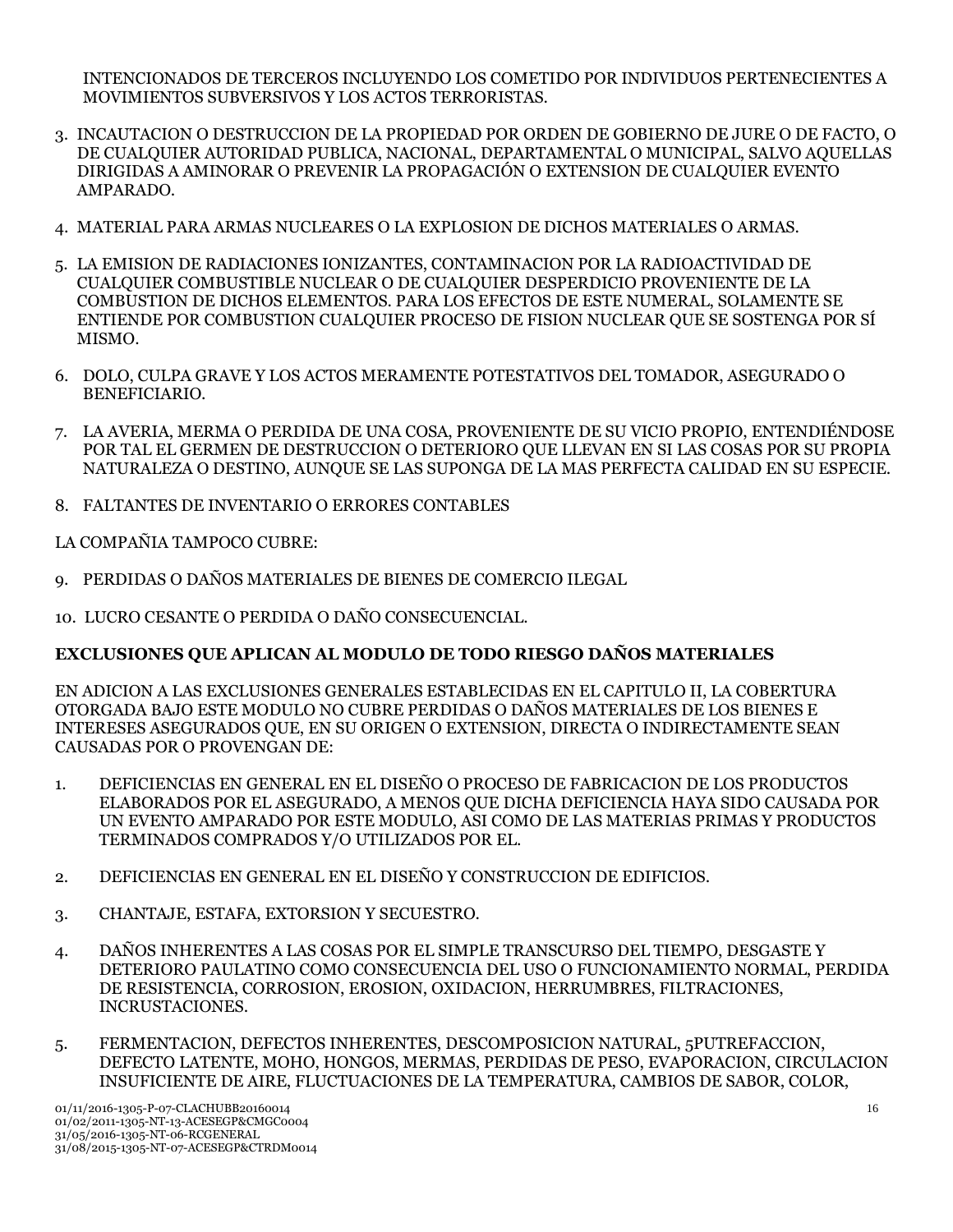TEXTURA O ACABADO, ACCION DE LA LUZ, CALEFACCION O LA DESECACION A QUE HUBIESEN SIDO SOMETIDOS LOS BIENES E INTERESES ASEGURADOS. HUMEDAD Y RESEQUEDAD DE LA ATMOSFERA Y EN GENERAL EL DETERIORO NATURAL CAUSADO POR LA LLUVIA, LOS CAMBIOS NORMALES DE LA TEMPERATURA AMBIENTAL O INFLUENCIAS ATMOSFERICAS.

- 6. ROEDORES, COMEJEN, GORGOJO, POLILLA, INSECTOS U OTRAS PLAGAS.
- 7. ASENTAMIENTOS, HUNDIMIENTOS Y/O DESPLAZAMIENTOS DEL TERRENO QUE NO SEAN CAUSADOS POR UN EVENTO AMPARADO POR ESTE MODULO.
- 8. ENSAYOS, SOBRECARGAS VOLUNTARIAS U OTRAS PRUEBAS QUE IMPONGAN A LOS BIENES E INTERESES ASEGURADOS CONDICIONES ANORMALES DE FUNCIONAMIENTO.
- 9. FALLAS O DEFECTOS EXISTENTES AL INICIO DE ESTE SEGURO, QUE SEAN CONOCIDOS POR EL ASEGURADO, SUS REPRESENTANTES O PERSONAS RESPONSABLES DE LA DIRECCION TECNICA.
- 10. LA APROPIACION ILICITA, OCULTAMIENTO, ABUSO DE CONFIANZA O ACTO FRAUDULENTO COMETIDO POR EMPLEADOS DEL ASEGURADO O DE CUALQUIER PERSONA A QUIEN SE HAYA CONFIADO LOS BIENES E INTERESES ASEGURADOS.
- 11. PERDIDAS O DAÑOS CUYA RESPONSABILIDAD RECAIGA BAJO LA GARANTIA OTORGADA POR EL FABRICANTE, VENDEDOR, MONTADOR O TALLER DE REPARACION DE LOS BIENES E INTERESES ASEGURADOS, YA SEA LEGAL O CONTRACTUALMENTE.
- 12. LA SIMPLE SUSPENSION DE LABORES.
- 13. DANOS POR AGUA A BIENES MUEBLES QUE SE ENCUENTREN A LA INTEMPERIE Y QUE NO SEAN DISEÑADOS PARA OPERAR AL AIRE LIBRE.
- 14. PERDIDAS O DAÑOS A EXISTENCIAS POR CONTAMINACION POR AMONIACO O POR CUALQUIER MEDIO REFRIGERENTE.
- 15. HURTO SIMPLE, DE ACUERDO CON SU DEFINICION LEGAL, EXCEPTO PARA EQUIPOS ELECTRICOS Y ELECTRONICOS.
- 16. DEFECTOS ESTETICOS, TALES COMO RASPADURAS DE SUPERFICIES PINTADAS, PULIDAS O BARNIZADAS, EXCEPTO COMO CONSECUENCIA DE PERDIDAS O DAÑOS CAUSADOS POR CUALQUIERA DE LOS EVENTOS CUBIERTOS POR ESTE MODULO.
- 17. RIESGOS ELECTRONICOS, TALES COMO, PERO NO LIMITADOS A: VIRUS COMPUTACIONALES, SPAMMING, HACKING (PIRATERIA INFORMATICA), CAIDAS DE REDES, FALLAS Y/O ERRORES EN LA PROGRAMACION DE EQUIPOS DE PROCESAMIENTO ELECTRONICO DE DATOS.
- 18. A. BORRADO, DESTRUCCION, CORRUPCION, SUSTRACCION, MALVERSACION O MALA INTERPRETACION DE DATOS.
	- B. CUALQUIER ERROR EN LA CREACION, MODIFICACION, INGRESO, SUPRESION O USO DE DATOS.
	- C. CUALQUIER INCAPACIDAD O REDUCCION EN FUNCIONALIDAD PARA RECIBIR, TRANSMITIR, PROCESAR O UTILIZAR DATOS.

PARA LOS EFECTOS DE ESTA EXCLUSION, DATOS SIGNIFICA INFORMACION O CONCEPTOS, O REPRESENTACIONES DE INFORMACIONES O CONCEPTOS, EN CUALQUIER FORMA. POR DATOS EN NINGUN MOMENTO SE ENTENDERAN BIENES DE CUALQUIER NATURALEZA.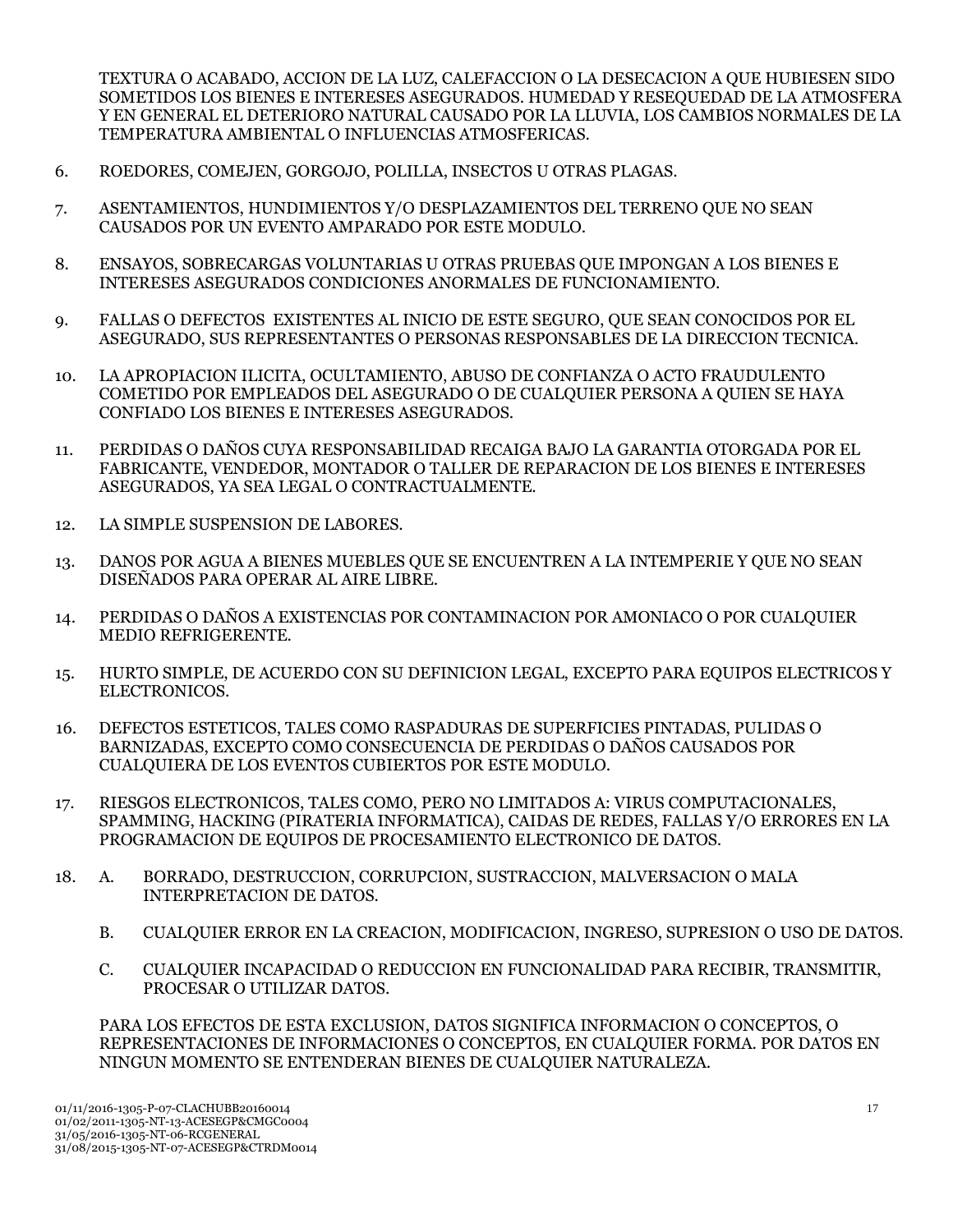19. EXCLUSION ESPECIAL QUE APLICA UNICAMENTE A EQUIPOS ELECTRICOS Y ELECTRONICOS:

LA COMPAÑIA NO SERA RESPONSABLE POR:

a. PERDIDAS O DAÑOS A PARTES QUE POR SU USO Y/O NATURALEZA ESTAN EXPUESTOS A UN RAPIDO DESGASTE O DEPRECIACION, TALES COMO BOMBILLAS, BANDAS DE TODA CLASE, FUSIBLES, PILAS, BATERIAS, SELLOS, CINTAS, ALAMBRES, CADENAS, PARTES DE CAUCHO, HERRAMIENTAS RECAMBIABLES, RODILLOS, OBJETOS DE VIDRIO, PORCELANA O CERAMICA.

SE EXCEPTUAN DISCOS DUROS, TUBOS Y VALVULAS, CUYA INDEMNIZACION SE SUJETA A LO ESTABLECIDO AL RESPECTO EN LAS CONDICIONES PARTICULARES QUE APLICAN A ESTE MODULO.

- b. DEFECTOS ESTETICOS, TALES COMO RASPADURAS DE SUPERFICIES PINTADAS, PULIDAS O BARNIZADAS.
- 20. EXCLUSION ESPECIAL QUE APLICA UNICAMENTE A ROTURA DE MAQUINARIA:

LA COMPAÑIA NO SERA RESPONSABLE POR:

- a. PERDIDAS O DAÑOS A PARTES QUE POR SU USO Y/O NATURALEZA ESTAN EXPUESTOS A UN RAPIDO DESGASTE O DEPRECIACION, TALES COMO BOMBILLAS, VALVULAS, TUBOS, CORREAS, BANDAS DE TODA CLASE, FUSIBLES, PILAS, BATERIAS, SELLOS, CINTAS, ALAMBRES, CABLES, CADENAS, LLANTAS, NEUMATICOS Y PARTES DE CAUCHO, HERRAMIENTAS RECAMBIABLES, RODILLOS, MATRICES, TROQUELES, DADOS, MOLDES, FILTROS, TELAS, TAMICES, RODAMIENTOS, BUJES, COJINETES, CAMISAS Y PISTONES DE MAQUINAS DE COMBUSTION INTERNA, REVESTIMIENTOS REFRACTARIOS, OBJETOS DE VIDRIO, PORCELANA O CERAMICA.
- b. CATALIZADORES, COMBUSTIBLES, LUBRICANTES, MEDIOS REFRIGERANTES Y OTROS MEDIOS DE OPERACION, CON EXCEPCION DEL ACEITE USADO EN TRANSFORMADORES E INTERRUPTORES ELECTRICOS Y EL MERCURIO UTILIZADO EN RECTIFICADORES DE CORRIENTE.
- 21. EXCLUSIONES QUE APLICAN UNICAMENTE A HURTO SIMPLE Y HURTO CALIFICADO:

LA COBERTURA OTORGADA POR ESTE AMPARO NO SE EXTIENDE A CUBRIR LAS PERDIDAS O DAÑOS MATERIALES DE LOS BIENES E INTERESES ASEGURADOS:

- a. CUANDO DICHOS BIENES E INTERESES SE ENCUENTREN EN LUGARES EXTERIORES A LOS PREDIOS ASEGURADOS, O EXPUESTOS A LA INTEMPERIE.
- b. CUANDO SEA AUTOR O COMPLICE DEL HURTO EL CONYUGE O CUALQUIER PARIENTE DEL ASEGURADO DENTRO DEL CUARTO GRADO DE CONSANGUINIDAD, SEGUNDO DE AFINIDAD O UNICO CIVIL, O CUALQUIER EMPLEADO DEL ASEGURADO.
- c. CUANDO EL HURTO OCURRA DESPUES QUE EL ASEGURADO CIERRE EL ESTABLECIMIENTO ASEGURADO POR MAS DE OCHO (8) DIAS CONSECUTIVOS, A MENOS QUE OBTENGA PREVIAMENTE LA AUTORIZACION ESCRITA DE LA COMPAÑIA.

SIN EMBARGO, LA COMPAÑIA SI INDEMNIZARA LAS PERDIDAS O DAÑOS MATERIALES QUE DE MANERA ACCIDENTAL, SUBITA E IMPREVISTA SE CAUSEN A OTRAS PARTES DEL MISMO BIEN U OTROS BIENES E INTERESES ASEGURADOS, A CONSECUENCIA DE LOS EVENTOS ENUNCIADOS EN LOS NUMERALES 2, 4, 5, 6, 8, 19 Y 20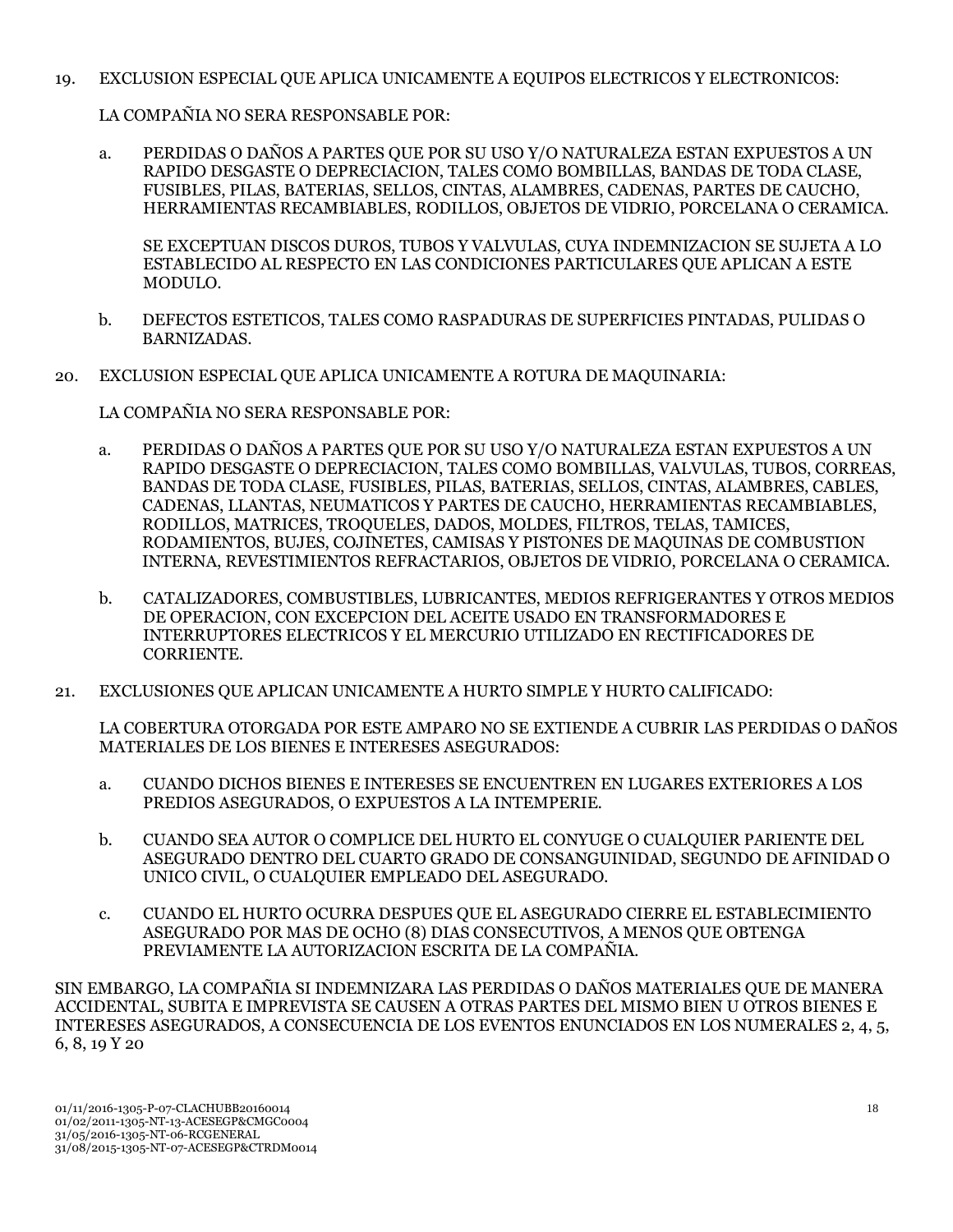### **EXCLUSIONES QUE APLICAN UNICAMENTE AL AMPARO ADICIONAL DE DETERIORO DE BIENES REFRIGERADOS.**

LA COBERTURA OTORGADA BAJO ESTE AMPARO NO SE EXTIENDE A CUBRIR LAS PERDIDAS O DAÑOS MATERIALES DE LOS BIENES E INTERESES ASEGURADOS QUE, EN SU ORIGEN O EXTENSION, DIRECTA O INDIRECTAMENTE, SEAN CAUSADOS POR O PROVENGAN:

1. DURANTE EL "PERIODO DE CARENCIA" INDICADO EN LA CARATULA DE LA POLIZA O EN ANEXO A ELLA A CONSECUENCIA DE FLUCTUACIONES DE LA TEMPERATURA PRESCRITA DE REFRIGERACION, A NO SER QUE TAL DETERIORO PROVENGA DE CONTAMINACION POR EL DERRAME DEL MEDIO REFRIGERANTE O DE UNA CONGELACION ERRONEA DE LOS BIENES O EN BIENES FRESCOS QUE AUN NO HAYAN ALCANZADO LA TEMPERATURA DE REFRIGERACION EXIGIDA. POR PERIODO DE CARENCIA SE ENTIENDE AQUEL PLAZO QUE SIGUE INMEDIATAMENTE AL FALLAR LA REFRIGERACION Y DURANTE EL QUE NO SE PRODUCE UN DAÑO O DETERIORO ESTANDO CERRADAS LAS CAMARAS FRIGORIFICAS.

2. POR MERMA, VICIOS O DEFECTOS INHERENTES, DESCOMPOSICION NATURAL O PUTREFACCION, QUE NO SEAN CONSECUENCIA DE UN EVENTO AMPARADO.

3. POR ALMACENAJE INADECUADO, DAÑOS EN EL MATERIAL DE EMBALAJE, DAÑOS POR CIRCULACION INSUFICIENTE DE AIRE O FLUCTUACIONES DE LA TEMPERATURA.

4. POR LA REPARACION PROVISIONAL DE LAS UNIDADES DE REFRIGERACION ASEGURADAS, SIEMPRE QUE LA MISMA SE EFECTUE SIN EL CONSENTIMIENTO DE LA COMPAÑIA.

EL PRESENTE AMPARO SOLO TENDRA VALIDEZ SI:

1. LA UNIDAD DE REFRIGERACION ASEGURADA ES VIGILADA CONSTANTEMENTE POR PERSONAL CALIFICADO O SI ESTA CONECTADA A UN PUESTO AUTOMATICO DE ALARMA OCUPADO DIA Y NOCHE.

2. LOS BIENES NO ESTAN ALMACENADOS EN CAMARAS FRIGORIFICAS DE ATMOSFERA CONTROLADA.

3. EL ASEGURADO LLEVA UN LIBRO DE ALMACENAJE CON REGISTROS DIARIOS QUE PERMITA DEDUCIR PARA CADA CAMARA FRIGORIFICA EL TIPO, LA CANTIDAD Y EL VALOR DE LOS PRODUCTOS ALMACENADOS, ASI COMO EL COMIENZO Y FIN DEL PERIODO DE ALMACENAJE.

4. EL ASEGURADO LLEVA UN LIBRO DE CONTROL POR TODA LA DURACION DEL ALMACENAJE, EN EL QUE SE REGISTRE EL ESTADO EN QUE SE ENCUENTRAN LOS BIENES ALMACENADOS, Y POR LO MENOS, TRES MEDICIONES DE TEMPERATURA CADA DIA PARA CADA CAMARA FRIGORIFICA, DEBIENDO REVISARSE LA EXACTITUD DE LOS VALORES DE MEDICION DE LA TEMPERATURA, POR LO MENOS CADA QUINCE (15) DIAS COMUNES, POR UN TERMOMETRO DE CONTROL INDEPENDIENTE Y DEBIDAMENTE CALIBRADO.

#### **EXCLUSIONES QUE APLICAN UNICAMENTE AL AMPARO DE EQUIPOS ELECTRONICOS O DE PROCESAMIENTO DE DATOS MOVILES O PORTATILES FUERA DE LOS PREDIOS ASEGURADOS**

LA COBERTURA OTORGADA BAJO ESTE AMPARO NO SE EXTIENDE A CUBRIR LAS PERDIDAS O DAÑOS MATERIALES DE LOS BIENES E INTERESES ASEGURADOS QUE, EN SU ORIGEN O EXTENSION, DIRECTA O INDIRECTAMENTE, SEAN CAUSADOS POR O PROVENGAN:

1. CUANDO LOS EQUIPOS ELECTRONICOS O DE PROCESAMIENTO DE DATOS MOVILES O PORTATILES ASEGURADOS SE ENCUENTREN DESCUIDADOS, EXCEPTO CUANDO SE HALLEN DENTRO DE UN EDIFICIO O, UN VEHICULO MOTORIZADO.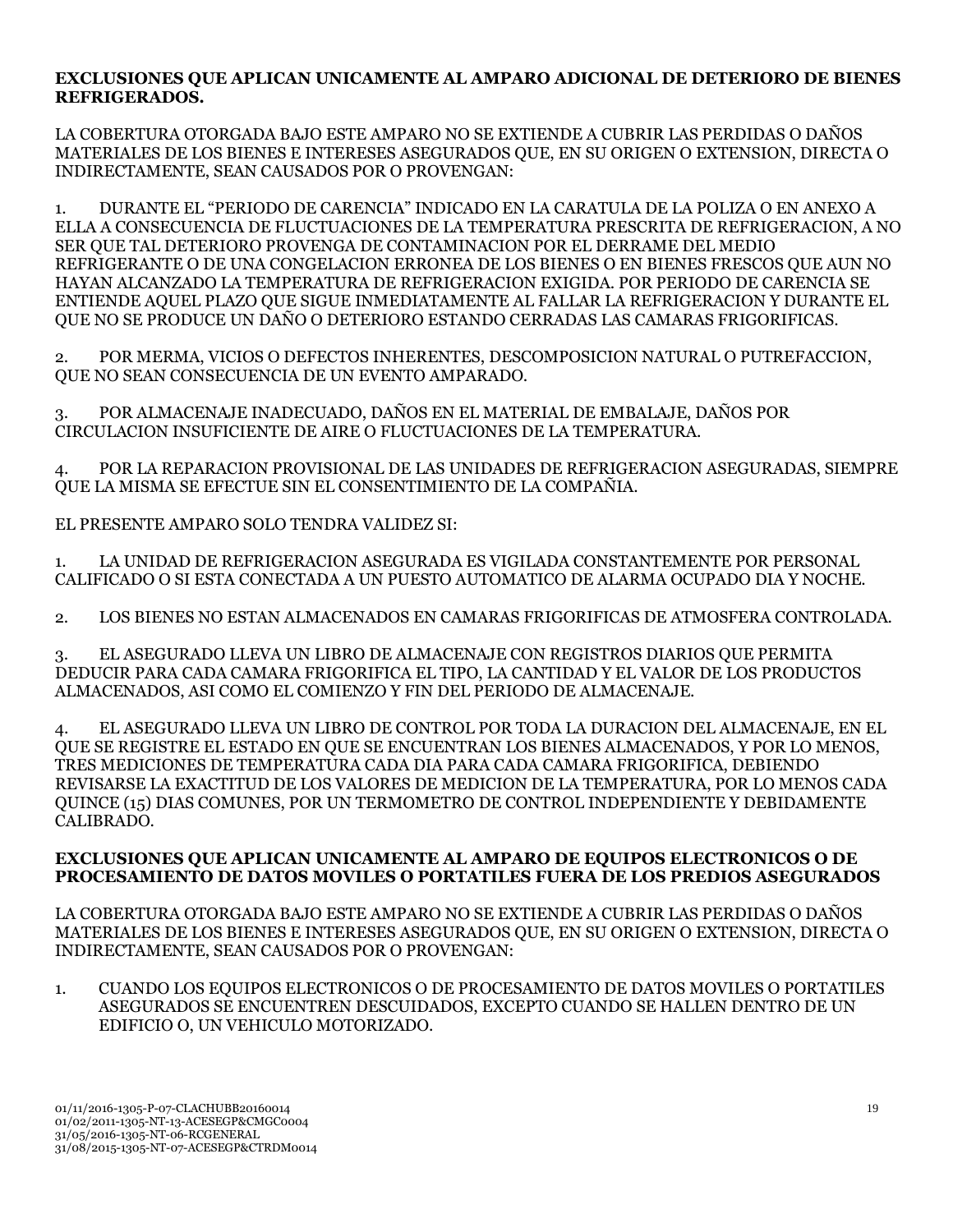2. CUANDO LOS EQUIPOS ELECTRONICOS O DE PROCESAMIENTO DE DATOS MOVILES O PORTATILES ASEGURADOS SE ENCUENTREN INSTALADOS EN UNA AERONAVE, ARTEFACTO AEREO O EMBARCACION.

3. DURANTE EL TRANSPORTE DE LOS EQUIPOS ELECTRONICOS O DE PROCESAMIENTO DE DATOS MOVILES O PORTATILES ASEGURADOS COMO CARGA NO ACOMPAÑADA EN VEHICULOS TERRESTRES, AERONAVES, ARTEFACTOS AEREOS O EMBARCACIONES.

### **EXCLUSIONES QUE APLICAN UNICAMENTE AL AMPARO DE PORTADORES EXTERNOS DE DATOS**

LA COBERTURA OTORGADA BAJO ESTE AMPARO NO SE EXTIENDE A CUBRIR:

- 1. CUALQUIER GASTO RESULTANTE DE ERRORES O FALSA PROGRAMACION, PERFORACION, CLASIFICACION, INSERCION, ANULACION ACCIDENTAL DE INFORMACION O DESCARTE DE PORTADORES EXTERNOS DE DATOS, Y PERDIDA DE INFORMACION CAUSADA POR CAMPOS MAGNETICOS.
- 2. PERDIDAS, DAÑOS O MODIFICACIONES DE LAS INFORMACIONES CONTENIDAS EN LOS PORTADORES EXTERNOS DE DATOS QUE NO HAYAN SURGIDO EN RELACION DIRECTA Y SIMULTANEA CON UNA PERDIDA O DAÑO MATERIAL CUBIERTO POR CUALQUIERA DE LOS EVENTOS AMPARADOS POR ESTE MODULO.

### **EXCLUSIONES QUE APLICAN UNICAMENTE AL AMPARO ADICIONAL DE INCREMENTO EN LOS COSTOS DE OPERACION PARA EQUIPOS PROCESADORES DE DATOS**

LA COBERTURA OTORGADA BAJO ESTE AMPARO NO SE EXTIENDE A CUBRIR LOS COSTOS O GASTOS ADICIONALES EN QUE EL ASEGURADO INCURRA A CONSECUENCIA DE:

- 1. RESTRICCIONES IMPUESTAS POR LAS AUTORIDADES PUBLICAS RELATIVAS A LA REPARACION, RECONSTRUCCION, REEMPLAZO U OPERACION DEL SISTEMA ELECTRONICO DE PROCESAMIENTO DE DATOS ASEGURADO.
- 2. QUE EL ASEGURADO NO DISPONGA DE LOS FONDOS NECESARIOS PARA REPARAR O REEMPLAZAR LOS EQUIPOS DESTRUIDOS.

## **EXCLUSIONES QUE APLICAN AL MODULO DE ACTOS MAL INTENCIONADOS DE TERCEROS**

LA COBERTURA OTORGADA BAJO ESTE AMPARO ADICIONAL NO SE EXTIENDE A CUBRIR LAS PERDIDAS O DAÑOS QUE, EN SU ORIGEN O EXTENSION, DIRECTA O INDIRECTAMENTE, SEAN CAUSADOS POR O PROVENGAN DE:

- 1. CONTAMINACION BIOLOGICA O QUIMICA, ENTENDIENDO POR CONTAMINACION LA CONTAMINACION, ENVENENAMIENTO, PREVENCION Y/O LIMITACION DEL USO DE OBJETOS DEBIDO A EFECTOS QUIMICOS Y/O SUSTANCIAS BIOLOGICAS.
- 2. TERRORISMO CIBERNETICO, ENTENDIENDO POR TAL LOS DAÑOS DERIVADOS DE LA MANIPULACION DE LA INFORMACION GENERADA, ENVIADA, RECIBIDA, ALMACENADA O COMUNICADA POR MEDIOS ELECTRONICOS, OPTICOS O SIMILARES, COMO PUDIESEN SER, ENTRE OTROS, EL INTERCAMBIO ELECTRONICO DE DATOS (EDI), LA INTERNET Y EL CORREO ELECTRONICO.
- 3. LA APROPIACION POR TERCEROS DE LOS BIENES E INTERESES ASEGURADOS, DURANTE EL SINIESTRO O DESPUES DEL MISMO, A MENOS QUE EL ASEGURADO DEMUESTRE QUE DICHOS BIENES E INTERESES ASEGURADOS SUFRIERON, PREVIO A TAL APROPIACION, PERDIDAS O DAÑOS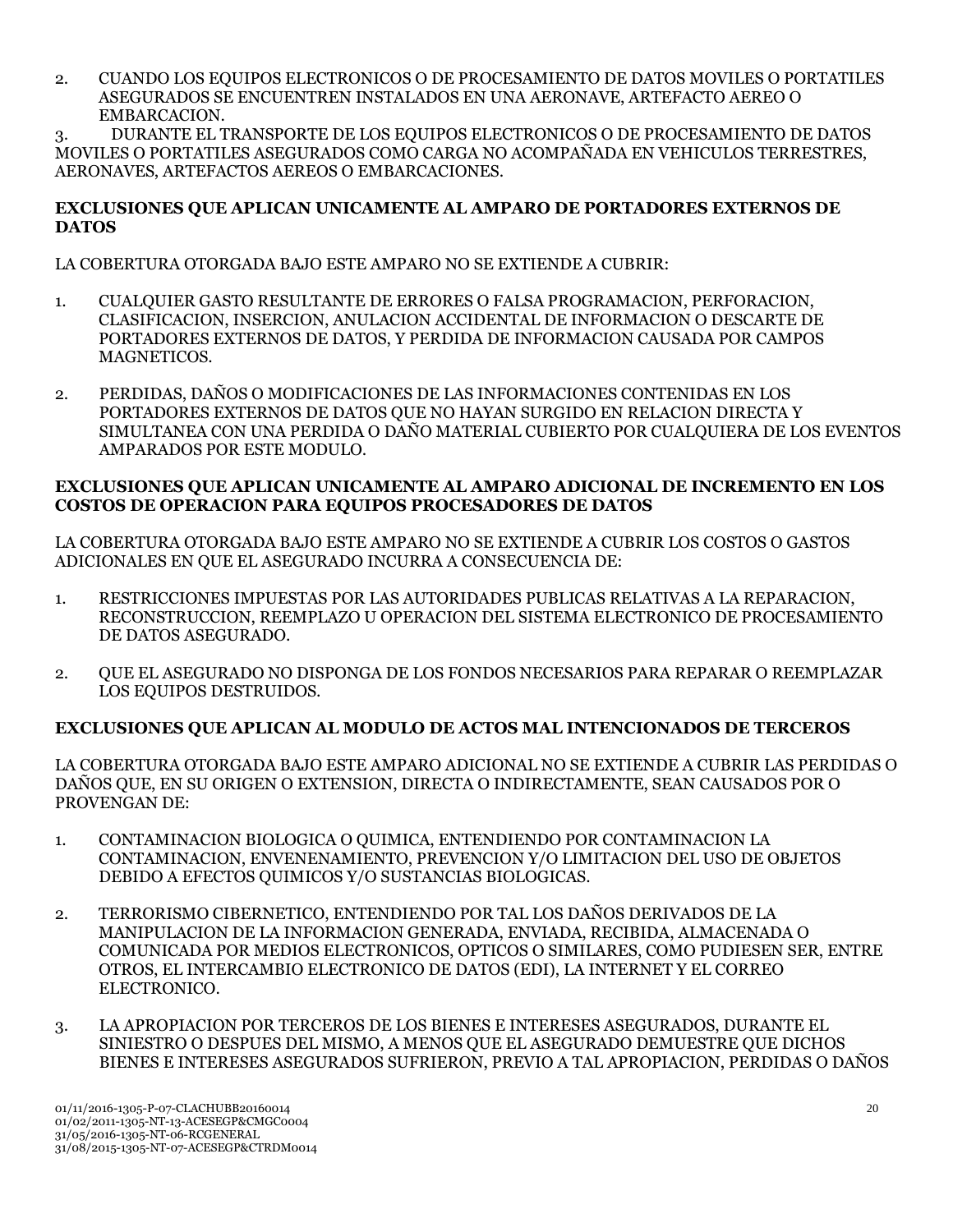CAUSADOS DIRECTAMENTE POR CUALQUIERA DE LOS ACONTECIMIENTOS CUBIERTOS POR ESTE AMPARO ADICIONAL, ASI COMO LA CUANTIA DE ESTAS PERDIDAS O DAÑOS.

### **EXCLUSIONES QUE APLICAN AL MODULO DE LUCRO CESANTE POR TODO RIESGO DAÑOS MATERIALES**

EN ADICION A LAS EXCLUSIONES GENERALES ESTABLECIDAS EN EL CAPITULO II, LA COMPAÑIA NO SERA RESPONSABLE POR NINGUN AUMENTO DE LA PERDIDA POR INTERRUPCION DEL NEGOCIO QUE, EN SU ORIGEN O EXTENSION, DIRECTA O INDIRECTAMENTE, SEAN CAUSADOS O PROVENGAN DE:

- 1. EL INCUMPLIMIENTO DE CUALQUIER DISPOSICION LEGAL QUE REGULE LA CONSTRUCCION, REPARACION O DEMOLICION DE LOS BIENES ASEGURADOS BAJO EL MODULO DE TODO RIESGO DAÑOS MATERIALES.
- 2. RESTRICCIONES PARA LA REPARACION U OPERACION DECRETADA POR CUALQUIER AUTORIDAD PUBLICA.
- 3. LA INTERFERENCIA EN EL ESTABLECIMIENTO ASEGURADO, POR HUELGUISTAS U OTRAS PERSONAS, EN LA RECONSTRUCCION, REPARACION O REEMPLAZO DE LA PROPIEDAD O CON LA REANUDACION O CONTINUACION DEL NEGOCIO.
- 4. MODIFICACION, MEJORAS O REACONDICIONAMIENTO EFECTUADOS CON OCASION DE LA REPARACION O REPOSICION DE LOS BIENES SINIESTRADOS O DAÑADOS.
- 5. LA SUSPENSION, CADUCIDAD, DEMORA Y/O CANCELACION DE CUALQUIER ESCRITURA, LICENCIA (INCLUYENDO LAS DE IMPORTACION), CONTRATO O PEDIDO, A MENOS QUE TAL SUSPENSION, CADUCIDAD, DEMORA O CANCELACION RESULTE DIRECTAMENTE DE LA INTERRUPCION DEL NEGOCIO, CASO EN EL CUAL LA COMPAÑIA SERA RESPONSABLE SOLAMENTE POR AQUELLA PERDIDA QUE AFECTE LAS GANANCIAS DEL ASEGURADO DURANTE, Y SIN EXCEDER, DEL PERIODO DE INDEMNIZACION AMPARADO POR EL PRESENTE MODULO.
- 6. QUE EL ASEGURADO NO DISPONGA AL MOMENTO DEL SINIESTRO DE CAPITAL SUFICIENTE PARA REPARAR O REPONER LOS BIENES DAÑADOS O DESTRUIDOS.
- 7. PERDIDAS DE LA CLIENTELA, NI POR NINGUNA OTRA PERDIDA CONSECUENCIAL, SEA PROXIMA O REMOTA, DISTINTA A LAS ESTIPULADAS EN EL PRESENTE MODULO.

LA COMPAÑIA TAMPOCO SERA RESPONSABLE POR NINGUNA PERDIDA POR INTERRUPCION DEL NEGOCIO ASEGURADO O POR PERDIDA DE UTILIDADES O INGRESOS PROYECTADOS O ESPERADOS DERIVADOS DE LA CONSTRUCCION, MONTAJE O AMPLIACION DE NUEVAS INSTALACIONES, SI ANTES DE TERMINARLAS COMPLETAMENTE (INCLUYENDO EL PERIODO DE PRUEBAS) Y PONERLAS EN PRODUCCION, OCURRE UN DAÑO A CAUSA DE UN EVENTO AMPARADO.

## **EXCLUSIONES QUE APLICAN AL MODULO DE MANEJO GLOBAL COMERCIAL**

LA COBERTURA OTORGADA BAJO ESTE MODULO NO CUBRE LAS PERDIDAS PROVENIENTES DE CUALQUIERA DE LOS SIGUIENTES HECHOS:

- 1. DAÑOS QUE SUFRAN LOS BIENES, POR CUALQUIER CAUSA.
- 2. MERMAS, DIFERENCIAS DE INVENTARIO Y DESAPARICIONES O PERDIDAS QUE NO PUEDAN SER IMPUTABLES A UN EMPLEADO DETERMINADO.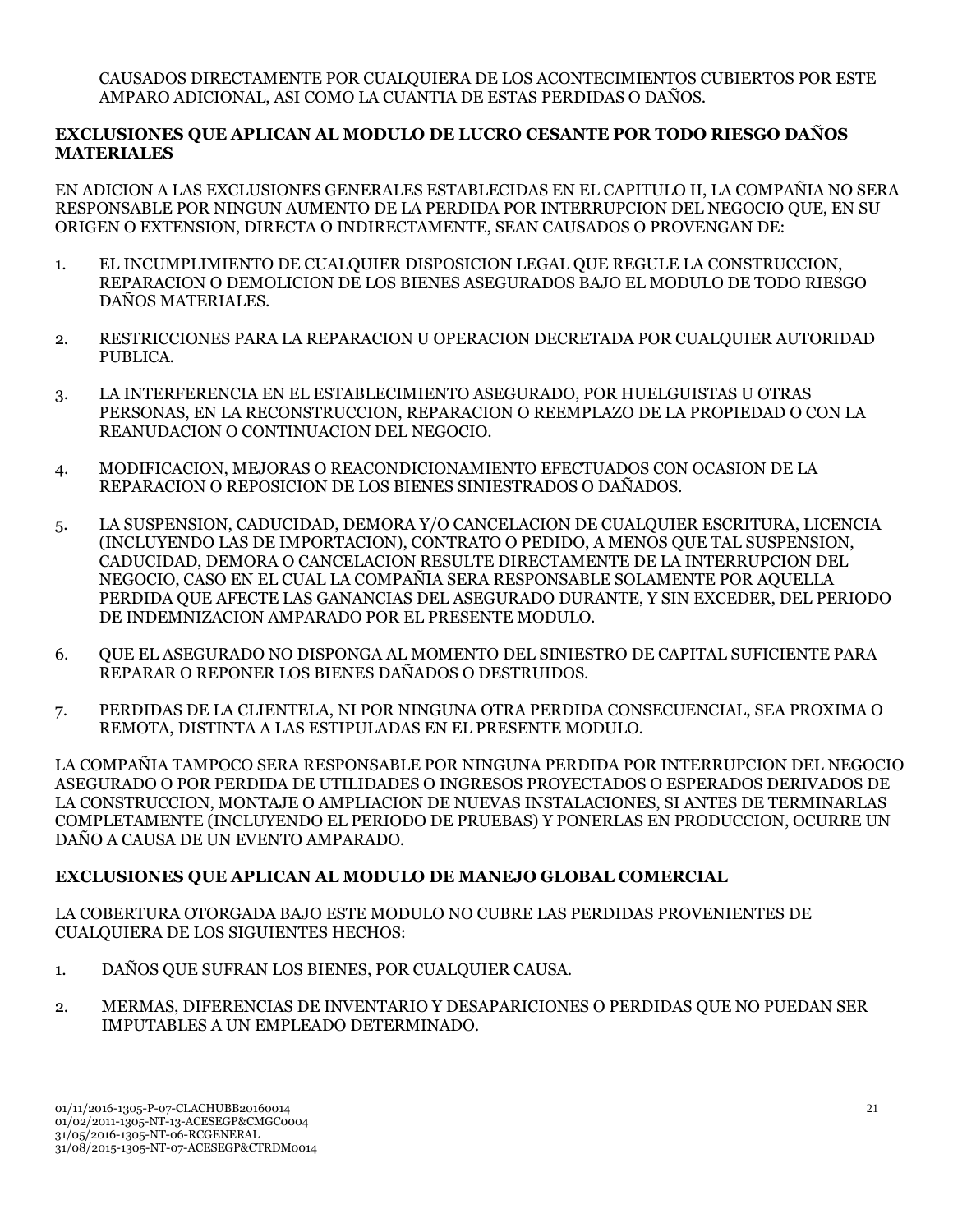- 3. CREDITOS CONCEDIDOS POR EL ASEGURADO A CUALQUIER EMPLEADO, AUNQUE SE HAYAN OTORGADO A TITULO DE BUENA CUENTA O ANTICIPOS SOBRE COMISIONES, HONORARIOS, SUELDOS O POR CUALQUIER OTRO CONCEPTO.
- 4. CUALQUIER DELITO DE LOS CUBIERTOS EN QUE INCURRA UN EMPLEADO AL AMPARO DE LA SITUACION CREADA POR CUALQUIERA DE LOS EVENTOS CONTEMPLADOS EN LOS NUMERALES 1 Y 2 DEL CAPITULO II EXCLUSIONES GENERALES DE LA POLIZA, ASI COMO POR INCENDIO, EXPLOSION, ERUPCIONES VOLCANICAS, MAREMOTO, MAREJADA, TSUNAMI, TERREMOTOS, TEMBLORES DE TIERRA O CUALQUIERA OTRA CONVULSION DE LA NATURALEZA COMO FUEGO SUBTERRANEO, HURACAN, CICLON, TORNADO U OTRA PERTURBACION ATMOSFERICA.
- 5. EL ABUSO DE CONFIANZA CUANDO NO IMPLIQUE APROPIACION SINO USO INDEBIDO CON PERJUICIO DEL ASEGURADO.

## **EXCLUSIONES QUE APLICAN AL MODULO DE RESPONSABILIDAD CIVIL EXTRACONTRACTUAL**

EN ADICION A LAS EXCLUSIONES GENERALES ESTABLECIDAS EN CAPITULO II, LA COBERTURA OTORGADA BAJO ESTE MODULO NO CUBRE LOS PERJUICIOS PATRIMONIALES QUE CAUSE EL ASEGURADO, CON MOTIVO DE LA RESPONSABILIDAD CIVIL, QUE EN SU ORIGEN O EXTENSION, DIRECTA O INDIRECTAMENTE, SEAN CAUSADOS POR O PROVENGAN DE:

- 1. OBLIGACIONES O RESPONSABILIDADES ADQUIRIDAS POR EL ASEGURADO EN VIRTUD DE CONTRATOS Y, EN GENERAL, LA RESPONSABILIDAD CIVIL CONTRACTUAL.
- 2. RESPONSABILIDAD CIVIL PROFESIONAL.
- 3. DAÑOS MORALES, PUNITIVOS Y/O EJEMPLARIZANTES.
- 4. DAÑOS FISIOLOGICOS O DE RELACION.
- 5. PERDIDAS PATRIMONIALES PURAS QUE NO SEAN CONSECUENCIA DE UN DAÑO MATERIAL O PERSONAL CUBIERTO POR ESTE MODULO
- 6. MULTAS O SANCIONES PENALES O ADMNISTRATIVAS.
- 7. DAÑOS A BIENES DE PROPIEDAD DE TERCEROS QUE EL ASEGURADO MANTENGA BAJO SU CUIDADO, TENENCIA O CONTROL A CUALQUIER TITULO NO TRASLATICIO DE DOMINIO.
- 8. DAÑOS OCASIONADOS A LOS BIENES DEL ASEGURADO O A LA PERSONA Y/O BIENES DE SUS ADMINISTRADORES O TRABAJADORES A SU SERVICIO, ASI COMO A SUS CONYUGES O PARIENTES DENTRO DEL CUARTO GRADO DE CONSANGUINIDAD, SEGUNDO DE AFINIDAD O UNICO CIVIL.

CUANDO EL ASEGURADO SEA PERSONA NATURAL, DAÑOS A LAS PERSONAS O A LOS BIENES DE SU CONYUGE O DE SUS PARIENTES DENTRO DEL CUARTO GRADO DE CONSANGUINIDAD, SEGUNDO DE AFINIDAD O UNICO CIVIL.

- 9. DAÑOS PERSONALES OCASIONADOS POR UNA INFECCION O ENFERMEDAD PADECIDA POR EL ASEGURADO, ASI COMO LOS DAÑOS DE CUALQUIER NATURALEZA CAUSADOS POR ENFERMEDAD DE ANIMALES PERTENECIENTES AL ASEGURADO O SUMINISTRADOS POR EL MISMO O POR LOS CUALES SEA LEGALMENTE RESPONSABLE.
- 10. LA INOBSERVANCIA O LA VIOLACION DE DISPOSICIONES LEGALES O DE INSTRUCCIONES Y ESTIPULACIONES CONTRACTUALES, A NO SER QUE NI EL ASEGURADO NI PERSONAS CON FUNCIONES DIRECTIVAS HAYAN ACTUADO DOLOSAMENTE NI HAYAN PERMITIDO UNA ACTUACION DOLOSA DE LOS DEMAS EMPLEADOS.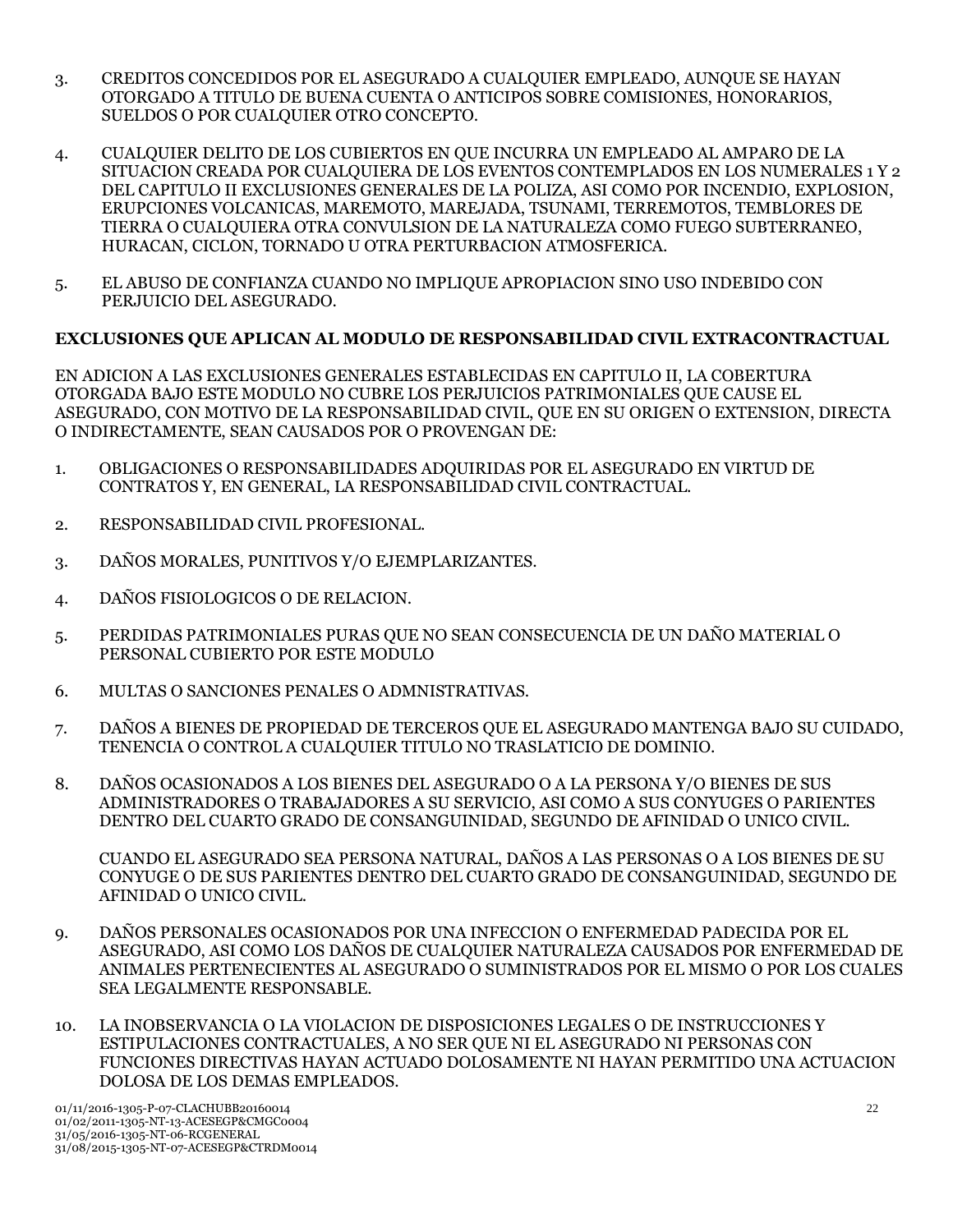- 11. ASBESTO EN ESTADO NATURAL O POR SUS PRODUCTOS ASI COMO DAÑOS EN RELACION CON OPERACIONES Y ACTIVIDADES EXPUESTAS A POLVO QUE CONTENGA FIBRAS DE AMIANTO.
- 12. DAÑOS GENETICOS A PERSONAS O ANIMALES.
- 13. DESLIZAMIENTO DE TIERRAS, FALLAS GEOLOGICAS, INCONSISTENCIA DEL SUELO O SUBSUELO, VIBRACION DEL SUELO, DEBILITAMIENTO DE BASES O CIMIENTOS, ASENTAMIENTOS O VARIACION DEL NIVEL DE AGUAS SUBTERRANEAS.
- 14. CONSTRUCCION DE NUEVAS EDIFICACIONES, MONTAJE DE NUEVAS PLANTAS Y/O MONTAJE DE MAQUINARIA Y EQUIPO QUE NO HAYA ESTADO PREVIAMENTE OPERANDO DENTRO DE LOS PREDIOS ASEGURADOS INDICADOS EN LA CARATULA DE LA POLIZA O EN ANEXO A ELLA, SIEMPRE QUE EL VALOR FINAL DE DICHAS EDIFICACIONES, PLANTAS Y/O MAQUINARIA Y EQUIPO NO SUPEREN EL VALOR INDICADO IGUALMENTE EN LA CARATULA DE LA POLIZA O EN ANEXO A ELLA.
- 15. FABRICACION, USO, TRANSPORTE O ALMACENAMIENTO DE EXPLOSIVOS.
- 16. HURTO, HURTO CALIFICADO, FALSIFICACION, ABUSO DE CONFIANZA Y EN GENERAL CUALQUIER ACTO DE APROPIACION INDEBIDA DE BIENES DE TERCEROS.
- 17. LABORES REALIZADAS AL SERVICIO DEL ASEGURADO POR CONTRATISTAS Y SUBCONTRATISTAS INDEPENDIENTES, O SEA PERSONAS NATURALES O JURIDICAS VINCULADAS A ESTE EN VIRTUD DE CONTRATOS O CONVENIOS DE CARACTER ESTRICTAMENTE COMERCIAL.
- 18. PRODUCTOS FABRICADOS, ENTREGADOS O SUMINISTRADOS POR EL ASEGURADO O BIEN POR LOS TRABAJOS EJECUTADOS, OPERACIONES TERMINADAS O POR CUALQUIER OTRA CLASE DE SERVICIOS PRESTADOS SIEMPRE Y CUANDO SE HALLEN FUERA DE LOS PREDIOS ASEGURADOS Y SU POSESION FISICA, CUSTODIA O CONTROL HAYAN SIDO DEFINITIVAMENTE CONFERIDOS A **TERCEROS**
- 19. LA PROPIEDAD, POSESION O USO DE AERONAVES, EMBARCACIONES, TRENES O VEHICULOS A MOTOR DESTINADOS Y AUTORIZADOS PARA TRANSITAR POR VIAS PUBLICAS Y PROVISTOS DE PLACA O LICENCIA PARA TAL FIN.
- 20. CONTAMINACION U OTRAS VARIACIONES PERJUDICIALES DE AGUAS, ATMOSFERA, SUELOS, SUBSUELOS O BIEN POR RUIDOS, QUE NO SEAN CONSECUENCIA DE UN ACONTECIMIENTO ACCIDENTAL, SUBITO, REPENTINO E IMPREVISTO.
- 21. RECLAMACIONES PRESENTADAS ENTRE SI POR LAS PERSONAS QUE APAREZCAN CONJUNTAMENTE NOMBRADAS COMO ASEGURADO EN LA CARATULA DE LA POLIZA O EN ANEXO A ELLA.
- 22. RESPONSABILIDAD CIVIL PATRONAL.
- 23. RECLAMACIONES REALIZADAS ANTE JURISDICCIONES DIFERENTES A LA COLOMBIANA.
- 24. TODA CLASE DE SINIESTROS OCURRIDOS FUERA DE LA REPUBLICA DE COLOMBIA.

### **EXCLUSIONES QUE APLICAN UNICAMENTE AL AMPARO ADICIONAL DE PRODUCTOS Y TRABAJOS TERMINADOS**

LA COBERTURA OTORGADA BAJO ESTE AMPARO NO SE EXTIENDE A CUBRIR:

1. DAÑOS O DEFECTOS DEL PRODUCTO Y SU EMPAQUE, TRABAJOS O SERVICIOS.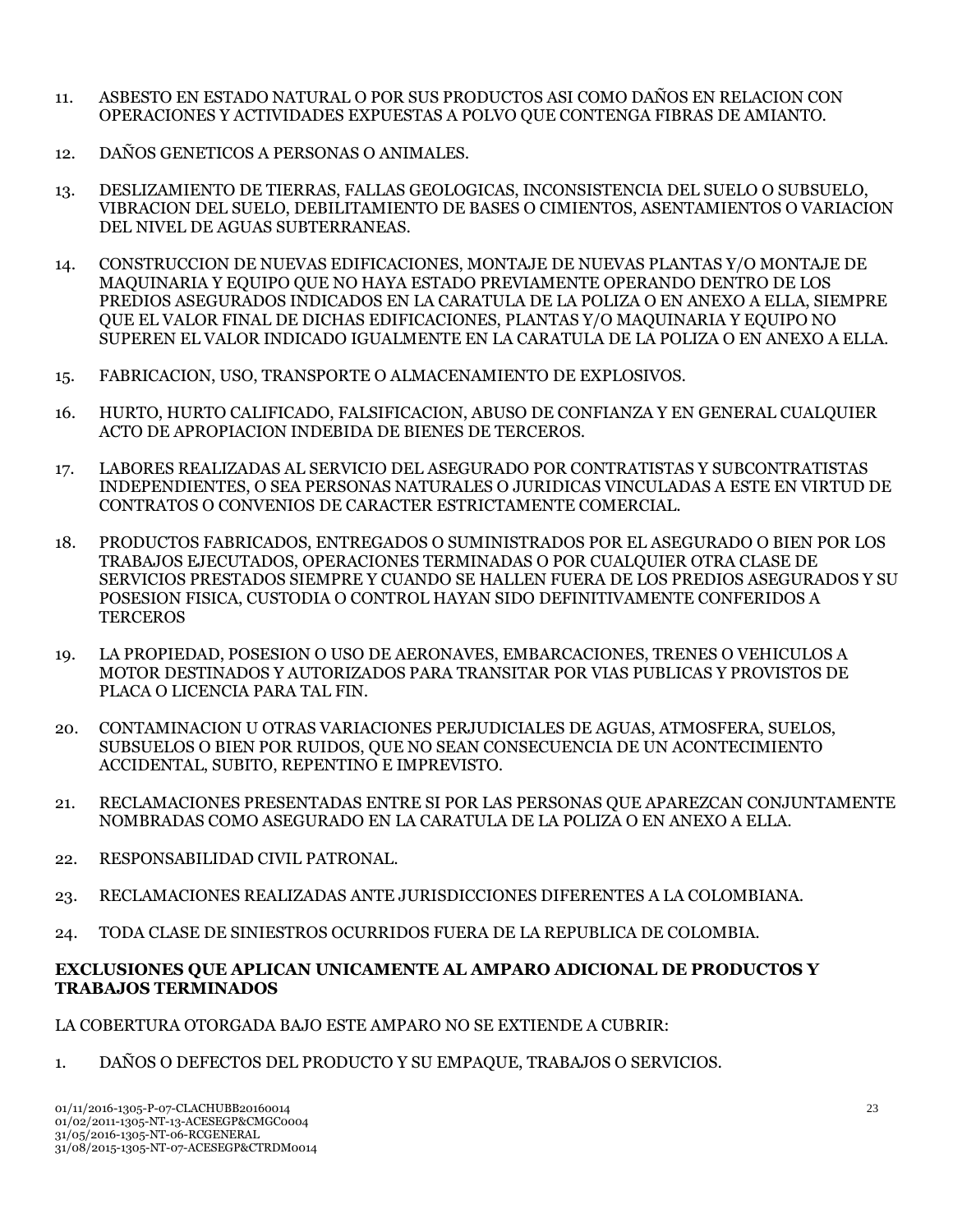- 2. GASTOS O PERJUICIOS DERIVADOS DE LA RETIRADA DEL PRODUCTO DEL MERCADO, O DE LA INSPECCION, REPARACION, SUSTITUCION O PERDIDA DE USO DEL PRODUCTO Y SU EMPAQUE, TRABAJOS O SERVICIOS.
- 3. GASTOS O PERJUICIOS POR RETRASOS EN LA ENTREGA, PARALIZACION, PERDIDA DE BENEFICIOS, FUNCIONAMIENTO DEFECTUOSO DE INSTALACIONES, SALVO QUE SEAN CONSECUENCIA DIRECTA DE UN DAÑO MATERIAL O PERSONAL CAUSADO POR EL PRODUCTO, TRABAJO O SERVICIO DEL ASEGURADO.
- 4. DAÑOS O PERJUICIOS COMO CONSECUENCIA QUE EL PRODUCTO, TRABAJO O SERVICIO NO PUEDA DESEMPEÑAR LA FUNCION PARA LA QUE ESTA DESTINADO O NO RESPONDE A LAS CUALIDADES ANUNCIADAS PARA ELLO, O ES INEFICAZ PARA EL USO AL CUAL ESTABA DESTINADO.
- 5. DAÑOS O PERJUICIOS CAUSADOS POR PRODUCTOS, TRABAJOS O SERVICIOS CUYO DEFECTO O DEFICIENCIA SEA CONOCIDO POR EL ASEGURADO ANTES DE SU ENTREGA, SUMINISTRO O EJECUCION.
- 6. DAÑOS O PERJUICIOS POR PRODUCTOS, TRABAJOS O SERVICIOS EN FASE EXPERIMENTAL O NO SUFICIENTEMENTE EXPERIMENTADOS SEGUN LAS REGLAS RECONOCIDAS DE LA TECNICA O POR REALIZAR LA PRODUCCION, ENTREGA, EJECUCION O PRESTACION DESVIANDOSE DELIBERADAMENTE DE LAS REGLAS DE LA TECNICA O DE LAS INSTRUCCIONES DEL COMITENTE.
- 7. DAÑOS O PERJUICIOS POR PRODUCTOS, TRABAJOS O SERVICIOS, CUYA FABRICACION, ENTREGA O EJECUCION CAREZCAN DE LOS PERMISOS O LICENCIAS RESPECTIVAS DE LAS AUTORIDADES COMPETENTES.
- 8. DAÑOS O PERJUICIOS POR PRODUCTOS, TRABAJOS O SERVICIOS DESTINADOS DIRECTA O INDIRECTAMENTE A LA INDUSTRIA DE LA AVIACION.
- 9. DAÑOS O PERJUICIOS RELACIONADOS CON PRODUCTOS FARMACEUTICOS.
- 10. DAÑOS O PERJUICIOS A PRODUCTOS AJENOS FABRICADOS MEDIANTE UNION, MEZCLA, O TRANSFORMACION DE PRODUCTOS DEL ASEGURADO

### **EXCLUSIONES QUE APLICAN UNICAMENTE AL AMPARO ADICIONAL DE RESPONSABILIDAD CIVIL PATRONAL**

LA COBERTURA OTORGADA BAJO ESTE AMPARO NO SE EXTIENDE A CUBRIR LOS PERJUICIOS PATRIMONIALES QUE CAUSE EL ASEGURADO CON MOTIVO DE LA RESPONSABILIDAD CIVIL, QUE EN SU ORIGEN O EXTENSION, DIRECTA O INDIRECTAMENTE, SEAN CAUSADOS POR O PROVENGAN DE:

- 1. ENFERMEDADES PROFESIONALES, ENDEMICAS O EPIDEMICAS, SEGUN SU DEFINICION LEGAL.
- 2. ACCIDENTES DE TRABAJO QUE HAYAN SIDO PROVOCADOS DELIBERADAMETE O POR CULPA GRAVE DEL EMPLEADO.

### **EXCLUSIONES QUE APLICAN UNICAMENTE AL AMPARO ADICIONAL DE RESPONSABILIDAD CIVIL CONTRATISTAS Y SUBCONTRATISTAS INDEPENDIENTES**

LA COBERTURA OTORGADA BAJO ESTE AMPARO NO SE EXTIENDE A CUBRIR LOS PERJUICIOS PATRIMONIALES QUE CAUSE EL ASEGURADO CON MOTIVO DE LA RESPONSABILIDAD CIVIL, QUE EN SU ORIGEN O EXTENSION, DIRECTA O INDIRECTAMENTE, SEAN CAUSADOS POR O PROVENGAN DE:

1. DAÑOS A PROPIEDADES SOBRE LAS CUALES ESTEN O HAYAN ESTADO TRABAJANDO LOS CONTRATISTAS O SUBCONTRATISTAS O SUS EMPLEADOS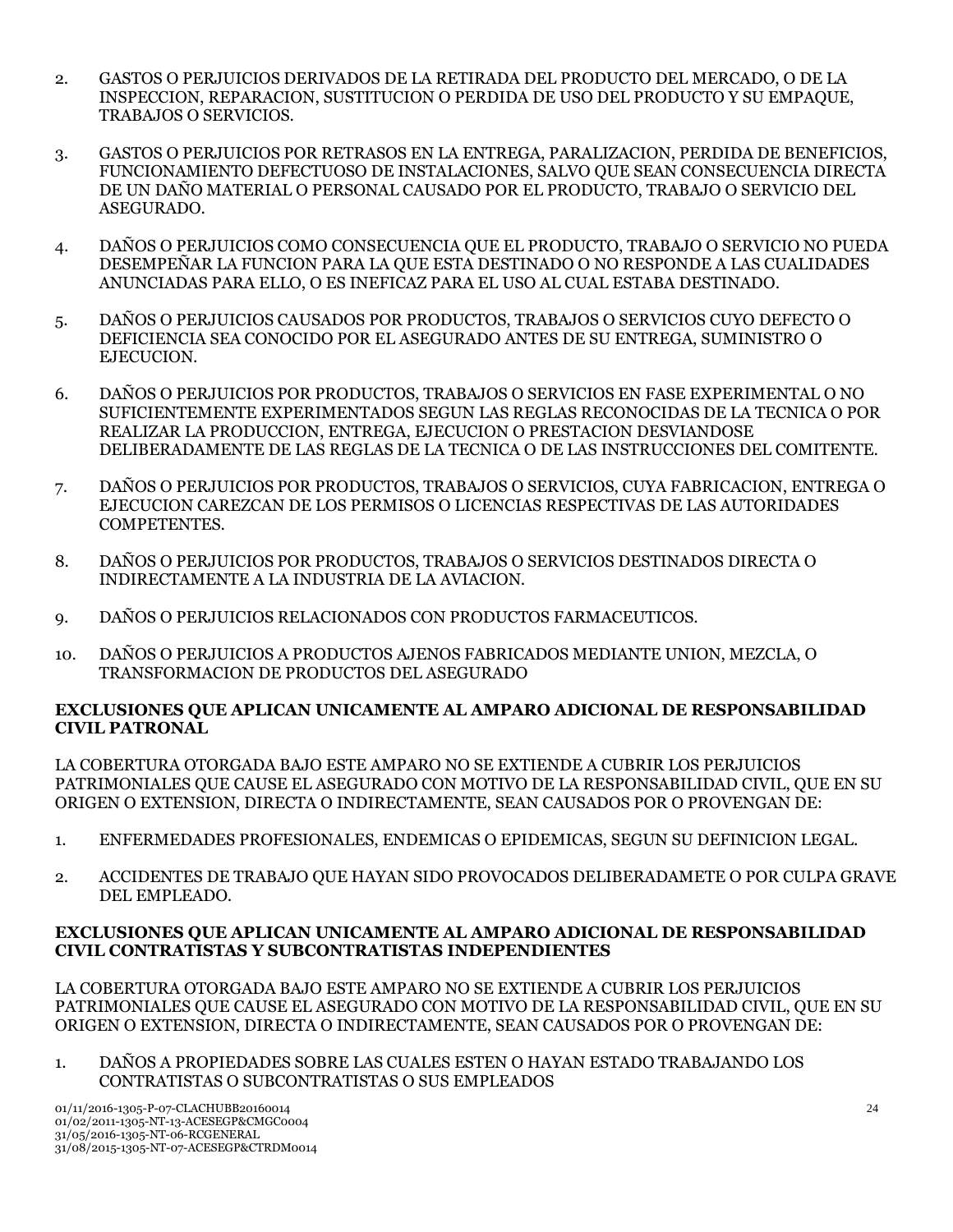2. DAÑOS CAUSADOS A LA PERSONA O A LOS BIENES DE LOS CONTRATISTAS O SUBCONTRATISTAS O SUS EMPLEADOS.

LA COBERTURA OTORGADA TAMPOCO SE EXTIENDE A CUBRIR RECLAMACIONES POR RESPONSABILIDAD CIVIL EXTRACONTRACTUAL ENTRE LOS CONTRATISTAS O SUBCONTRATISTAS INDEPENDIENTES.

### **EXCLUSIONES QUE APLICAN UNICAMENTE AL AMPARO ADICIONAL DE RESPONSABILIDAD CIVIL CRUZADA**

LA COBERTURA OTORGADA BAJO ESTE AMPARO NO SE EXTIENDE A CUBRIR LOS PERJUICIOS PATRIMONIALES QUE SE CAUSEN ENTRE SI LAS PERSONAS NOMBRADAS COMO ASEGURADOS EN LA CARATULA DE LA POLIZA O EN ANEXO A ELLA CON MOTIVO DE LA RESPONSABILIDAD CIVIL EXTRACONTRACTUAL, QUE EN SU ORIGEN O EXTENSION, DIRECTA O INDIRECTAMENTE, SEAN CAUSADOS POR O PROVENGAN DE:

- 1. PERDIDAS O DAÑOS A LOS BIENES CONTENIDOS DENTRO DE LOS PREDIOS ASEGURADOS AMPARABLES BAJO LOS MODULOS DE INCENDIO Y/O RAYO, HURTO CALIFICADO, EQUIPOS ELECTRONICOS Y DE PROCESADORES DE DATOS, ROTURA DE MAQUINARIA O TODO RIESGO DAÑO MATERIAL.
- 2. LESIONES O MUERTE DE TRABAJADORES AL SERVICIO DE LOS ASEGURADOS

#### **EXCLUSIONES QUE APLICAN UNICAMENTE AL AMPARO ADICIONAL DE RESPONSABILIDAD CIVIL VEHICULOS PROPIOS Y NO PROPIOS**

- 1. LA COBERTURA OTORGADA BAJO ESTE AMPARO NO SE EXTIENDE A CUBRIR LOS PERJUICIOS PATRIMONIALES QUE CAUSE EL ASEGURADO CON MOTIVO DE LA RESPONSABILIDAD CIVIL, QUE EN SU ORIGEN O EXTENSION, DIRECTA O INDIRECTAMENTE, SEAN CAUSADOS POR O PROVENGAN DE:
	- a. LA UTILIZACION DE CUALQUIER VEHICULO AUTOMOTOR EN LABORES DE SERVICIO PUBLICO
	- b. LA UTILIZACION DE CUALQUIER VEHICULO AUTOMOTOR DE PROPIEDAD DE SUS TRABAJADORES.
	- c. PERDIDAS O DAÑOS A LOS VEHICULOS AUTOMOTORES MATERIA DE LA PRESENTE COBERTURA, ASI COMO A SUS ACCESORIOS Y A LOS BIENES TRANSPORTADOS EN TALES VEHICULOS AUTOMOTORES, INCLUYENDO LAS OPERACIONES DE CARGUE Y DESCARGUE.
- 2. LA COBERTURA OTORGADA BAJO ESTE AMPARO NO SE EXTIENDE A CUBRIR LOS PERJUICIOS PATRIMONIALES QUE CAUSE EL ASEGURADO CON MOTIVO DE LA RESPONSABILIDAD CIVIL, QUE EN SU ORIGEN O EXTENSION, DIRECTA O INDIRECTAMENTE, SEAN CAUSADOS POR O PROVENGAN DE LOS RIESGOS NO AMPARADOS BAJO LA POLIZA DE SEGURO DE AUTOMOVILES QUE CUBRAN LOS VEHICULOS PROPIOS Y NO PROPIOS OBJETO DE COBERTURA BAJO ESTE AMPARO ADICIONAL.
- 3. LA COBERTURA OTORGADA TAMPOCO TENDRA APLICACION CUANDO EL(OS) VEHICULO(S) ASEGURADO(S) NO SE ENCUENTRE(N) AMPARADO(S) BAJO UN SEGURO DE AUTOMOVILES CUBRIENDO EL LIMITE PRIMARIO, CUYO EXCESO ES OBJETO DE LA COBERTURA BRINDADA POR ESTE AMPARO.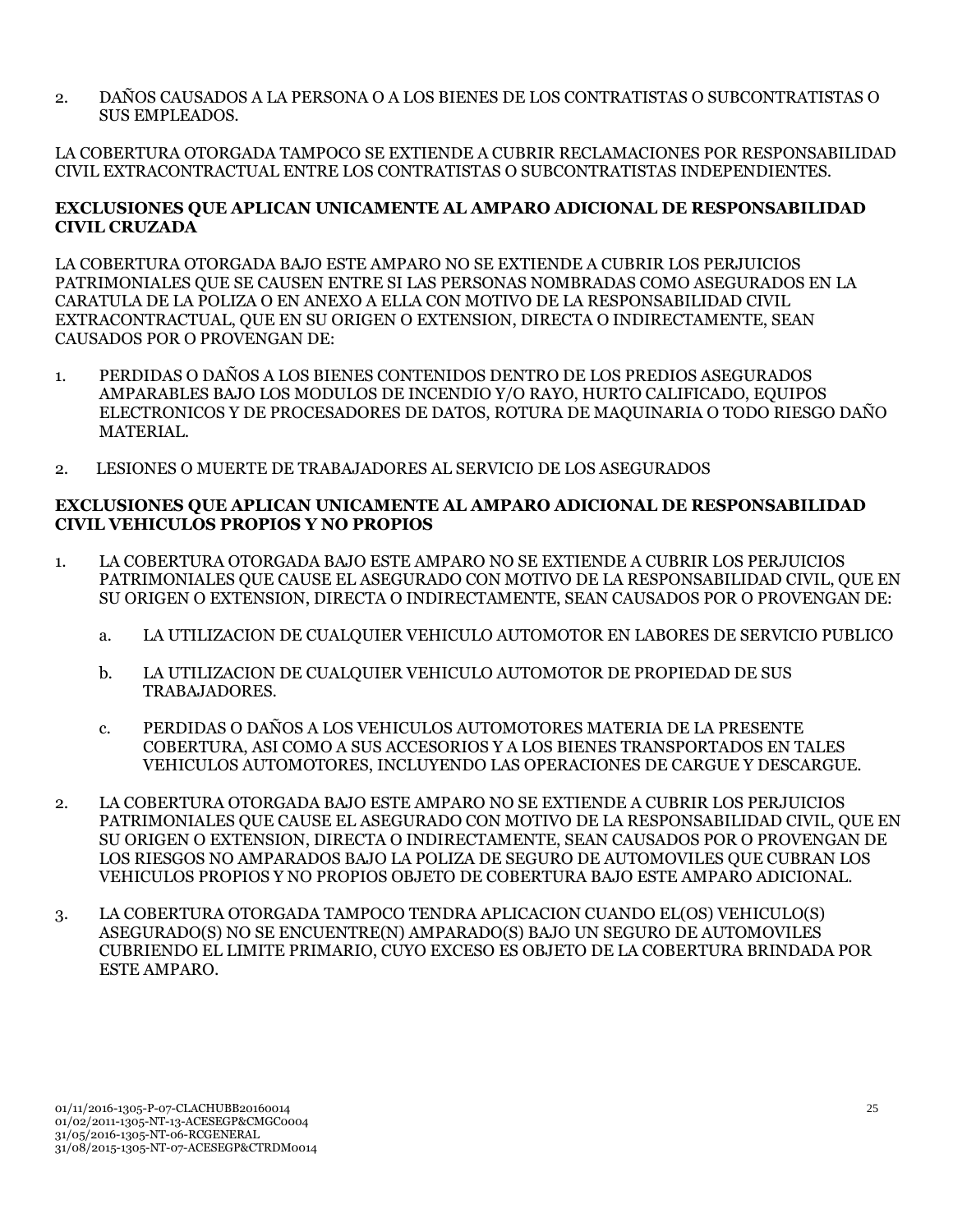#### **EXCLUSIONES QUE APLICAN UNICAMENTE AL AMPARO ADICIONAL DE RESPONSABILIDAD CIVIL BIENES BAJO CUIDADO, TENENCIA Y CONTROL.**

LA COBERTURA OTORGADA BAJO ESTE AMPARO NO SE EXTIENDE A CUBRIR LOS PERJUICIOS PATRIMONIALES QUE CAUSE EL ASEGURADO CON MOTIVO DE LA RESPONSABILIDAD CIVIL, QUE EN SU ORIGEN O EXTENSION, DIRECTA O INDIRECTAMENTE, SEAN CAUSADOS POR O PROVENGAN DE:

- 1. DAÑOS A BIENES INMUEBLES.
- 2. DAÑOS A AERONAVES, EMBARCACIONES, TRENES O VEHICULOS A MOTOR DESTINADOS Y AUTORIZADOS PARA TRANSITAR POR VIAS PUBLICAS Y PROVISTOS DE PLACA O LICENCIA PARA TAL FIN.
- 3. MERCANCIAS QUE EL ASEGURADO CONSERVE BAJO CONTRATO DE DEPOSITO O EN COMISION O EN CONSIGNACION.
- 4. BIENES QUE EL ASEGURADO CONSERVE CON OCASION DE UN CONTRATO DE LEASING.
- 5. BIENES QUE EL ASEGURADO CONSERVE CON MOTIVO DE LA ACTIVIDAD EMPRESARIAL QUE REALICE CON O SOBRE ESTOS BIENES: ELABORACION, MANIPULACION, REPARACION, TRANSPORTE, DIAGNOSTICO Y FINES SIMILARES.

### **EXCLUSIONES QUE APLICAN UNICAMENTE AL AMPARO ADICIONAL DE PARQUEADEROS**

LA COBERTURA OTORGADA BAJO ESTE AMPARO NO SE EXTIENDE A CUBRIR LOS PERJUICIOS PATRIMONIALES QUE CAUSE EL ASEGURADO CON MOTIVO DE LA RESPONSABILIDAD CIVIL, QUE EN SU ORIGEN O EXTENSION, DIRECTA O INDIRECTAMENTE, SEAN CAUSADOS POR O PROVENGAN DE:

- 1. HECHOS OCURRIDOS FUERA DE LOS PREDIOS ASEGURADOS.
- 2. HURTO O HURTO CALIFICADO DE ACCESORIOS, PIEZAS, PARTES, CONTENIDO O CARGA DE LOS VEHICULOS O CUALQUIER OTRO ARTICULO U OBJETO DEJADO DENTRO DE LOS VEHICULOS.
- 3. PERDIDAS O DAÑOS POR USO INDEBIDO DE LOS VEHICULOS POR PARTE DEL ASEGURADO, SUS CONTRATISTAS O SUBCONTRATISTAS INDEPENDIENTES O LOS EMPLEADOS DE TODOS ELLOS, INCLUYENDO AQUELLOS SUMINISTRADOS POR FIRMAS DE EMPLEOS ESPECIALIZADOS O DE SERVICIOS TEMPORALES.
- 4. REPARACIONES Y SERVICIO DE MANTENIMIENTO PRESTADO A LOS VEHICULOS.

## **EXCLUSIONES QUE APLICAN AL AMPARO ADICIONAL DE GASTOS MEDICOS**

LA COBERTURA OTORGADA BAJO ESTE AMPARO NO SE EXTIENDE A CUBRIR LOS GASTOS MEDICOS QUE SE PRESTEN A TRABAJADORES AL SERVICIO DEL ASEGURADO.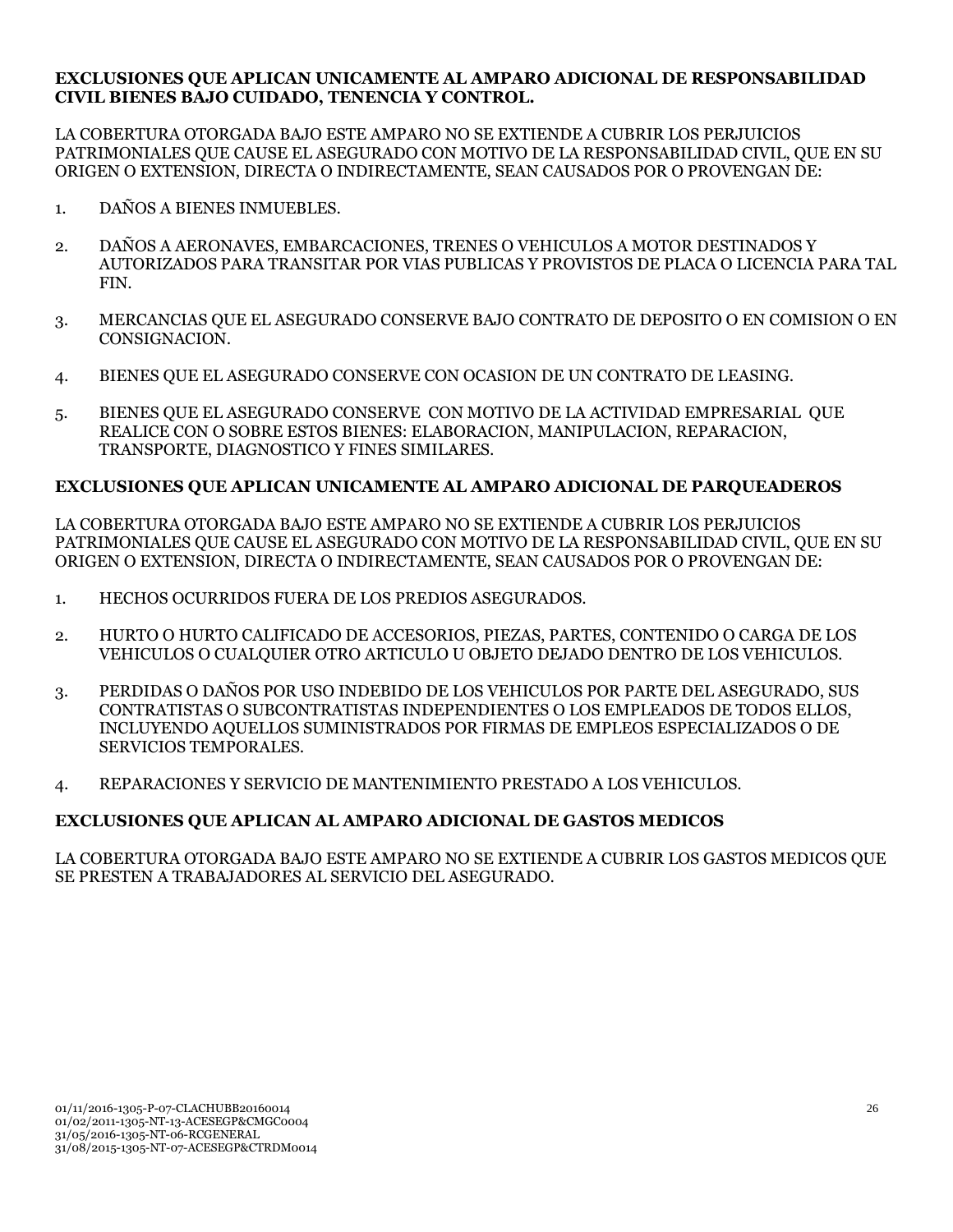## **CAPITULO III. CONDICIONES ESPECIALES PARA CADA MÓDULO**

## **CONDICIONES PARTICULARES PARA EL MODULO DE TODO RIESGO DE DAÑOS MATERIALES**

### **BIENES QUE SE ASEGURAN SOLO CUANDO ESTAN EXPRESAMENTE CONSIGNADOS EN LA POLIZA**

A menos que exista en la póliza estipulación expresa que los incluya con su respectiva suma asegurada, quedan excluidos del presente módulo los siguientes bienes e intereses:

- a. Terrenos, siembras, bosques, cultivos en pie, parques y jardines naturales u ornamentales.
- b. Construcción de nuevas edificaciones, montaje de nuevas plantas y/o montaje de maquinaria y equipo que no haya estado previamente operando en los predios asegurados, con excepción de lo establecido en la condición de labores y materiales.
- c. Vías vehiculares de acceso, internas y sus complementos, carreteras, puentes, embalses, represas, reservorios de agua, canales, túneles, muelles, diques, pozos, oleoductos, gasoductos, poliductos.
- d. Embarcaciones o naves, marítimas o fluviales, trenes, aeronaves, vehículos, motocicletas y los accesorios de todos éstos.
- e. Maquinaria para perforación o producción de petróleo o gas, explotación de minas, movimientos de tierras, construcción de obras civiles y montaje de maquinaria, tales como, pero no limitadas a, rigs de perforación, excavadoras, retroexcavadoras, grúas, malacates, palas, dragas, niveladoras, etc. Maquinaria agrícola, tales como, pero no limitadas a, tractores, cosechadoras, etc.
- f. Montacargas.
- g. Turbinas a gas.
- h. Maquinaria y equipo bajo tierra.
- i. Bombas sumergidas y bombas para pozos profundos.
- j. Mercancías que el asegurado conserve bajo contrato de depósito o en comisión o en consignación.
- k. Joyas, metales y piedras preciosas, ni mercancías u objetos que en todo o en parte estén conformados por metales o piedras preciosas.
- l. Títulos valores y dinero en efectivo.
- m Medallas, cuadros, estatuas, frescos, murales, estampillas, monedas, colecciones, pieles, obras de arte y en general bienes que tengan especial valor artístico, científico o histórico.
- n. Explosivos.
- o. Animales vivos
- p. Software.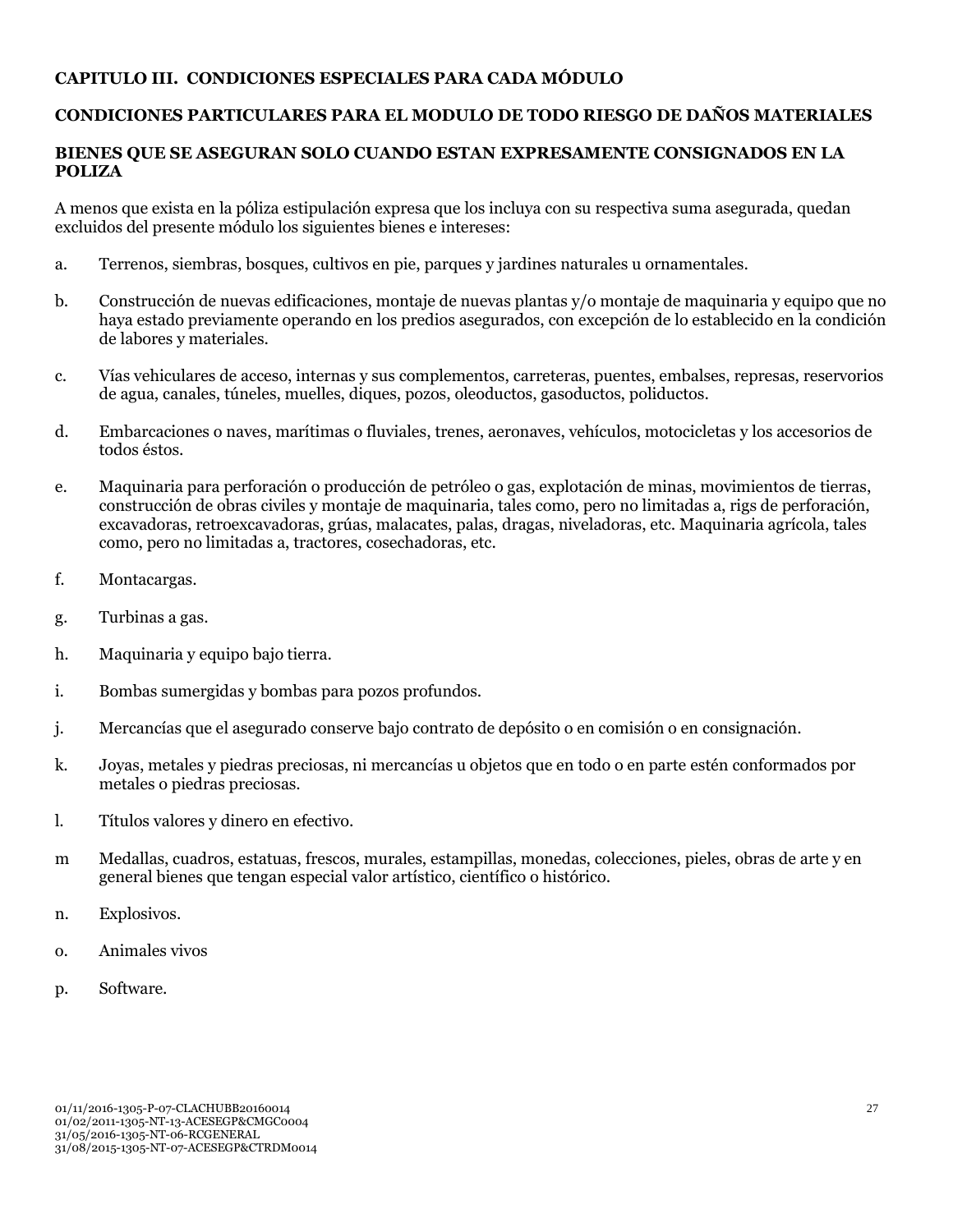## **CLAUSULA DE GARANTIA**

Queda expresamente declarado y convenido que la cobertura otorgada por este módulo se realiza en virtud de la garantía dada por el Asegurado de que durante su vigencia se compromete a no mantener en existencia elementos azarosos, inflamables o explosivos, aparte de los que sean indispensables para el correcto funcionamiento de los bienes e intereses asegurados, de acuerdo con su naturaleza y condiciones.

### **Que aplican únicamente a la cobertura de gastos para la reposición de documentos e información:**

Queda expresamente declarado y convenido que la cobertura otorgada por el amparo de gastos para la reposición de documentos e información se realiza en virtud de la garantía dada por el Asegurado de que durante su vigencia:

- Mantendrá en un predio diferente a aquel que contiene los bienes e intereses asegurados, por lo menos una copia (back-up) de la totalidad de las informaciones magnéticas contenidas tanto en los discos duros de los equipos procesadores de datos como en los portadores externos de datos.
- Actualizará semanalmente estos archivos con todas las modificaciones efectuadas durante la última semana.

#### **Que aplican únicamente al amparo de equipos eléctricos y electrónicos:**

Queda expresamente declarado y convenido que la cobertura otorgada por este amparo se realiza en virtud de la garantía dada por el asegurado de que durante su vigencia:

- Mantendrá los bienes e intereses asegurados en buen estado de conservación y funcionamiento.
- No sobrecargará los bienes e intereses asegurados habitual o esporádicamente, ni los utilizará en trabajos o bajo condiciones para los cuales no fueron diseñados o construidos.
- Cumplirá con los respectivos reglamentos legales, técnicos y de ingeniería, así como con las instrucciones dadas por los fabricantes o sus representantes, respecto a la instalación, operación, funcionamiento y mantenimiento de los bienes e intereses asegurados.
- Mantendrá en todo momento y en correcto funcionamiento supresores de picos, conexiones a tierra y estabilizadores de corriente y voltaje idóneos para garantizar la adecuada protección de los bienes e intereses asegurados contra los riesgos de la corriente eléctrica, así como instalaciones adecuadas de climatización y aire acondicionado para los equipos que así lo requieran de acuerdo con las especificaciones del fabricante.
- Mantendrá vigente en todo momento un contrato de mantenimiento con el fabricante, el proveedor o sus representantes o con cualquier firma o persona idónea para ejecutar las labores de mantenimiento preventivo y/o correctivo de los bienes asegurados, conforme al cual éstos quedan obligados a proveer lo necesario para garantizar un mantenimiento y pruebas de operaciones regulares del(os) bien(es) e interés(es) asegurado(s).

#### **Que aplican únicamente al amparo de rotura de maquinaria:**

Queda expresamente declarado y convenido que la cobertura otorgada por este amparo se realiza en virtud de la garantía dada por el Asegurado de que durante su vigencia:

- Mantendrá los bienes e intereses asegurados en buen estado de conservación y funcionamiento.
- No sobrecargará los bienes e intereses asegurados habitual o esporádicamente, ni los utilizará en trabajos o bajo condiciones para los cuales no fueron diseñados o construidos.
- Cumplirá con los respectivos reglamentos legales, técnicos y de ingeniería, así como con las instrucciones dadas por los fabricantes o sus representantes, respecto a la instalación, operación, funcionamiento y mantenimiento de los bienes e intereses asegurados.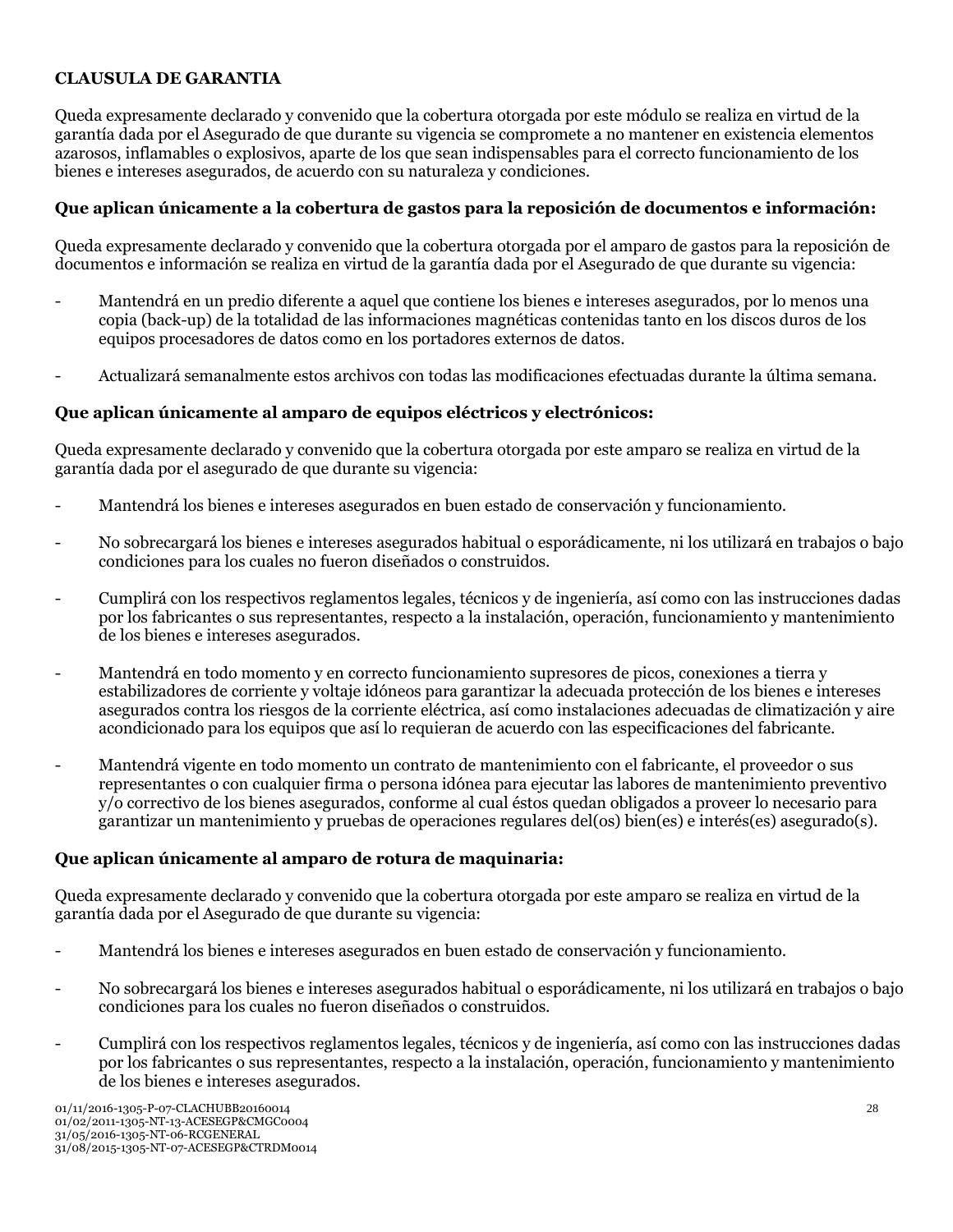### **Que aplican únicamente para el amparo de rotura de maquinaria para motores eléctricos de más de 750Kw. para tipo con dos polos y de más de 1000Kw. para tipos con 4 y más polos**

Queda expresamente declarado y convenido que la cobertura otorgada para esta clase de equipos se realiza en virtud de la garantía dada por el Asegurado de que durante su vigencia:

- Revisará por su propia cuenta, el motor en estado completamente abierto, después de 8.000 horas de funcionamiento o después de 500 arranques o a más tardar después de dos años respecto de la última revisión.
- Revisará por su propia cuenta, los motores eléctricos nuevos después de 2.000 horas o a más tardar después de un año de funcionamiento.

El asegurado informará a la Compañía con suficiente antelación para que un funcionario suyo presencie la revisión; igualmente proporcionará oportunamente a la Compañía informes sobre estas revisiones

Estas condiciones deben cumplirse independientemente a la fecha de iniciación del seguro.

El Asegurado podrá solicitar una extensión del período entre las revisiones, la cual será concedida expresamente por la Compañía si el riesgo no presenta agravación por ello.

## **Que aplican únicamente para el amparo de rotura de maquinaria para prensas de placas**

Queda expresamente declarado y convenido que la cobertura otorgada para esta clase de equipos se realiza en virtud del compromiso que adquiere el Asegurado de que durante su vigencia:

Realizará por cuenta propia una revisión de todas las partes de prensas de placas altamente forzadas, así como una inspección por un experto en ensayos no destructivos e informará a la Compañía con suficiente antelación para que un funcionario suyo presencie la revisión. El Asegurado igualmente proporcionará oportunamente a la Compañía informes sobre estas revisiones e inspecciones, así como informar la fecha de la revisión siguiente, la cual no podrá ser después de doce meses de haberse efectuado la última revisión.

Estas condiciones deben cumplirse independientemente a la fecha de iniciación del seguro.

El Asegurado podrá solicitar una extensión del período entre las revisiones, la cual será concedida expresamente por la Compañía si el riesgo no presenta agravación por ello.

### **Que aplican únicamente para el amparo de rotura de maquinaria para turbinas de vapor y hidráulicas, así como de unidades de turbogeneradores:**

Queda expresamente declarado y convenido que la cobertura otorgada para esta clase de equipos se realiza en virtud del compromiso que adquiere el Asegurado de que durante su vigencia:

Dentro de los intervalos citados a continuación, encargará por su propia cuenta un reacondicionamiento del turbogrupo totalmente destapado o de partes del mismo e informará a la Compañía, por lo menos con dos semanas de antelación a la realización del reacondicionamiento, para que un funcionario suyo presencie dicho reacondicionamiento.

- Reacondicionará por lo menos cada cuatro (4) años, las turbinas de vapor y unidades de turbogeneradores, que en la mayoría de los casos operan continuamente y que están dotadas de los instrumentos suficientes conforme al estado más reciente de la tecnología, que permitan un control íntegro del estado de la maquinaria en cuestión.
- Reacondicionará por lo menos cada tres (3) años, las turbinas de vapor y unidades de turbogeneradores que no queden comprendidas dentro de la categoría arriba mencionada.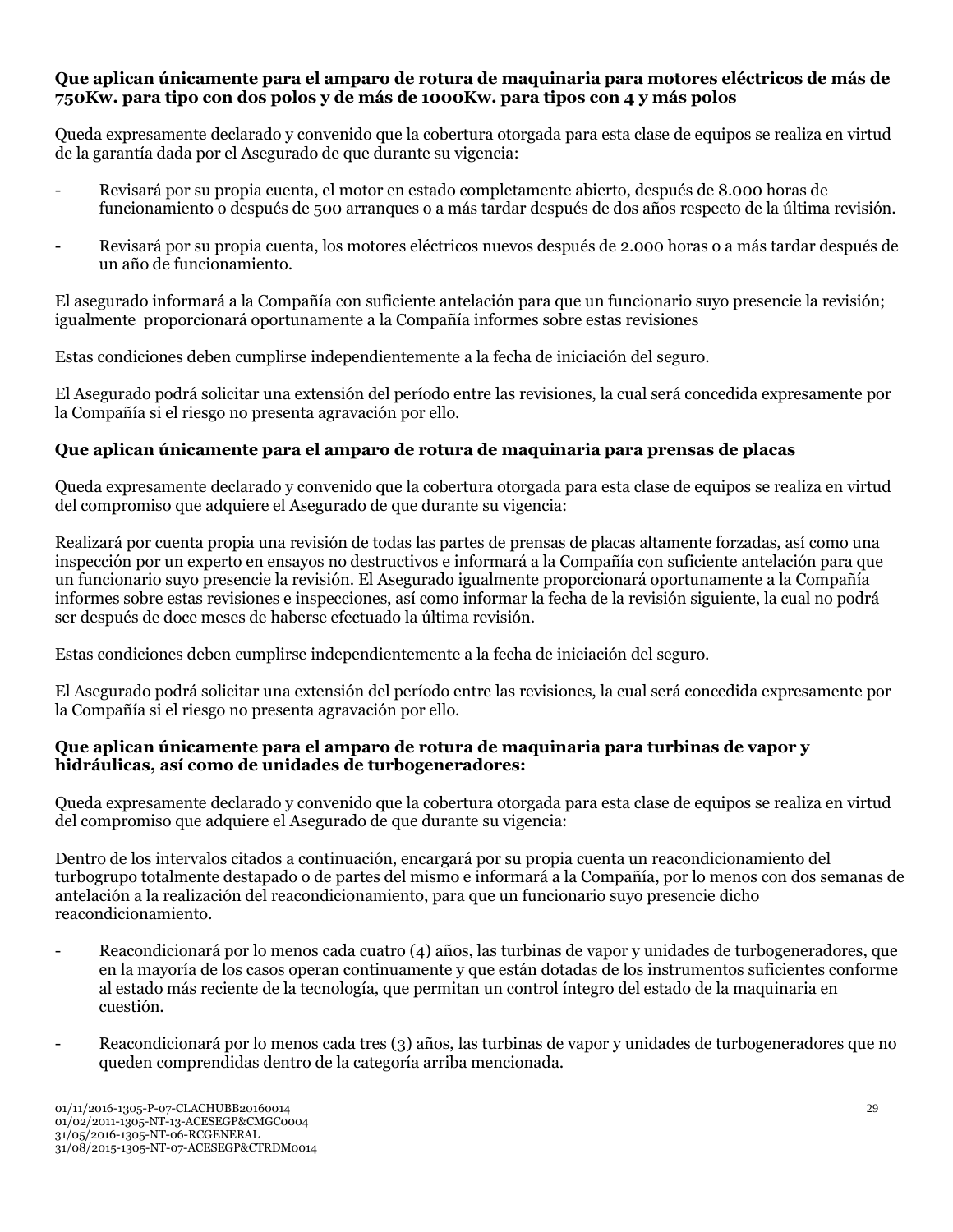- Reacondicionará las turbinas hidráulicas y las unidades de turbogeneradores conforme a las instrucciones dadas por el fabricante, pero como mínimo, cada dos (2) años.

Los plazos antes citados comenzarán a contarse desde el momento de la primera puesta en funcionamiento o del último reacondicionamiento de la respectiva unidad de turbogenerador o de las partes de la misma, independientemente de la entrada en vigor del presente seguro.

El asegurado informará a la Compañía de toda modificación esencial en el comportamiento de marcha de la unidad de turbogenerador, y ambas partes decidirán en conjunto sobre las medidas a adoptar.

El Asegurado podrá solicitar que se extienda el intervalo fijado para tales reacondicionamientos el cual será concedida expresamente por la Compañía si el riesgo no presenta agravación por ello.

En caso de ocurrir un daño indemnizable en una máquina una vez sobrepasado el plazo según lo mencionado con anterioridad, la Compañía indemnizará únicamente los costos adicionales de reparación, deducción hecha de los costos de desmontaje, montaje y similares, puesto que en tal estado habría que llevarse a cabo un reacondicionamiento de todas maneras. Los costos en concepto de desmontaje, montaje y trabajos similares ordinarios de reacondicionamiento deberán considerarse como costos del reacondicionamiento.

## **Que aplican únicamente para el amparo de rotura de maquinaria para calderas:**

Queda expresamente declarado y convenido que la cobertura otorgada para esta clase de equipos se realiza en virtud del compromiso que adquiere el Asegurado de que durante su vigencia:

El Asegurado realizará, por su propia cuenta, cada año o dentro de los intervalos prescritos legalmente, una inspección de todas las calderas. Igualmente a su propio costo proveerá lo necesario para que se lleven a cabo los reacondicionamientos exigidos por la respectiva autoridad de inspección o el fabricante. El Asegurado informará, por lo menos con dos (2) semanas antes de llevar a cabo tal inspección o reacondicionamiento, para que un funcionario suyo presencie dicha inspección o reacondicionamiento.

Estas condiciones deben cumplirse independientemente a la fecha de iniciación del seguro.

El Asegurado podrá solicitar que se extienda el intervalo fijado para tales inspecciones y/o reacondicionamientos el cual será concedido si el inspector o la respectiva autoridad están conformes y si en opinión de la Compañía ella no implica una agravación del riesgo.

NOTA: El incumplimiento a estos compromisos o garantías dará lugar a las sanciones que establece el Artículo 1.061 del Código de Comercio.

#### **DEFINICION DE EDIFICIO**

Siempre que en la relación de bienes asegurados se incluye, por "Edificio" se entiende las construcciones fijas con todas sus adiciones y anexos, incluyendo las divisiones internas de que estén dotadas las edificaciones, escaleras externas, instalaciones eléctricas, de comunicación, intercomunicación o sonido, sanitarias, alcantarillado, para agua, aire acondicionado (subterráneas o no), tapetes, tanques para almacenamiento, ductos, mallas, chimeneas, patios, aceras, instalaciones fijas para prevención y/o extinción de incendios, alarmas contra robo y demás instalaciones similares que formen parte integrante del edificio o edificios asegurados, aunque no se hayan mencionado específicamente, de propiedad del asegurado o por los que sea responsable, con excepción de los relacionados en la condición "bienes que se aseguran solo cuando están expresamente consignados en la póliza", siempre y cuando no se encuentren más específicamente asegurados bajo otro artículo o póliza que cubra los mismos eventos amparados.

El valor asegurado incluye el costo de los honorarios por dirección de obra y/o interventoría, pero excluye el costo de estudio de suelos, cimientos, excavaciones, preparación del terreno y honorarios por diseño de planos. Se consideran cimientos aquellas partes del edificio que se encuentran completamente bajo el nivel de la parte más baja de la edificación a la que se tiene acceso.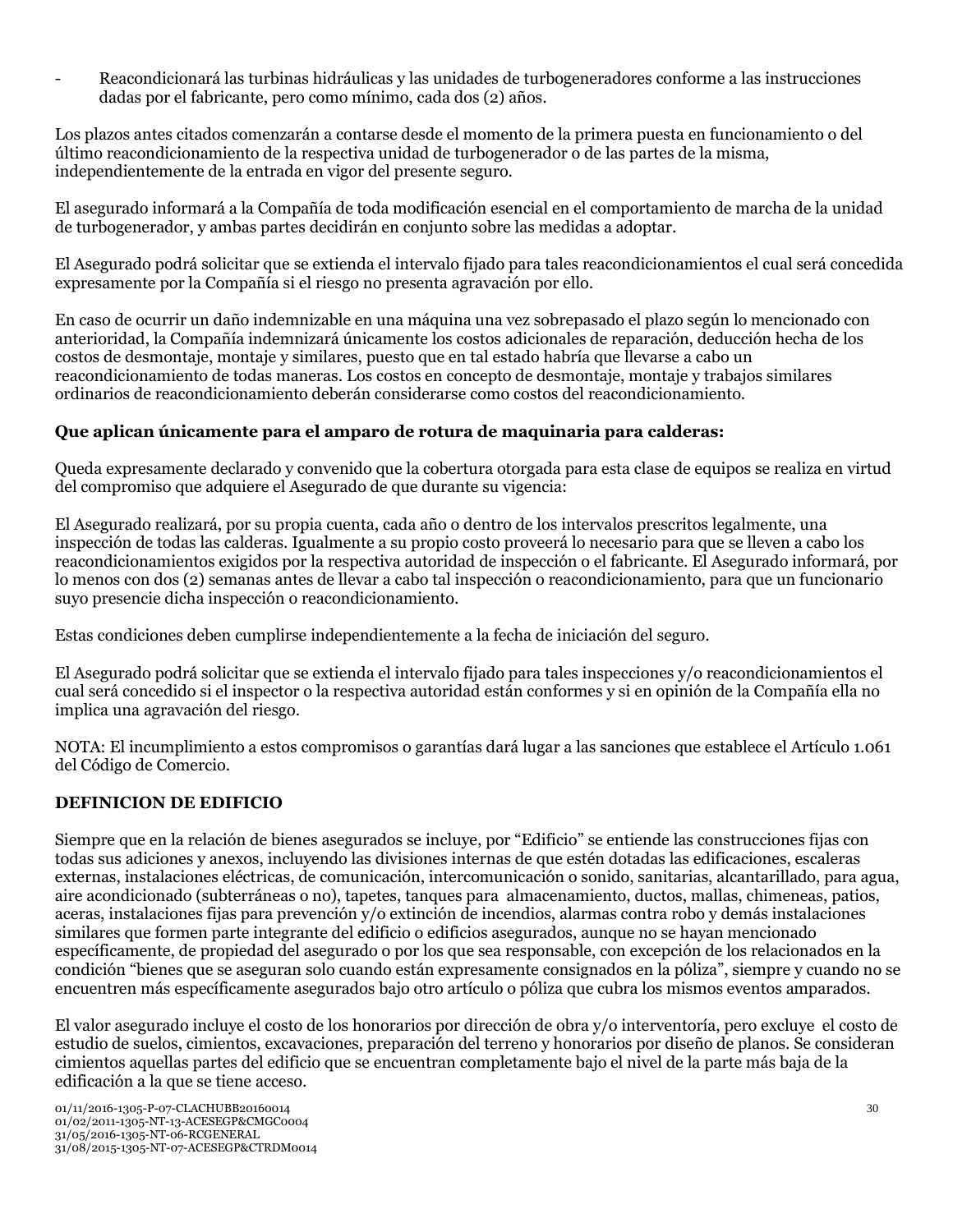Se incluyen igualmente los sobrecostos en que el asegurado incurra para adaptar las estructuras siniestradas al último Código de Construcciones Sismorresistentes en Colombia.

En el evento que el edificio asegurado se encuentre sometido al Régimen de Propiedad Horizontal, esta póliza ampara exclusivamente la parte de propiedad del Asegurado; en consecuencia las pérdidas ocurridas en aquellas partes de la edificación que sean de servicio común y por consiguiente de propiedad colectiva, quedarán amparadas únicamente en proporción al derecho que sobre ellas tenga el Asegurado.

Cuando exista duda acerca de si un bien se encuentra comprendido o no dentro de esta definición, se consultará con los libros o registros de contabilidad del Asegurado y la Compañía acepta la designación que en ellos aparezca.

## **DEFINICION DE MAQUINARIA, HERRAMIENTA Y EQUIPO**

Siempre que en la relación de bienes asegurados se incluyen, por "Maquinaria, herramienta y equipo" se entiende toda maquinaria, equipos, accesorios, herramientas, propios y complementarios de la actividad desarrollada por el Asegurado, incluyendo equipos electrónicos y/o procesadores de datos que las comanden y/o controlen, instalaciones eléctricas, de agua, de aire, de combustibles y similares que correspondan a maquinaria; equipos para manejo y movilización de materiales, maquinaria y equipo de servicio tales como aires acondicionados, transformadores, estaciones y subestaciones eléctricas, plantas eléctricas, calderas, compresores de aire, motobombas; equipos móviles para extinción de incendios; ascensores, grúas, malacates, maquinaria y equipo del casino (en caso de existir) y en general todo elemento correspondiente a maquinaria, herramienta y equipo, aunque no se haya determinado específicamente, de propiedad del asegurado o por los cuales sea responsable, con excepción de los relacionados en la condición "bienes que se aseguran solo cuando están expresamente consignados en la póliza", siempre y cuando no se encuentren más específicamente asegurados bajo otro artículo o póliza que cubra los mismos eventos amparados.

Cuando exista duda acerca de si un bien se encuentra comprendido o no dentro de esta definición, se consultará con los libros o registros de contabilidad del Asegurado y la Compañía acepta la designación que en ellos aparezca.

## **DEFINICION DE MUEBLES Y ENSERES**

Siempre que en la relación de bienes asegurados se incluye, por "Muebles y Enseres del Negocio" se entiende los muebles, enseres y equipos de las diferentes dependencias del establecimiento asegurado, mejoras locativas, alfombras, máquinas manuales de escribir, sumar, calcular y protección de cheques; electrodomésticos, relojes de control de personal y de celaduría, equipos de laboratorio, alarmas, sistemas de seguridad de toda clase (todos éstos no electrónicos); batería de cocina, útiles de escritorio y papelería, artículos decorativos y de ornamentación, armas de fuego, y en general los demás similares aunque no se hayan determinado específicamente, de propiedad del asegurado o por los cuales sea responsable, con excepción de los relacionados en la condición "bienes que se aseguran solo cuando están expresamente consignados en la póliza", siempre y cuando no se encuentren más específicamente asegurados bajo otro artículo o póliza que cubra los mismos eventos amparados.

Cuando exista duda acerca de si un bien se encuentra comprendido o no dentro de esta definición, se consultará con los libros o registros de contabilidad del Asegurado y la Compañía acepta la designación que en ellos aparezca.

## **DEFINICION DE EXISTENCIAS**

Siempre que en la relación de bienes asegurados se incluyen, por "Existencias" se entiende las materias primas, productos en proceso, material de empaque, material de consumo tales como suministros, lubricantes, aceites, gases, combustibles, productos terminados, bienes y/o elementos de almacén, tales como repuestos, herramientas, útiles de papelería y escritorio, partes y piezas para maquinaria, dotación para empleados, y en general todo elemento que los Asegurados determinen como existencias, aunque no se hayan determinado específicamente, de su propiedad o por los cuales sea responsable, con excepción de los relacionados en la condición "bienes que se aseguran solo cuando están expresamente consignados en la póliza", siempre y cuando no se encuentren más específicamente asegurados bajo otro artículo o otra póliza que cubra los mismos eventos amparados.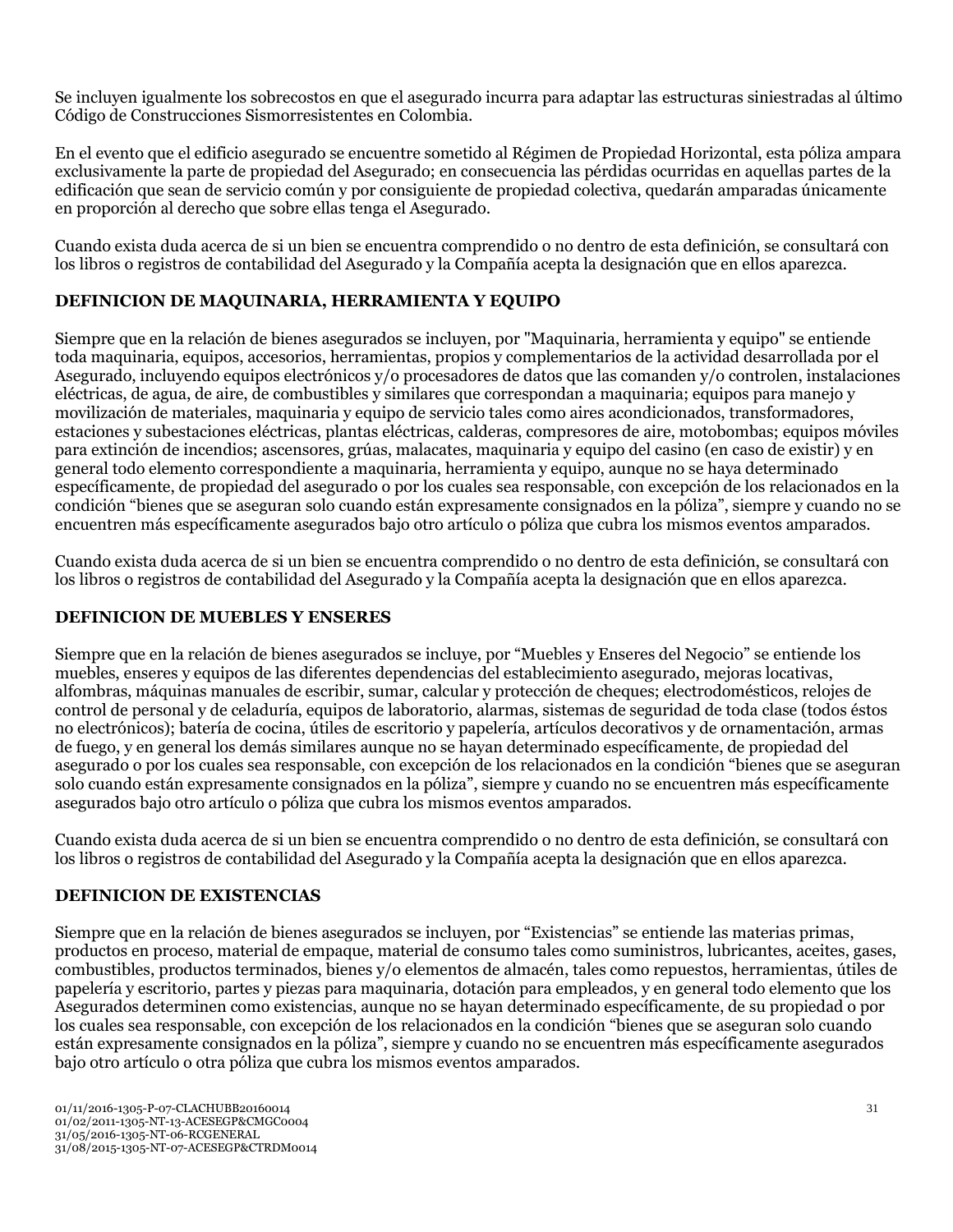Cuando exista duda acerca de si un bien se encuentra comprendido o no dentro de esta definición, se consultará con los libros o registros de contabilidad del Asegurado y la Compañía acepta la designación que en ellos aparezca.

## **DEFINICION DE EQUIPOS ELECTRICOS Y ELECTRONICOS**

Siempre que en la relación de bienes asegurados se incluye, Por "Equipos eléctricos y electrónicos" se entiende todos aquellos equipos y máquinas de oficina eléctricas o electrónicas, tales como de sumar, calcular, de escribir, de computación o procesamiento electrónico de datos, con todos sus accesorios y equipos periféricos, protectores de cheques, fotocopiadoras, electrodomésticos electrónicos, equipos de comunicación e intercomunicación y de fax, relojes de control de personal y de celaduría, redes lógicas, equipos eléctricos y electrónicos de laboratorio, y equipos protectores para todos estos y en general todos aquellos aparatos que el asegurado designe como eléctricos y electrónicos, excluyendo específicamente los equipos electrónicos y/o procesadores electrónicos de datos que comanden y/o controlen la maquinaria, herramienta y equipo propia y complementaria de la actividad desarrollada por el asegurado, aunque no se hayan mencionado específicamente, de su propiedad o por los cuales sea responsable, con excepción de los relacionados en la condición "bienes que se aseguran solo cuando están expresamente consignados en la póliza", siempre y cuando no se encuentren más específicamente asegurados bajo otro artículo o póliza que cubra los mismos eventos amparados.

Cuando exista duda acerca de si un bien se encuentra comprendido o no dentro de esta definición, se consultará con los libros o registros de contabilidad del Asegurado y la Compañía acepta la designación que en ellos aparezca.

## **DEFINICION DEL AMPARO DE EQUIPOS ELECTRICOS Y ELECTRONICOS**

Para efectos de las condiciones establecidas para este módulo, por cobertura de equipos eléctricos y electrónicos se entiende las pérdidas o daños materiales que de carácter accidental, súbito e imprevisto sufran los bienes así identificados en la carátula de la póliza o en anexo a ella, o cualquier parte de los mismos, una vez que el montaje, instalación, pruebas y puesta en marcha hayan culminado satisfactoriamente, ya sea que estén trabajando o en reposo, o hayan sido desmontados con el propósito de limpieza, reparación, mantenimiento o traslado a cualquier otro sitio ubicado dentro del predio donde normalmente opera (y no a ningún otro) o se estén ejecutando las labores mencionadas, o durante el remontaje subsiguiente, por cualquiera de los eventos cubiertos por este módulo.

## **DEFINICION DEL AMPARO DE ROTURA DE MAQUINARIA**

Para efectos de las condiciones establecidas en este módulo, por cobertura de rotura de maquinaria se entiende las pérdidas o daños materiales que de carácter accidental, súbito e imprevisto sufra la maquinaria asegurada, incluyendo sus equipos auxiliares de soporte y de control, o cualquier parte de los mismos, una vez que el montaje, instalación, pruebas y puesta en marcha hayan culminado satisfactoriamente, ya sea que estén trabajando o en reposo, o hayan sido desmontados con el propósito de limpieza, reparación, mantenimiento o traslado a cualquier otro sitio ubicado dentro del predio donde normalmente opera (y no ningún otro) o se estén ejecutando las labores mencionadas, o durante el remontaje subsiguiente, por eventos inherentes a su operación, tales como:

- a. Impericia, descuido, negligencia, manejo inadecuado y actos mal intencionados de terceros por parte de los empleados del asegurado.
- b. La acción directa de la energía eléctrica como resultado de cortos circuitos, arcos voltaicos, sobrevoltajes, y otros efectos similares, así como la acción indirecta de la electricidad atmosférica.
- c. Errores de diseño, defectos de fabricación, fundición y uso de materiales defectuosos, fatiga molecular, sobrecalentamiento
- d. Defectos de mano de obra y montaje incorrecto y/o defectuoso
- e. Rotura debido a fuerza centrífuga.
- f. Falta de agua en calderas y otros aparatos generadores de vapor.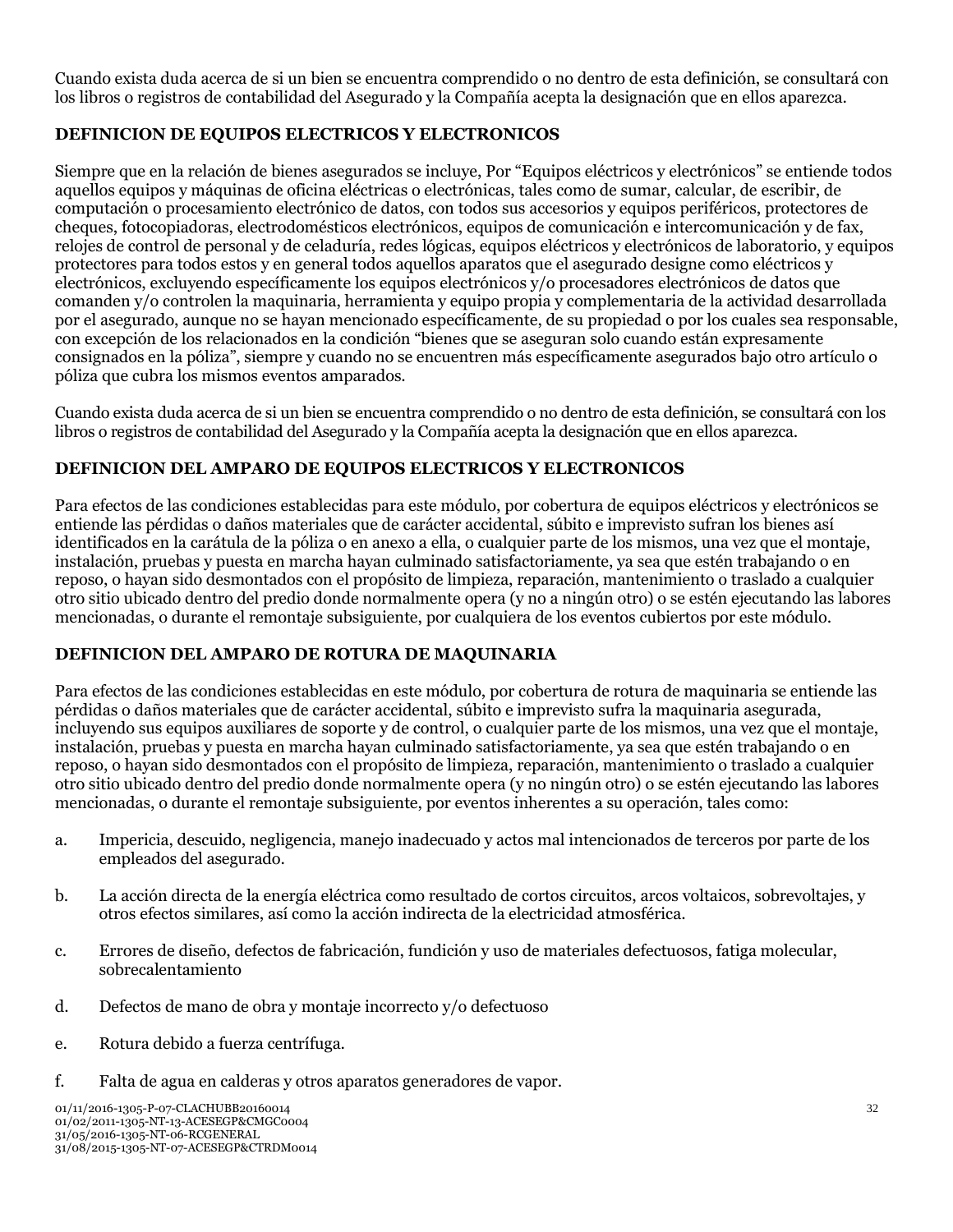- g. Cuerpos extraños que se introduzcan en la maquinaria asegurada.
- h. Implosión.
- i. Explosión química de gases impropiamente quemados en la cámara de combustión de calderas o máquinas de combustión interna. Explosión física (siempre y cuando se origine en la máquina misma).
- j. Caída directa del rayo.

No se entiende como rotura de maquinaria las pérdidas o daños causados por:

- a. Incendio y/o explosión (diferente a la nombradas en el literal i. anterior).
- b. Impacto o caída de aeronaves u objetos que se desprendan o caigan de ellas. Impacto de vehículos terrestres o embarcaciones.
- c. Agua, bien sea proveniente del interior o exterior de la edificación que contiene la maquinaria asegurada.
- d. Avalancha, deslizamiento.
- e. Terremoto, temblor, erupción volcánica, maremoto, tsunami, huracán, tornado y demás eventos de la naturaleza.
- f. Hurto o hurto calificado

## **DETERMINACION DEL VALOR DE LA PERDIDA INDEMNIZABLE**

En caso de siniestro que afecte los bienes e intereses asegurados, el ajuste de la pérdida indemnizable se hará por su valor de reposición o reemplazo, sujeto a las siguientes condiciones:

- a. Si con ocasión de la reparación o reemplazo de los bienes e intereses siniestrados o de parte de ellos, el Asegurado hiciere cualquier cambio o reforma en su instalación, serán de su cuenta los mayores costos que dicho cambio ocasione, con excepción de lo establecido en la definición de edificio sobre adecuación de las estructuras siniestradas al último Código de Construcciones Sismorresistentes en Colombia.
- b. La obligación de la Compañía se entenderá con relación a los precios que rijan para los bienes e intereses asegurados reemplazados o reparados en el momento del siniestro. En tal virtud, cualquier mayor valor que ocasione la demora en la reparación o reposición será por cuenta del Asegurado.
- c. Los gastos de cualquier reparación provisional serán a cargo del Asegurado a menos que estos constituyan parte de los gastos de la reparación definitiva.
- d. Si las partes o piezas necesarias para una reparación no se fabrican y/o no se suministran en el mercado, la Compañía pagará al Asegurado el valor de las mismas según las últimas cotizaciones, habiendo cumplido con ello su obligación de indemnizar.
- e. Si un bien o interés asegurado después de sufrir un daño amparado bajo este módulo, es reparado por el Asegurado en forma provisional y continúa funcionando, la compañía no será responsable en caso alguno por cualquier daño que dicho bien o interés asegurado sufra posteriormente y a consecuencia del mismo, mientras no se efectúe su reparación en forma definitiva. Se considera como reparación provisional aquellas reparaciones que, después de efectuadas, no devuelven el bien a sus condiciones de operación existentes inmediatamente antes de la ocurrencia del daño, o las que no hayan sido efectuadas a satisfacción de la Compañía.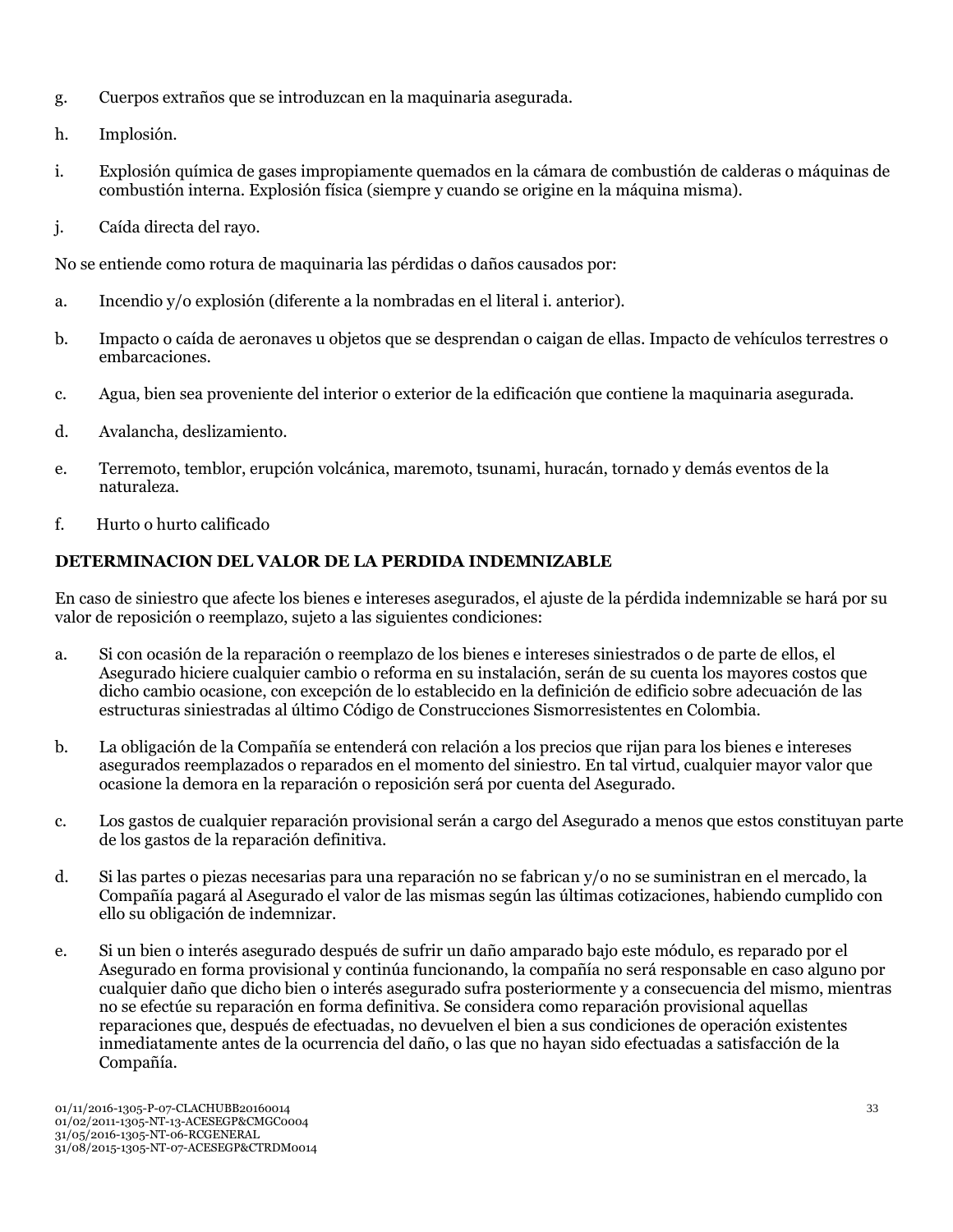- f. La responsabilidad de la Compañía también cesará si cualquier reparación definitiva de un bien no se hace a satisfacción de ella, para lo cual se deberá fundamentar en los conceptos que sobre el particular emitan expertos en la materia.
- g. En el caso de pérdida o daño de propiedad asegurada que al momento de su adquisición o uso se componga de varias piezas, la Compañía solamente será responsable por el valor de la parte dañada o perdida.
- h. Cuando a consecuencia de alguna norma que rija sobre alineación de las calles, construcción de edificios y otros hechos análogos, la Compañía se hallare en la imposibilidad de hacer reparar o reedificar los bienes e intereses asegurados por el presente módulo, no estará obligada, en ningún caso, a pagar por dichos bienes e intereses asegurados una indemnización mayor que la que hubiese bastado en casos normales.
- i. Cualquier pago en virtud de esta póliza solo podrá efectuarse después que el Asegurado haya reparado o reemplazado los bienes e intereses dañados.
- j. Si el Asegurado no efectúa la reparación, reposición o reemplazo de los bienes e intereses asegurados dañados, sea por su voluntad o por impedimento, la pérdida indemnizable se liquidará con base en el valor real.

El valor real se obtendrá deduciendo del valor de reposición o reemplazo del bien o interés asegurado la depreciación por su uso, calculada en función de su vida útil y su estado de conservación, con excepción de los casos especiales aquí previstos.

## **DETERMINACION DEL VALOR DE LA PERDIDA INDEMNIZABLE PARA CASOS ESPECIALES**

a. Pérdidas totales por rotura de maquinaria y equipos eléctricos y electrónicos:

No obstante lo establecido en los literales a. a j. anteriores, en caso de pérdidas totales por rotura de maquinaria que afecten equipos con edad superior a tres (3) años a la fecha del siniestro o equipos eléctricos y electrónicos con edad superior a dos (2) años a la fecha del siniestro, el ajuste de la pérdida indemnizable se efectuará a valor real y no de reposición o reemplazo.

Por pérdida total se entiende la destrucción total de la máquina o equipo asegurado, de forma tal que no sea factible su reparación o cuando el costo de la reparación iguale o exceda el valor real de dicha máquina o equipo.

#### b. Discos duros:

En caso de pérdidas o daños, totales o parciales, de discos duros, la indemnización queda limitada al valor real que estos bienes tengan inmediatamente antes de la ocurrencia del daño. El valor real se obtendrá deduciendo de su valor de reposición la depreciación por su uso, de acuerdo con la siguiente tabla:

| <b>EDAD</b>                   | <b>DEMERITO</b> | <b>DEMERITO</b>  |
|-------------------------------|-----------------|------------------|
| (MESES)                       | POR AÑO         | <b>ACUMULADO</b> |
| Menor a 12                    | 6%              | 6%               |
| Mayor de 12 pero menor a 24   | 10%             | 16%              |
| Mayor de 24 pero menor de 36  | 15%             | 31%              |
| Mayor de 36 pero menor de 48. | 20%             | 51%              |
| Mayor de 48                   | 22%             | 73%              |

#### c. Tubos y válvulas:

No obstante lo mencionado en los literales anteriores, en caso de pérdidas o daños a toda clase de tubos o válvulas que formen parte de los bienes e intereses asegurados, la indemnización queda limitada al valor real que éstos tengan inmediatamente antes de la ocurrencia del daño. El valor real se obtendrá de acuerdo con las siguientes tablas: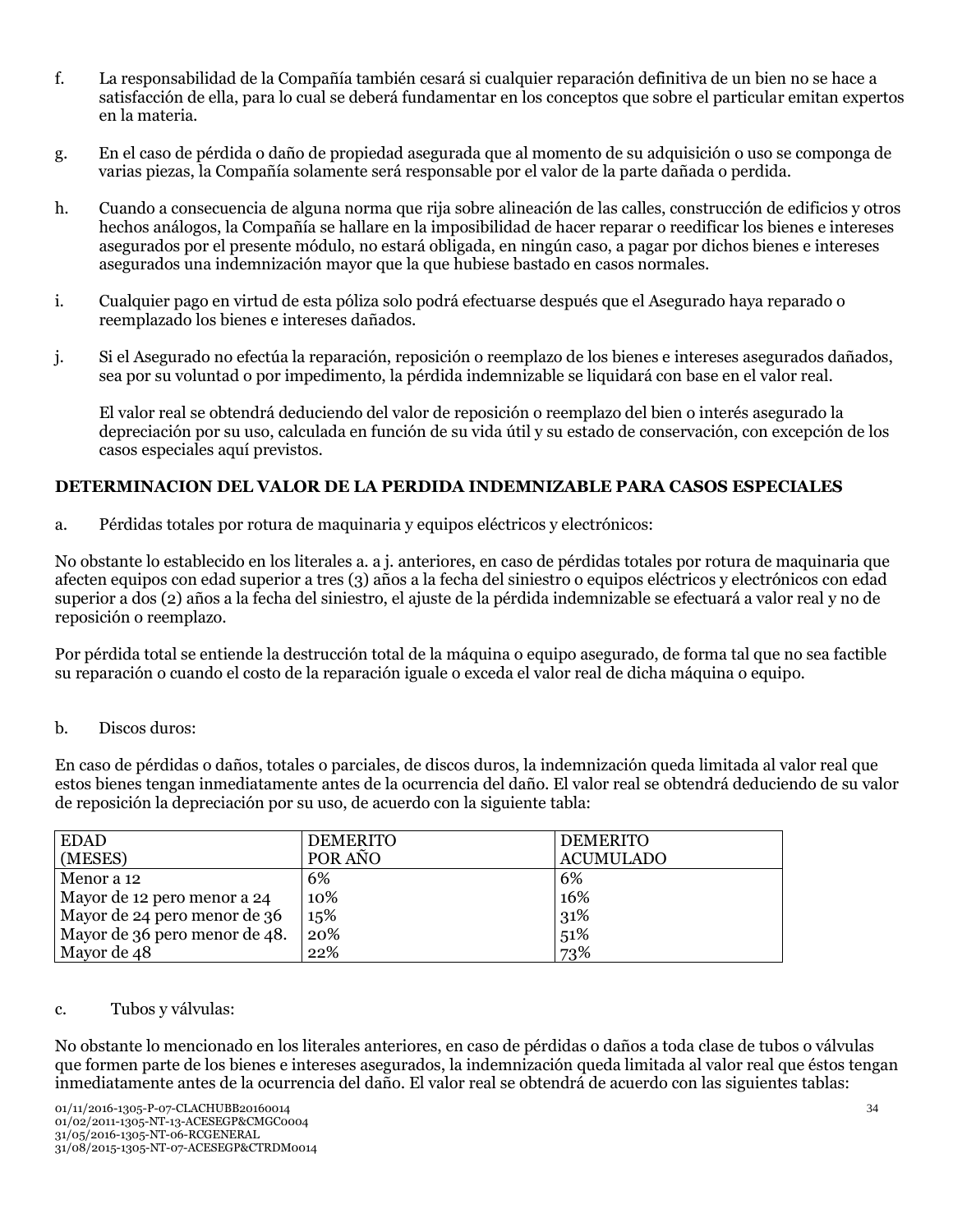- Tubos de ánodo vertical de Rayos X en generadores de un tanque y tubos de ánodo giratorio de Rayos X sin contador en instalaciones de diagnóstico;
- Tubos de Rayos X y válvulas para instalaciones de terapia de superficie, cercana y profunda;
- Tubos de amplificación de imagen:

| <b>EDAD</b>                   | <b>VALOR REAL EN % DEL</b> |
|-------------------------------|----------------------------|
| (MESES)                       | VALOR DE REPOSICION        |
|                               |                            |
| Menor de 18                   | 100                        |
| Mayor de 18, pero menor de 20 | 90                         |
| Mayor de 20, pero menor de 23 | 80                         |
| Mayor de 23 pero menor de 26  | 70                         |
| Mayor de 26 pero menor de 30  | 60                         |
| Mayor de 30, pero menor de 34 | 50                         |
| Mayor de 34, pero menor de 40 | 40                         |
| Mayor de 40, pero menor de 46 | 30                         |
| Mayor de 46 pero menor de 52  | 20                         |
| Mayor de 52 pero menor de 60  | 10                         |
| Mayor de 60                   | റ                          |
|                               |                            |

- Válvulas para instalaciones de diagnóstico.

| <b>EDAD</b>                   | VALOR REAL EN % DEL |
|-------------------------------|---------------------|
| (MESES)                       | VALOR DE REPOSICION |
|                               |                     |
| Menor de 33                   | 100                 |
| Mayor de 33, pero menor de 36 | 90                  |
| Mayor de 36, pero menor de 39 | 80                  |
| Mayor de 39 pero menor de 42  | 70                  |
| Mayor de 42 pero menor de 45  | 60                  |
| Mayor de 45, pero menor de 48 | 50                  |
| Mayor de 48, pero menor de 51 | 40                  |
| Mayor de 51, pero menor de 54 | 30                  |
| Mayor de 54 pero menor de 57  | 20                  |
| Mayor de 57 pero menor de 60  | 10                  |
| Mayor de 60                   | റ                   |
|                               |                     |

- Tubos de ánodo giratorio de Rayos X con contador precintado para instalaciones de diagnóstico.

| NUMERO DE<br><b>RADIOGRAFIAS</b>                                                                                   | VALOR REAL EN % DEL<br><b>VALOR DE REPOSICION</b> |
|--------------------------------------------------------------------------------------------------------------------|---------------------------------------------------|
| Menor de 10.000                                                                                                    | 100                                               |
| Mayor de 10.000, pero menor de 12.000                                                                              | 90                                                |
| Mayor de 12.000, pero menor de 14.000                                                                              | 80                                                |
| Mayor de 14.000, pero menor de 16.000                                                                              | 70                                                |
| Mayor de 16.000, pero menor de 19.000                                                                              | 60                                                |
| Mayor de 19.000, pero menor de 22.000                                                                              | 50                                                |
| Mayor de 22.000, pero menor de 26.000                                                                              | 40                                                |
| 01/11/2016-1305-P-07-CLACHUBB20160014<br>01/02/2011-1305-NT-13-ACESEGP&CMGC0004<br>31/05/2016-1305-NT-06-RCGENERAL |                                                   |

31/08/2015-1305-NT-07-ACESEGP&CTRDM0014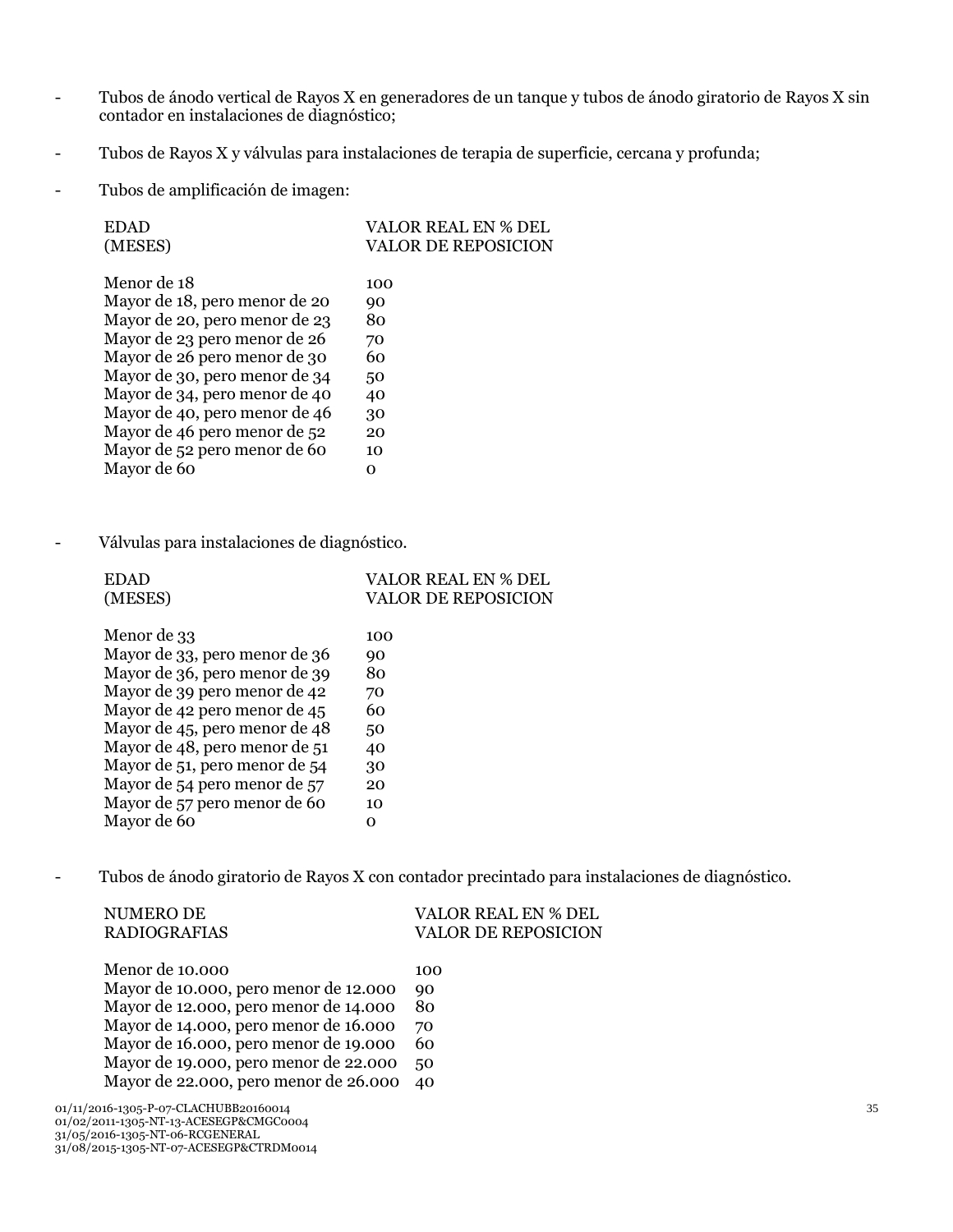Mayor de 26.000, pero menor de 30.000 Mayor de 30.000 pero menor de 35.000 Mayor de 35.000, pero menor de 40.000 10 Mayor de 40.000 30 20 0

- Tubos de Rayos X y válvulas para instalaciones de terapia profunda:

| PERIODO DE SERVICIO O             | <b>EDAD</b>                  | <b>VALOR REAL EN %</b> |
|-----------------------------------|------------------------------|------------------------|
| (HORAS)                           | (MESES)                      | DEL                    |
|                                   |                              | <b>VALOR DE</b>        |
|                                   |                              | <b>REPOSICION</b>      |
| Menor de 400                      | Menor de 18                  | 100                    |
| Mayor de 400, pero menor de 500   | Mayor de 18, pero menor de   | 90                     |
| Mayor de 500, pero menor de 600   | 22                           | 80                     |
| Mayor de 600, pero menor de 700   | Mayor de 22 pero menor de 26 | 70                     |
| Mayor de 700, pero menor de 800   | Mayor de 26, pero menor de   | 60                     |
| Mayor de 800, pero menor de 900   | 30                           | 50                     |
| Mayor de 900, pero menor de 1.000 | Mayor de 30, pero menor de   | 40                     |
| Mayor de 1.000, pero menor de     | 35                           | 30                     |
| 1.100                             | Mayor de 35, pero menor de   | 20                     |
| Mayor de 1.100, pero menor de     | 40                           | 10                     |
| 1.200                             | Mayor de 40, pero menor de   | $\Omega$               |
| Mayor de 1.200, pero menor de     | 45                           |                        |
| 1.300                             | Mayor de 45, pero menor de   |                        |
| Mayor de 1.300                    | 50                           |                        |
|                                   | Mayor de 50, pero menor de   |                        |
|                                   | 55                           |                        |
|                                   | Mayor de 55, pero menor de   |                        |
|                                   | 60                           |                        |
|                                   | Mayor de 60                  |                        |

- Tubos de Rayos X y válvulas para instalaciones de análisis de materiales:

| PERIODO DE SERVICIO O           | <b>EDAD</b>                   | <b>VALOR REAL EN %</b> |
|---------------------------------|-------------------------------|------------------------|
| (HORAS)                         | (MESES)                       | <b>DEL</b>             |
|                                 |                               | <b>VALOR DE</b>        |
|                                 |                               | <b>REPOSICION</b>      |
| Menor de 300                    | Menor de 6                    | 100                    |
| Mayor de 300, pero menor de 380 | Mayor de 6, pero menor de 8   | 90                     |
| Mayor de 380, pero menor de 460 | Mayor de 8, pero menor de     | 80                     |
| Mayor de 460, pero menor de 540 | 10                            | 70                     |
| Mayor de 540, pero menor de 620 | Mayor de 10, pero menor de    | 60                     |
| Mayor de 620, pero menor de 700 | 12                            | 50                     |
| Mayor de 700, pero menor de 780 | Mayor de 12, pero menor de 14 | 40                     |
| Mayor de 780, pero menor de 860 | Mayor de 14, pero menor de 16 | 30                     |
| Mayor de 860                    | Mayor de 16, pero menor de    | 20                     |
|                                 | 18                            |                        |
|                                 | Mayor de 18, pero menor de    |                        |
|                                 | 20                            |                        |
|                                 | Mayor de 20                   |                        |

- Tubos receptores y emisores de imagen para instalaciones de televisión: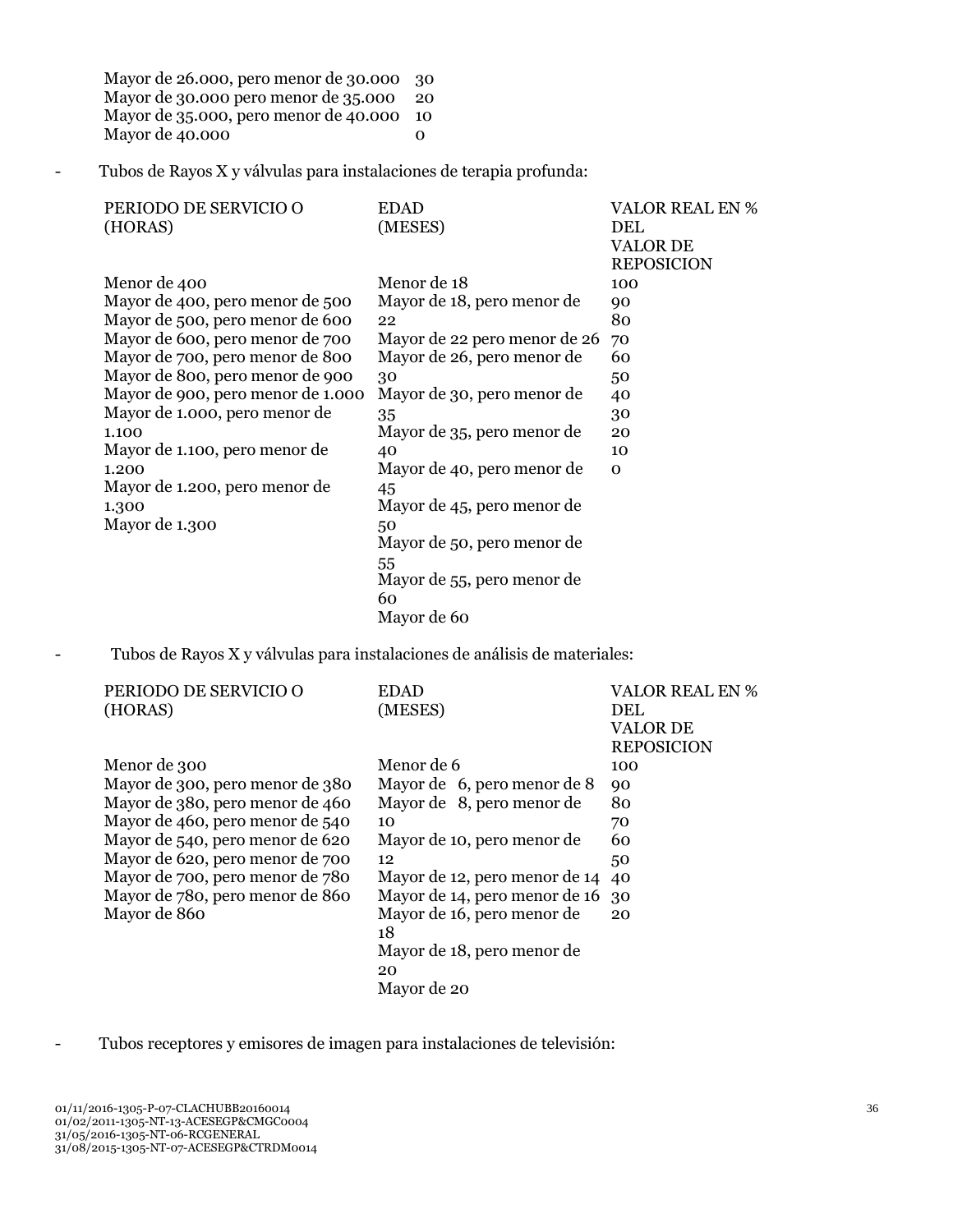Después de los 12 primeros meses de uso, se reducen los valores reales de los tubos receptores y emisores de imagen en un 3% por mes hasta un mínimo del 20% del valor de reposición.

- Demás tipos de tubos y válvulas:

El valor real se obtendrá deduciendo del valor de reposición del bien asegurado la depreciación por su uso, calculada en función de su vida útil y al estado de conservación al momento del siniestro.

d. Tomógrafos electrónicos:

No obstante lo mencionado en los literales anteriores, en caso de pérdidas o daños a tubos instalados en los tomógrafos electrónicos indicados a continuación, la indemnización queda limitada al valor real que éstos tengan inmediatamente antes de la ocurrencia del daño. El valor real se obtendrá de acuerdo con las siguientes tablas:

- Tubos de Rayos X

| CON CUENTAHORAS DE ALTA           | CON CONTADOR DE RADIOGRAFIAS   | <b>VALOR</b>     |
|-----------------------------------|--------------------------------|------------------|
| TENSION (TUBOS DE ANODO           | (SCANS) (TUBO DE ANODO         | <b>REAL EN %</b> |
| <b>VERTICAL):</b>                 | GIRATORIO).                    | <b>DEL</b>       |
| (HORAS DE SERVICIO HASTA)         | (NUMERO DE SCANS HASTA)        | <b>VALOR DE</b>  |
|                                   |                                | <b>REPOSICIO</b> |
|                                   |                                | N                |
| Menor de 400                      | Menor de 10.000                | 100              |
| Mayor de 400, pero menor de 440   | Mayor de 10.000, pero menor de | 90               |
| Mayor de 440, pero menor de 480   | 11.000                         | 80               |
| Mayor de 480, pero menor de 520   | Mayor de 11.000, pero menor de | 70               |
| Mayor de 520, pero menor de 600   | 12.000                         | 60               |
| Mayor de 600, pero menor de 720   | Mayor de 12.000, pero menor de | 50               |
| Mayor de 720, pero menor de 840   | 13.000                         | 40               |
| Mayor de 840, pero menor de 960   | Mayor de 13.000, pero menor de | 30               |
| Mayor de 960, pero menor de 1.080 | 15.000                         | 20               |
| Mayor de 1.080, pero menor de     | Mayor de 15.000, pero menor de | 10               |
| 1.200                             | 18.000                         |                  |
|                                   | Mayor de 18.000, pero menor de |                  |
|                                   | 21.000                         |                  |
|                                   | Mayor de 21.000, pero menor de |                  |
|                                   | 24.000                         |                  |
|                                   | Mayor de 24.000, pero menor de |                  |
|                                   | 27.000                         |                  |
|                                   | Mayor de 27.000, pero menor de |                  |
|                                   | 30.000                         |                  |

- Tubos de estabilización de tensión y nivelación

| PERIODO DE EMPLEO HASTA       | VALOR REAL EN % DEL        |
|-------------------------------|----------------------------|
| (meses)                       | <b>VALOR DE REPOSICION</b> |
|                               |                            |
| Menor de 36                   | 100                        |
| Mayor de 36, pero menor de 39 | 90                         |
| Mayor de 39, pero menor de 41 | 80                         |
| Mayor de 41, pero menor de 44 | 70                         |
| Mayor de 44, pero menor de 47 | 60                         |
| Mayor de 47, pero menor de 49 | 50                         |
| Mayor de 49, pero menor de 52 | 40                         |

01/11/2016-1305-P-07-CLACHUBB20160014 01/02/2011-1305-NT-13-ACESEGP&CMGC0004 31/05/2016-1305-NT-06-RCGENERAL 31/08/2015-1305-NT-07-ACESEGP&CTRDM0014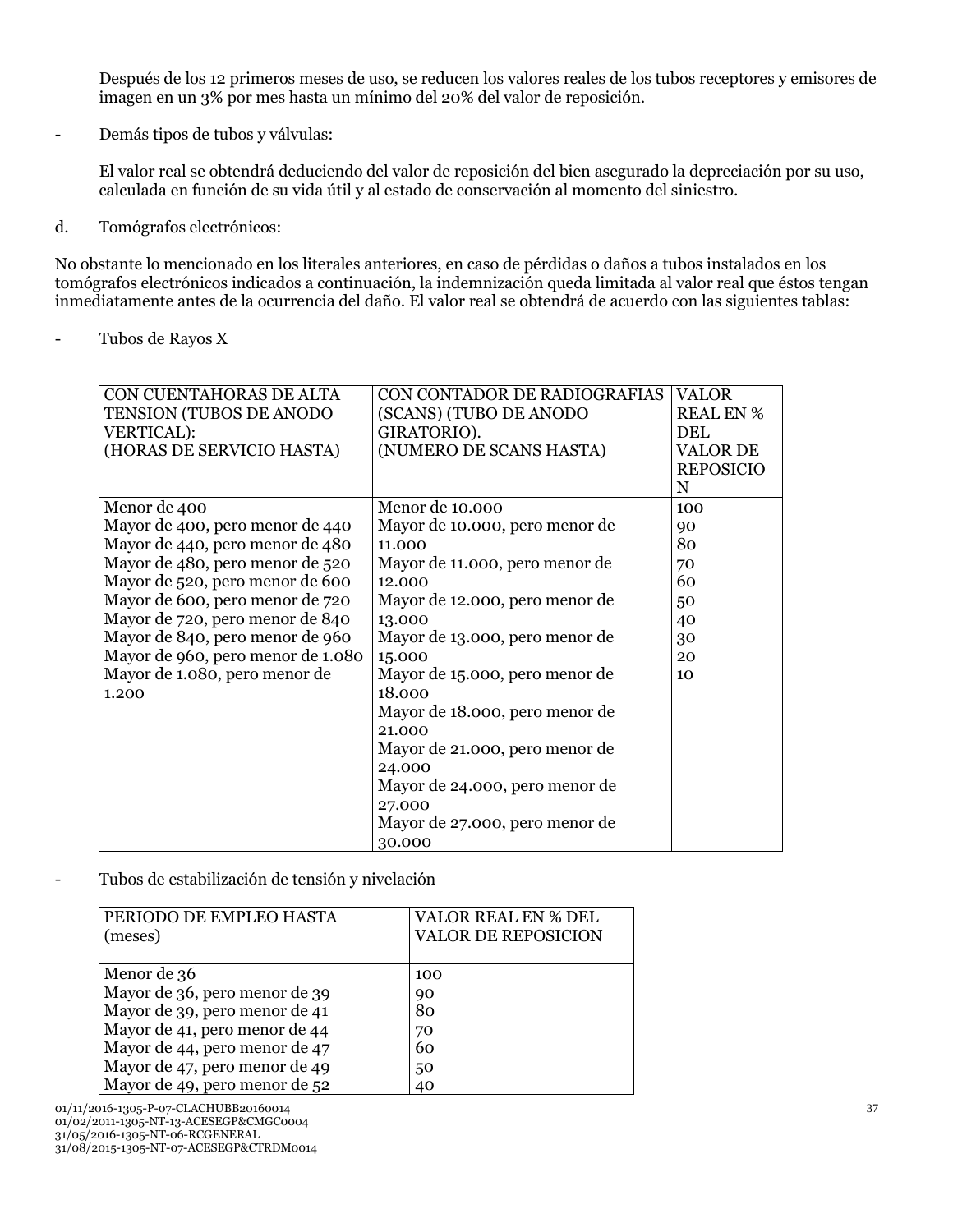| Mayor de 52, pero menor de 55 | 30 |
|-------------------------------|----|
| Mayor de 55, pero menor de 57 | 20 |
| Mayor de 57, pero menor de 60 | 10 |

e. Motores de combustión interna:

En caso de pérdidas o daños, totales o parciales, provenientes de cualquiera de los eventos que comprenden la cobertura de rotura de maquinaria, la indemnización queda limitada al valor real que tuviesen los cilindros y las culatas incluidos sus accesorios y pistones inmediatamente antes de ocurrir el siniestro. El valor real se obtendrá deduciendo del valor de reposición de tales cilindros y culatas incluidos sus accesorios y pistones la depreciación por su uso, calculada en función de su vida útil y a su estado de conservación, pero sin que en ningún caso sea inferior a 10% anual ni superior al 60% en total.

f. Bobinado de máquinas eléctricas (motores, generadores, transformadores, etc.):

Cuando a consecuencia de la ocurrencia de un evento comprendido bajo la cobertura de rotura de maquinaria, la reparación de una máquina eléctrica determine la necesidad de rebobinar los devanados, la Compañía indemnizará los gastos que demande la reparación, a los cuales se les aplicará un porcentaje de depreciación en función de su vida útil y estado de conservación sin que en ningún caso sea inferior al 5% anual, ni superior al 60% en total.

g. Gastos para la reposición de documentos e información

La Compañía indemnizará el valor de reposición del material requerido para la reproducción de la información, más aquellos gastos que por concepto de mano de obra y alquiler de equipos de procesamiento electrónico de datos, el Asegurado compruebe haber realizado dentro de un período de doce (12) meses contados a partir de la fecha del siniestro, estrictamente para reponer o restituir los documentos e información hasta una condición equivalente a la que existía antes del siniestro, y hasta donde sea necesario para permitir que continúen normalmente las operaciones del Asegurado.

Si no fuera necesario reproducir información o documentos perdidos, o si no se hiciera esa reproducción dentro de los doce (12) meses posteriores al siniestro, la Compañía solo indemnizará los gastos de reemplazo del material requerido.

## **MARCAS DE FABRICA**

Si cualquier propiedad asegurada que sufriere pérdida o daño proveniente de los riesgos amparados por este módulo, ostenta marcas de fábrica, placas, rótulos, etiquetas, sellos u otras indicaciones similares que signifiquen o representen en cualquier forma garantía de la calidad del producto, o comprometan la responsabilidad del Asegurado o alteren la buena presentación del producto, el alcance de dicha perdida o daño se determinará así

- a. Si el Asegurado puede reacondicionar tal propiedad a igual calidad y clase a la que tenía antes del siniestro, la cuantía de la indemnización será el costo de dicho reacondicionamiento.
- b. Si el Asegurado no puede reacondicionar tal propiedad, la cuantía de la indemnización será su costo total.
- c. La Compañía podrá disponer del salvamento siempre y cuando que previamente y a su costa, retire o remueva completa y totalmente de la propiedad perdida o dañada las marcas de fábrica, placas, rótulos, etiquetas, sellos u otras indicaciones que ostente.

## **RESTABLECIMIENTO AUTOMATICO DEL VALOR ASEGURADO POR PAGO DE SINIESTRO**

No obstante lo establecido en el Capítulo IV de las Condiciones Generales de la Póliza, La suma asegurada que se haya disminuido como consecuencia del pago de siniestros podrá restablecerse si así lo autoriza el asegurado, dentro de los treinta (30) días comunes siguientes a la fecha del siniestro . En caso de que el asegurado así lo autorice, dicha suma se entenderá restablecida desde el momento en que se inicie la reparación, reposición o reemplazo de los bienes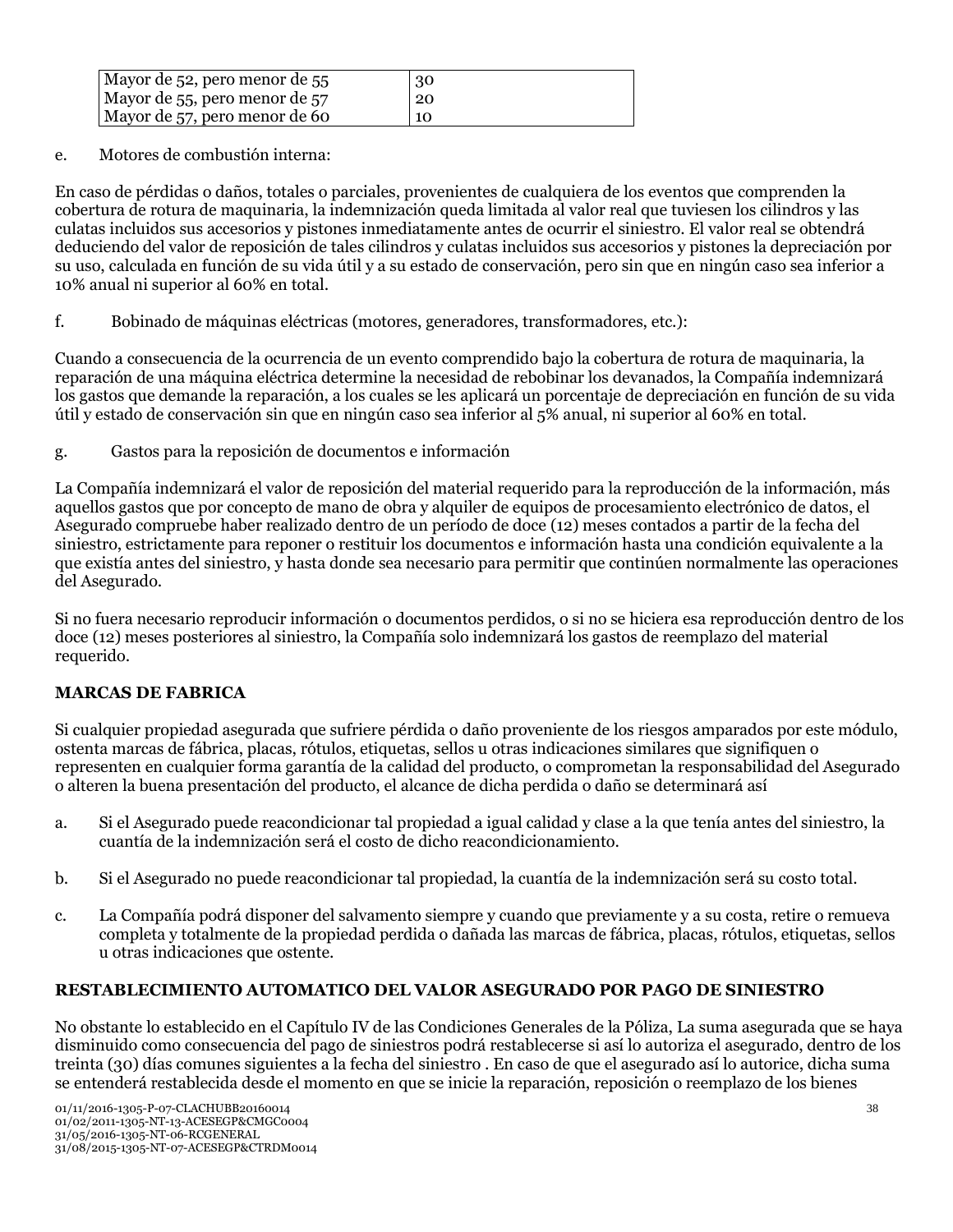siniestrados, en el importe correspondiente. Dicho restablecimiento dará derecho a la Compañía al cobro de una prima adicional proporcional por el resto de la vigencia de la póliza.

### **CONDICIONES ESPECIALES QUE APLICAN ÚNICAMENTE AL AMPARO ADICIONAL DE INCREMENTO EN LOS COSTOS DE OPERACIÓN PARA EQUIPOS PROCESADORES DE DATOS**

A. Suma asegurada.

El Asegurado deberá solicitar como suma asegurada el importe de los gastos que fuese necesario desembolsar como retribución por el uso o alquiler, durante doce (12) meses, de un sistema electrónico de procesamiento de datos ajeno y suplente y con capacidad similar al sistema electrónico de procesamiento de datos asegurado.

Siempre que se hayan indicado sumas separadas en la carátula, La Compañía indemnizará al Asegurado igualmente los costos de personal y los gastos de transporte de material que surjan con motivo de un siniestro indemnizable bajo el presente amparo.

B. Base de la indemnización.

Al ocurrir una pérdida o daño en el sistema electrónico de procesamiento de datos asegurado, la Compañía responderá durante aquel período en que sea esencial usar un sistema electrónico de procesamiento de datos suplente, pero como máximo durante doce (12) meses.

El período de indemnización comenzará en el momento en que se ponga en uso el sistema suplente.

El costo de la indemnización a cargo de la Compañía se calculará tomando en consideración cualquier ahorro en los gastos.

### **CONDICIONES PARTICULARES PARA EL AMPARO ADICIONAL DE ACTOS MAL INTENCIONADOS DE TERCEROS INCLUYENDO TERRORISMO**

## **RESPONSABILIDAD DE LA COMPAÑIA**

EN CONCORDANCIA CON LO ESTABLECIDO EN EL CAPITULO IV – CONDICIONES GENERALES DE LA POLIZA, LA RESPONSABILIDAD DE LA COMPAÑIA POR TODOS LOS SINIESTROS OCURRIDOS DURANTE LA VIGENCIA DE LA POLIZA NO EXCEDERA DEL LIMITE DE VALOR ASEGURADO ESTABLECIDO EN LA CARATULA DE LA POLIZA O EN ANEXO A ELLA PARA EL AMPARO ADICIONAL DE ACTOS MAL INTENCIONADOS DE TERCEROS INCLUYENDO TERRORISMO.

DICHO LIMITE DE VALOR ASEGURADO COMPRENDE LAS PERDIDAS O DAÑOS POR TODOS LOS CONCEPTOS AMPARADOS, INCLUYENDO, PERO SIN LIMITAR A LOS DAÑOS MATERIALES Y EXTENSIONES A LA COBERTURA (TALES COMO AMPARO AUTOMATICO NUEVAS PROPIEDADES, GASTOS ADICIONALES POR HORAS EXTRAS, TRABAJO NOCTURNO, TRABAJO EN DIAS FESTIVOS Y FLETE EXPRESO, FLETE AEREO, HONORARIOS PROFESIONALES, PROPIEDAD PERSONAL DE EMPLEADOS, REMOCION DE ESCOMBROS, ETC.), SIEMPRE Y CUANDO ESTAS ULTIMAS SE HAYAN PACTADO COMO CUBIERTAS BAJO EL(LOS) MODULO(S) AL (LOS) CUAL(ES) ESTE AMPARO ADICIONAL ACCEDE.

## **REVOCACION DEL AMPARO**

EL PRESENTE AMPARO ADICIONAL PODRA SER REVOCADO UNILATERALMENTE POR LOS CONTRATANTES. POR LA COMPAÑIA, MEDIANTE NOTICIA ESCRITA AL ASEGURADO, ENVIADA A SU ULTIMA DIRECCION CONOCIDA, CON NO MENOS DE DIEZ (10) DIAS HABILES DE ANTELACION, CONTADOS A PARTIR DE LA FECHA DEL ENVIO; POR EL ASEGURADO, EN CUALQUIER MOMENTO, MEDIANTE AVISO ESCRITO A LA COMPAÑIA.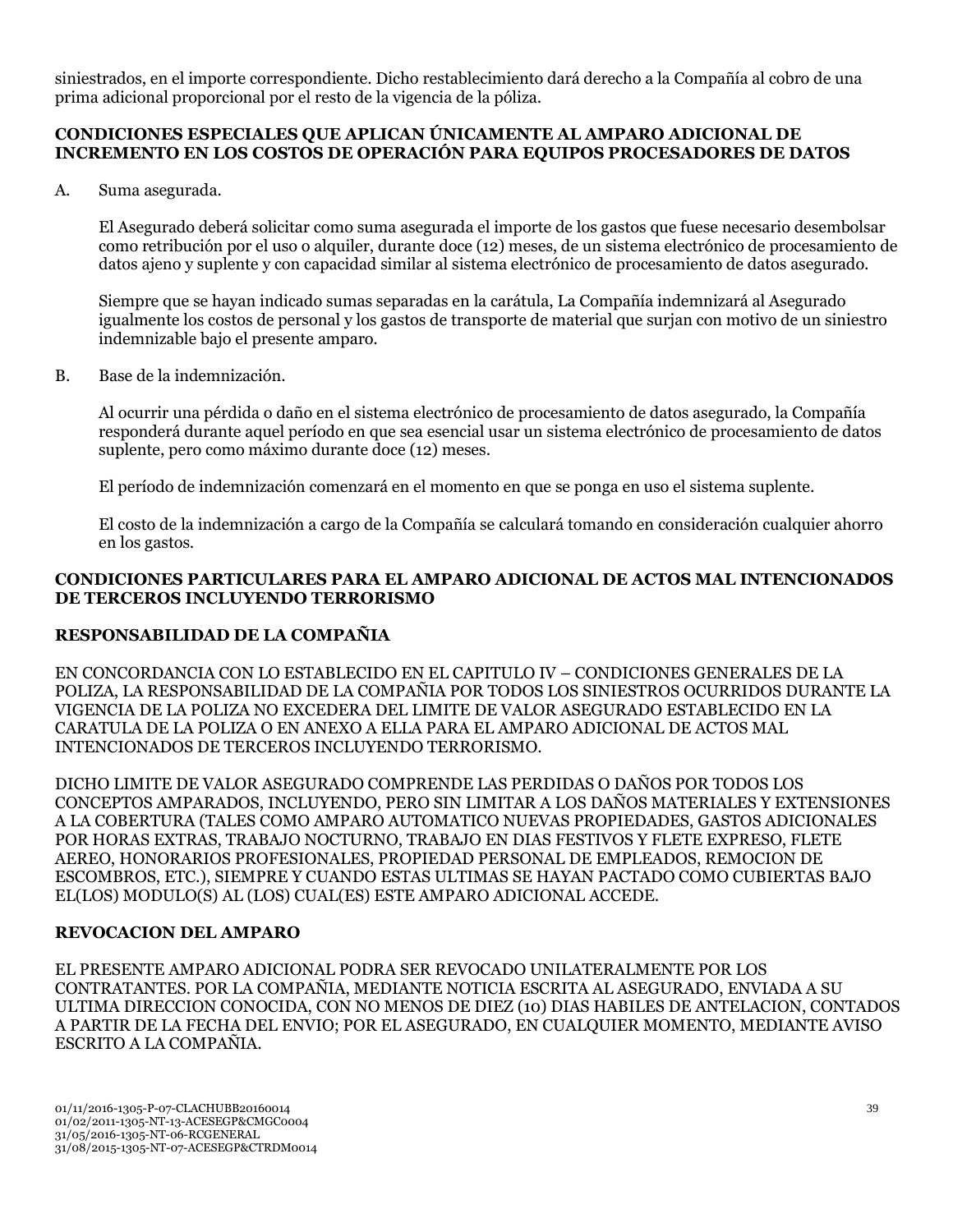EN EL PRIMER CASO, LA REVOCACION DA DERECHO AL ASEGURADO A RECUPERAR LA PRIMA NO DEVENGADA, O SEA, LA QUE CORRESPONDE AL LAPSO COMPRENDIDO ENTRE LA FECHA EN QUE COMIENZA A SURTIR EFECTOS LA REVOCACION Y LA DE VENCIMIENTO DEL CONTRATO.

EN EL SEGUNDO CASO, EL IMPORTE DE LA PRIMA DEVENGADA SE CALCULARA A PRORRATA SOBRE LA VIGENCIA EFECTIVA DEL SEGURO MAS UN RECARGO DEL 10% DE LA DIFERENCIA ENTRE DICHA PRIMA Y LA ANUAL.

TODOS LOS DEMAS TERMINOS Y CONDICIONES TANTO DE LAS CONDICIONES GENERALES DE LA POLIZA COMO LOS PARTICULARES DEL (LOS) MODULO(S) AL (LOS) QUE APLICA LA COBERTURA CONCEDIDA BAJO ESTE AMPARO ADICIONAL NO MODIFICADOS, CONTINUAN EN VIGOR.

### **CONDICIONES PARTICULARES PARA EL MODULO DE LUCRO CESANTE TODO RIESGO DAÑOS MATERIALES**

## **VALOR ASEGURABLE**

El asegurado deberá solicitar y mantener como suma asegurable la que represente la utilidad bruta del negocio durante 12 meses, si el período de indemnización contratado es de 12 meses o menos. Si el período de indemnización contratado es superior a un año, la que represente durante dicho período.

### **SEGURO INSUFICIENTE**

Si en el momento de ocurrir cualquier pérdida amparada bajo este módulo, el valor asegurado es menor que la suma que resulte de multiplicar el porcentaje de utilidad bruta a los ingresos anuales del negocio, el asegurado será considerado como su propio asegurador por la diferencia entre las dos sumas y por lo tanto, soportará la parte proporcional que le corresponda de dicha pérdida. Cuando este módulo comprenda varios artículos, la presente estipulación es aplicable a cada uno de ellos por separado.

Nota: Si el período de indemnización contratado es superior a 12 meses, el porcentaje de utilidad bruta se aplicará a los ingresos del negocio durante el mismo período de indemnización contratado.

## **OBLIGACIONES DEL ASEGURADO EN CASO DE SINIESTRO**

Además de las establecidas en el Capítulo IV de las Condiciones Generales de la Póliza que le apliquen a este módulo, cuando ocurra un siniestro indemnizable bajo el mismo, el asegurado tiene la obligación de emplear inmediatamente todos los medios de que disponga para disminuir o impedir la interrupción del negocio.

De otra parte se modifica el plazo para que el asegurado de noticia a la Compañía de la ocurrencia del siniestro a tres (3) días hábiles siguientes a la fecha en que lo hayan conocido o debido conocer.

## **INDEMNIZACION**

El monto de la indemnización se establecerá en la siguiente forma:

- a. Con respecto a la Disminución de los ingresos: La suma que resulte de aplicar el porcentaje de Utilidad Bruta al monto en que, a consecuencia del "Daño", se hubieren disminuido los ingresos normales del negocio asegurado, durante el período de indemnización.
- b. Con respecto al aumento de los gastos de funcionamiento:

Los gastos adicionales en que necesaria y razonablemente incurra el Asegurado con el único propósito de evitar o reducir la disminución de los ingresos normales del negocio asegurado que hubiese ocurrido durante el período de indemnización, si tales gastos no se hubiesen hecho, pero sin exceder, en ningún caso, en total, la suma que resulte de aplicar el porcentaje de Utilidad Bruta al valor de la rebaja evitada por tales gastos.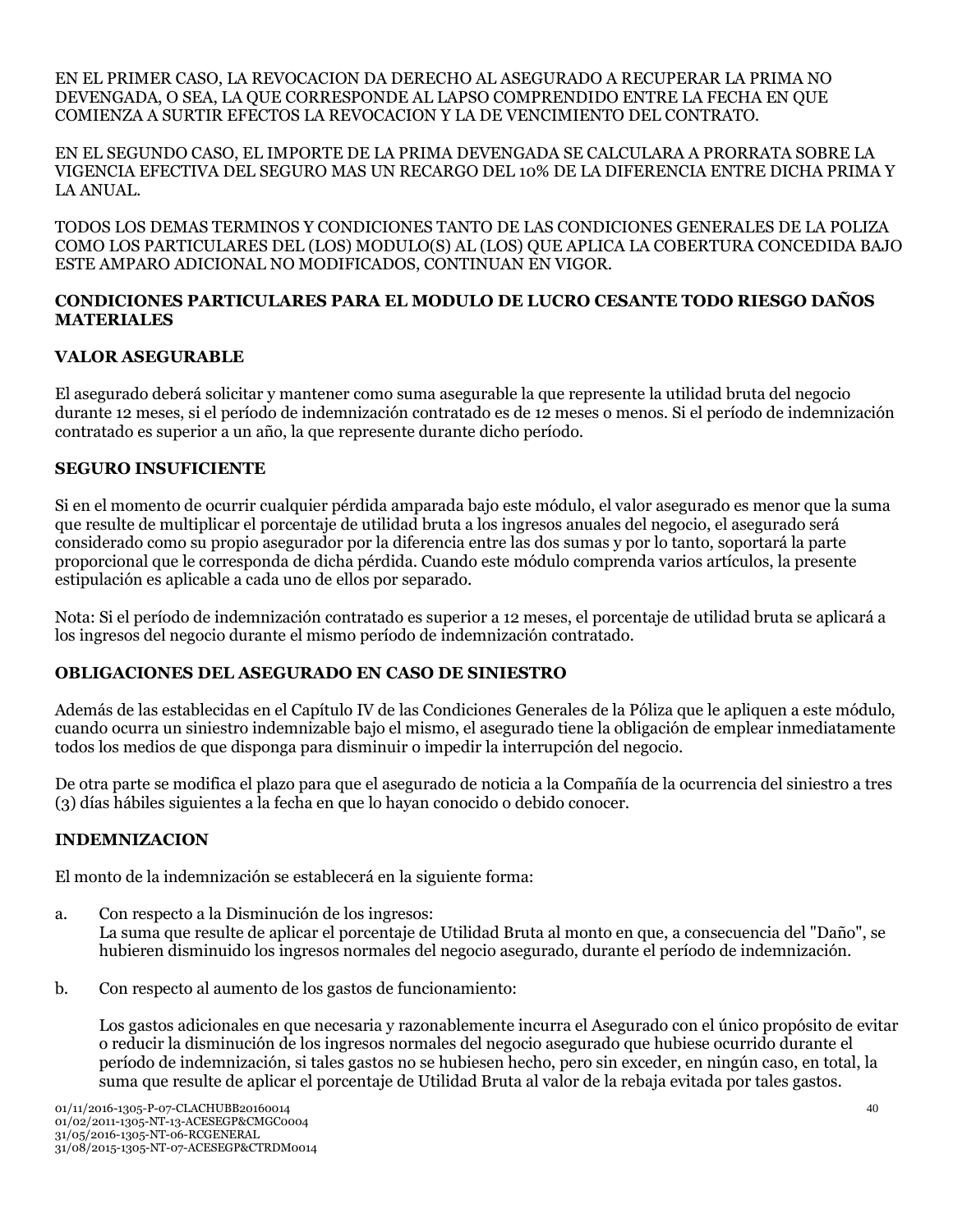Se deducirá cualquier suma economizada durante el período de indemnización, con respecto a aquellos costos y gastos del negocio asegurado que hayan podido suprimirse o reducirse a consecuencia del "daño".

### **DEFINICIONES**

Para todos los efectos del presente amparo, los términos que se mencionan enseguida, tienen el significado que aquí se les asigna.

#### a. AÑO DE EJERCICIO

Significa el año que termina el día en que se cortan, liquidan y fenecen las cuentas anuales en el curso ordinario de la industria o negocio asegurado.

#### b. UTILIDAD BRUTA

Es el monto por el cual los ingresos del negocio asegurado y el valor del inventario al fin del año de ejercicio, excede la suma total del valor del inventario al comienzo del mismo año de ejercicio más el valor de los gastos específicos de trabajo.

NOTA: Para llegar a los valores de los inventarios, se tendrá en cuenta el sistema contable que utilice el Asegurado aplicando las respectivas depreciaciones.

#### c. GASTOS ESPECIFICOS DE TRABAJO

- 1. Todas las compras (menos los descuentos otorgados)
- 2. Fletes
- 3. Fuerza Motriz
- 4. Materiales de Empaque
- 5. Elementos de Consumo
- 6. Descuentos concedidos
- 7. Otros gastos variables

#### d. INGRESOS DEL NEGOCIO

Son las sumas pagadas o pagaderas al Asegurado por mercancías vendidas y entregadas y por servicios prestados en el curso del negocio en el establecimiento asegurado.

#### e. PERIODO DE INDEMNIZACION

Es el período que empieza con la ocurrencia del "daño" y termina a más tardar en el período establecido en la carátula de la póliza, o en anexo a ella, y durante el cual los resultados del negocio asegurado están afectados a causa del "daño", sin limitarlo a la fecha de vencimiento de este seguro.

### f. PORCENTAJE DE UTILIDAD BRUTA

Es la relación porcentual que representa la Utilidad Bruta respecto a los ingresos del negocio asegurado durante el año de ejercicio inmediatamente anterior a la fecha del "daño".

#### g. INGRESO ANUAL

Es el ingreso durante los doce meses inmediatamente anteriores a la fecha del "daño".

#### h. INGRESO NORMAL

Es el ingreso durante aquel período dentro de los doce meses inmediatamente anteriores a la fecha del "daño", que corresponda con el período de indemnización.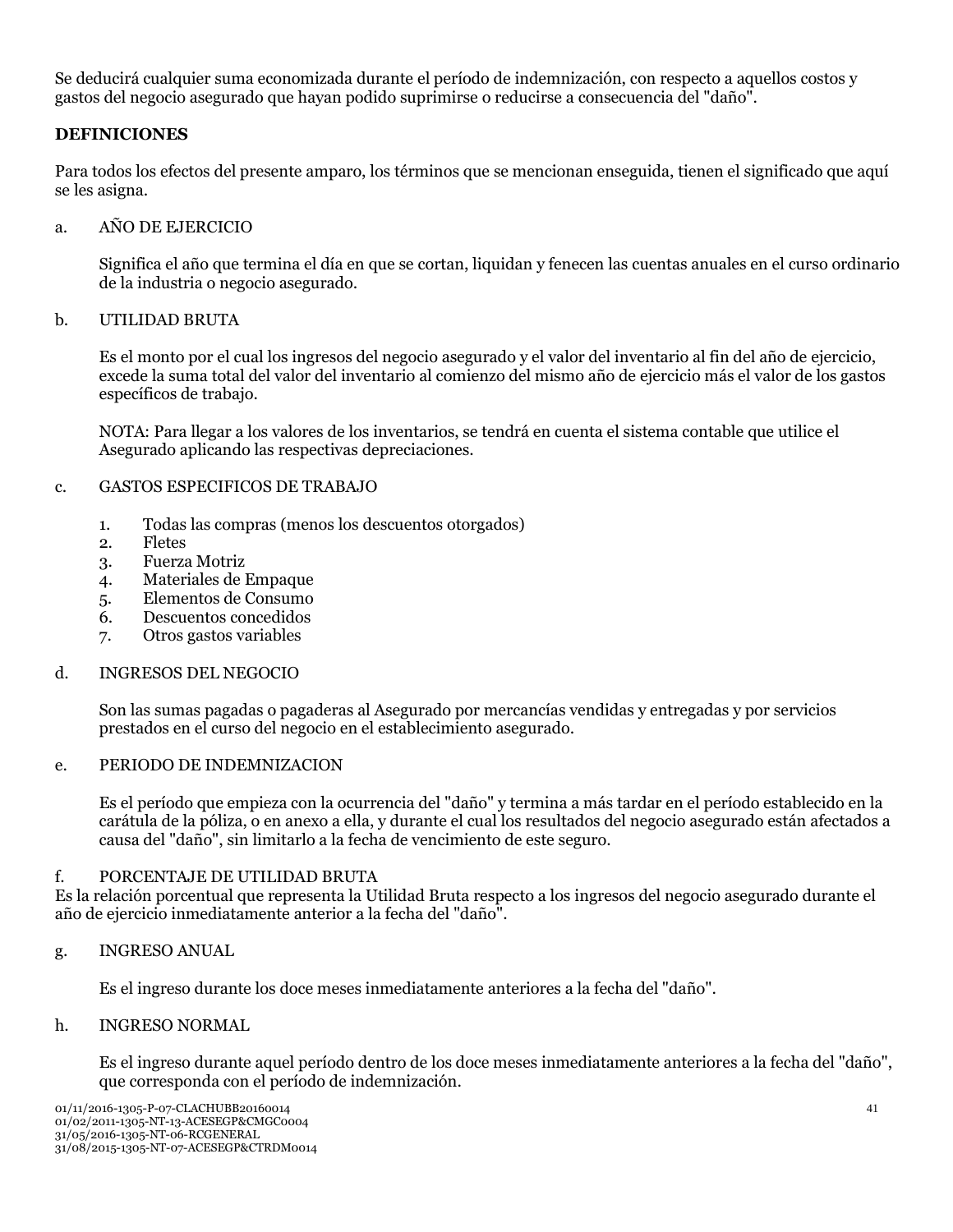NOTA 1. Para establecer el porcentaje de Utilidad Bruta, Ingreso Anual e Ingreso Normal se tendrá en cuenta lo siguiente:

Las cifras deben ajustarse, teniendo en cuenta las tendencias del negocio asegurado y las circunstancias especiales y demás cambios que le afecten antes o después del "daño", y también aquellos que le habrían afectado si no hubiese ocurrido el "daño", de tal suerte que, después de ajustadas, las cifras representen hasta donde sea razonablemente posible las que se hubiesen obtenido durante el período correspondiente después del "daño", si éste no hubiere ocurrido.

NOTA 2. Si durante el período de indemnización, el Asegurado u otra persona obrando por cuenta de él y para beneficio del negocio asegurado venden mercancías o prestan servicios en lugares que no sean del establecimiento asegurado, el total de las sumas pagadas o pagaderas al Asegurado por tales ventas o servicios entrará en los cálculos para determinar el monto de los ingresos del negocio asegurado durante el período de indemnización.

NOTA 3. Si algún gasto permanente del negocio asegurado estuviere excluido del amparo de esta cobertura (por haberse deducido al calcular el monto de la Utilidad Bruta tal como se define en la misma), al computar el monto de la indemnización por razón del aumento de los gastos de funcionamiento sólo entrará en los cálculos la proporción de dichos gastos adicionales de funcionamiento, que la utilidad bruta tiene en comparación con los gastos no amparados, sumado a la utilidad bruta.

## **NEGOCIOS NUEVOS**

Cuando se trate de amparar un negocio nuevo durante su primer año de funcionamiento, se tendrán, adicionalmente, las siguientes condiciones:

Para los fines de la liquidación de cualquier siniestro amparado antes de que se complete el primer año de negocios en el establecimiento asegurado, las frases "Porcentaje de Utilidad Bruta", "Ingreso Anual" e "Ingreso Normal", tendrán el siguiente significado:

PORCENTAJE DE UTILIDAD BRUTA: El obtenido sobre el volumen del negocio asegurado durante el período entre la fecha de comienzo de la industria y la fecha del siniestro.

INGRESO ANUAL: El equivalente proporcional de un período de doce meses, del volumen logrado en el período entre la iniciación de la industria y la fecha del siniestro.

INGRESO NORMAL: El equivalente proporcional por un período igual al de indemnización, del volumen conseguido durante el período comprendido entre el comienzo del negocio asegurado y la fecha del siniestro.

Nota: Las cifras deben ajustarse, teniendo en cuenta las tendencias del negocio asegurado y las circunstancias especiales y demás cambios que le afecten antes o después del "Daño", de suerte tal que, después de ajustadas, las cifras representen hasta donde sea razonablemente posible las que se hubiesen obtenido durante el período correspondiente después del "Daño" si el siniestro no hubiese ocurrido.

## **AJUSTE DE LA UTILIDAD BRUTA ANUAL**

En el caso que la utilidad bruta obtenida durante el ejercicio anual más concurrente con cualquier período de vigencia del seguro, tal como queden certificados por el representante legal y/o contador público del asegurado, fuese menor que la respectiva suma asegurada, se le devolverá al asegurado a prorrata, el excedente de prima no devengada calculada sobre la diferencia de cifras.

Si hubiese ocurrido algún "daño" que de lugar a una reclamación bajo este módulo, tal devolución será efectuada solamente respecto al monto de la diferencia que no sea consecuencia del "daño".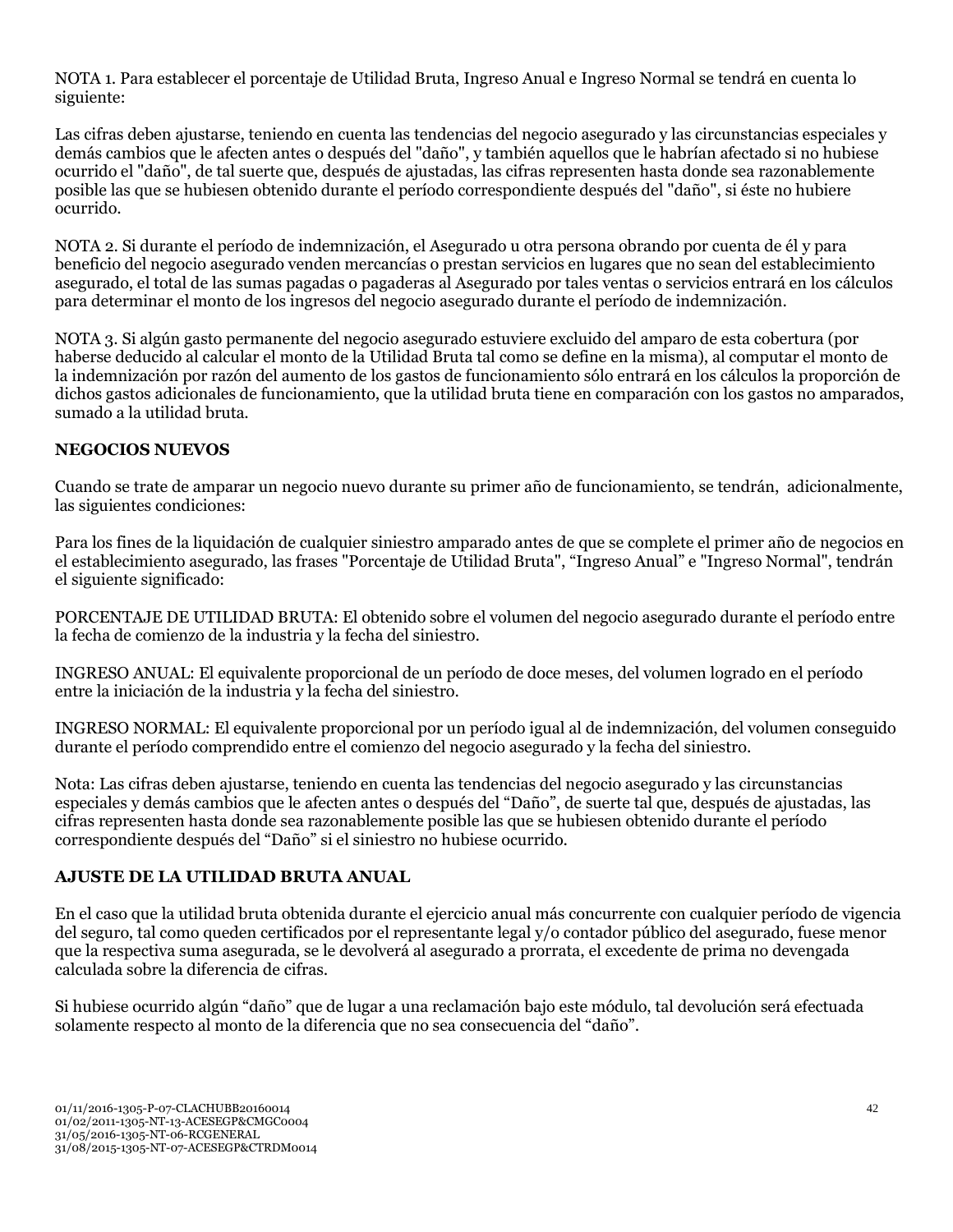## **EXCEPCION POR DEDUCIBLE A LA CLAUSULA DE DAÑOS**

Si por razón del deducible aplicable al módulo de Todo Riesgos Daños Materiales rayo no hay lugar a pago ni a declaración de responsabilidad de la Compañía únicamente porque el "Daño" no llega al monto del deducible estipulado, no operará lo establecido al respecto en el presente módulo, siempre que la responsabilidad de la Compañía hubiese existido de haber excedido el "Daño" el deducible citado.

### **CONDICIONES ESPECIALES QUE APLICAN ÚNICAMENTE AL AMPARO ADICIONAL DE PROVEEDORES, DISTRIBUIDORES O PROCESADORES:**

Obligaciones del asegurado en caso de siniestro:

Además de las establecidas en este modulo, el asegurado se compromete a:

- a. Reducir la pérdida haciendo uso de cualquiera otra fuente de aprovisionamiento o distribución o procesamiento.
- b. Emplear toda la diligencia para que los proveedores, distribuidores o procesadores reanuden las operaciones.

### **CONDICIONES ESPECIALES QUE APLICAN ÚNICAMENTE AL AMPARO ADICIONAL DE SUSPENSIÓN DE LOS SERVICIOS DE ENERGÍA ELÉCTRICA, AGUA O GAS:**

Obligaciones del asegurado en caso de siniestro.

Además de las establecidas en este modulo, el asegurado se compromete a:

- a. Reducir la pérdida haciendo uso de cualquiera otra fuente de aprovisionamiento o distribución o procesamiento.
- b. Emplear toda la diligencia necesaria para restablecer los servicios.

Responsabilidad de la Compañía:

La responsabilidad de la Compañía antes de aplicarse el deducible, se limita al 75% del valor de la pérdida indemnizable. El restante 25% lo asume el asegurado.

## **CONDICIONES PARTICULARES PARA EL MODULO DE MANEJO GLOBAL COMERCIAL**

#### **GARANTIAS**

Queda expresamente declarado y convenido que la cobertura otorgada por este módulo se realiza en virtud de la garantía dada por el Asegurado de que durante su vigencia se compromete a:

- 1. Practicar un arqueo o corte de cuentas por lo menos anualmente. Para los cobradores, cajeros, mensajeros, vendedores y pagadores ambulantes el arqueo será diario; a los demás pagadores el arqueo se hará mensualmente. La Compañía se reserva el derecho de supervigilar el cumplimiento de esta obligación.
- 2. Verificar los datos contenidos en la solicitud de empleo que firme el aspirante con anterioridad a su vinculación como empleado.

NOTA: El incumplimiento a este(os) compromiso(s) o garantía(s) dará lugar a las sanciones que establece el Artículo 1.061 del Código de Comercio.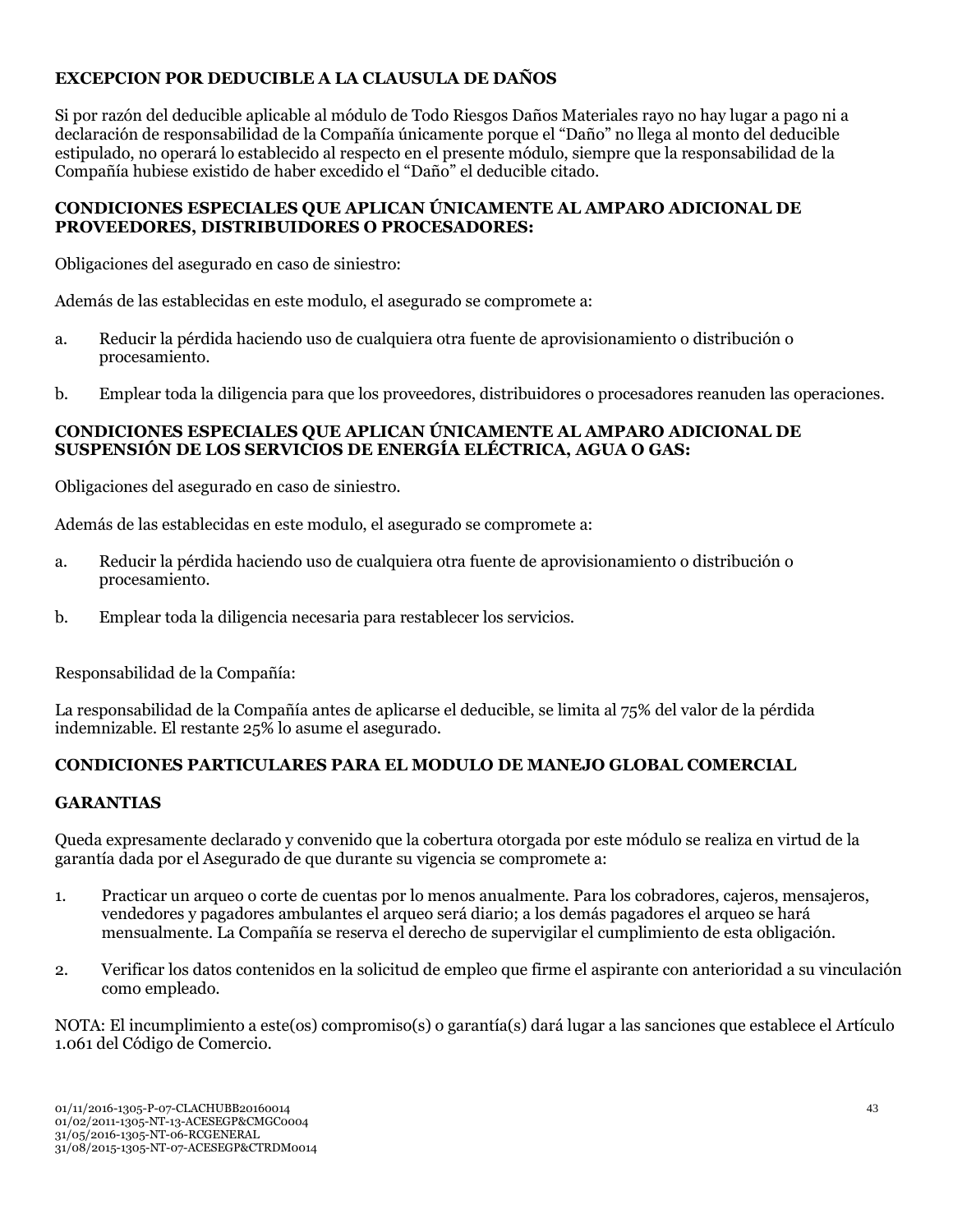## **DEFINICION DE LA PALABRA "EMPLEADO"**

Para los efectos de la cobertura brindada bajo el presente módulo, la palabra "empleado" significa la persona natural que presta sus servicios al Asegurado dentro del territorio nacional, vinculada a éste mediante contrato de trabajo.

## **DETERMINACION DEL VALOR DE LA PERDIDA INDEMNIZABLE**

En caso de siniestro, el ajuste de la pérdida indemnizable se establecerá así:

- Activos fijos: valor real, que se obtendrá deduciendo del valor de reposición o reemplazo del bien o interés la depreciación por su uso, calculada en función de su vida útil y su estado de conservación.
- Activos variables o existencias (materias primas, productos en proceso, productos terminados, material de empaque, insumos, etc.): valor de costo.
- Dinero y títulos valores: valor nominal el día del siniestro.

## **REDUCCION DE LA INDEMNIZACION.**

El Asegurado, al descubrir el siniestro o posteriormente a éste y con anterioridad al pago de la indemnización, deberá relacionar el valor de las prestaciones sociales que legalmente pueden ser retenidas y consignarlas a nombre del trabajador o trabajadores, en el juzgado que adelanta la respectiva investigación, para que la justicia decida si éste o éstos han perdido el derecho a recibirla(s).

En caso de pérdida del derecho, el valor de tales prestaciones sociales se aplicará en la siguiente forma:

- a. Si no se ha efectuado la indemnización, a disminuir el monto de la pérdida.
- b. Si ya se ha verificado el pago por parte de la Compañía, el Asegurado después de reembolsarse el exceso de su pérdida sobre el valor del seguro, deberá entregar a la Compañía, hasta concurrencia de la indemnización, el excedente.

## PARAGRAFO:

Si el Asegurado estuviese exonerado del pago proporcional de la prima de servicios por haber dado por terminado el contrato por justa causa, el monto de la indemnización se reducirá en una suma igual a dicha prima de servicios.

## **REINTEGROS.**

Toda consignación, reembolso o entrega de bienes de cualquier naturaleza que efectúe el empleado o empleados con el objeto de disminuir la cuantía de la pérdida, se aplicará conforme a lo estipulado en los literales a. y b. de la cláusula precedente.

Si en cualquier tiempo después de pagada la indemnización, se demostrare legalmente que el empleado o empleados no cometieron el delito que dio lugar a la pérdida, el Asegurado deberá rembolsar a la Compañía el monto de la indemnización.

## **RESTABLECIMIENTO AUTOMATICO DEL VALOR ASEGURADO POR PAGO DE SINIESTRO**

No obstante lo establecido al respecto en el Capítulo IV de las Condiciones Generales de la Póliza, la suma asegurada que se haya disminuido como consecuencia del pago de siniestro podrá restablecerse si así lo autoriza el asegurado, dentro de los sesenta (60) días comunes siguientes a la fecha del siniestro . En caso de que el asegurado así lo autorice, la suma asegurada se entenderá restablecida desde el momento en que la disminución se haga efectiva. Dicho restablecimiento queda limitado durante la vigencia de la póliza, sin importar el número de siniestros que la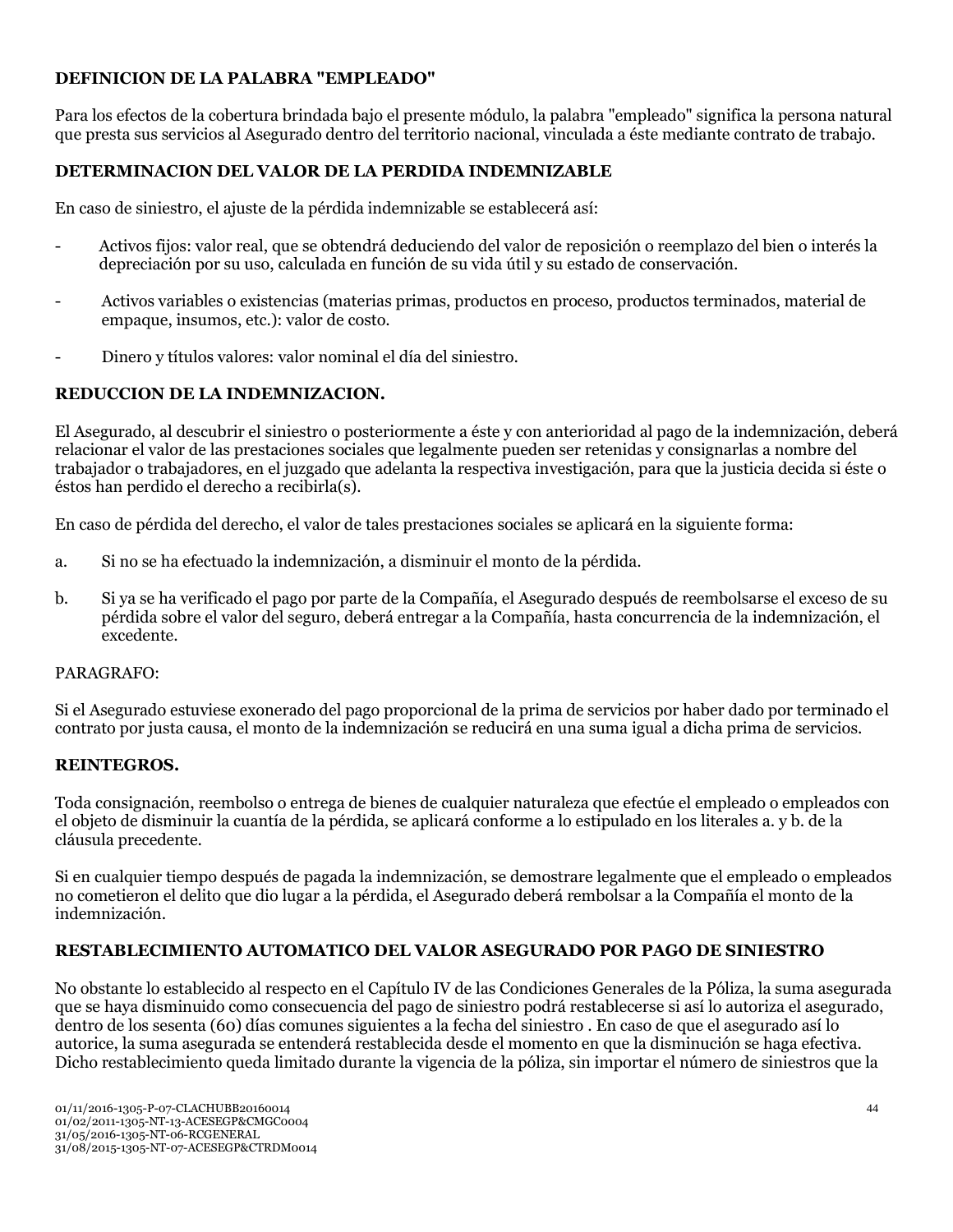afecten, a un máximo de una vez el mismo valor asegurado contratado y, dará derecho a la Compañía al cobro de una prima adicional proporcional por el resto de la vigencia de la póliza.

### **CONDICIONES GENERALES DE LA POLIZA QUE NO APLICAN A LA COBERTURA OTORGADA BAJO EL PRESENTE MODULO**

Para los efectos de la cobertura otorgada bajo el módulo de Manejo Global Comercial, no tienen aplicación las Condiciones de "Valor asegurable", "Infraseguro" y "Primera opción de compra del salvamento" consignadas en el Capítulo IV - Condiciones Generales de la Póliza.

### **CONDICIONES ESPECIALES QUE APLICAN UNICAMENTE AL AMPARO DE BIENES DE PROPIEDAD DE TERCEROS**

#### Garantía:

Queda expresamente declarado y convenido que la cobertura otorgada por este amparo adicional se realiza en virtud de la garantía dada por el Asegurado de que durante su vigencia se compromete a tomar las acciones del caso destinadas a que en toda transacción u operación sobre los bienes de terceros intervengan dos o más empleados.

NOTA: El incumplimiento a este(os) compromiso(s) o garantía(s) dará lugar a las sanciones que establece el Artículo 1.061 del Código de Comercio.

### **CONDICIONES ESPECIALES PARA EL MODULO DE RESPONSABILIDAD CIVIL EXTRACONTRACTUAL**

## **RESPONSABILIDAD DE LA COMPAÑIA**

En concordancia con lo establecido en el Capitulo IV – Condiciones Generales de la Póliza, la responsabilidad de la Compañía por todos los siniestros ocurridos durante la vigencia de la póliza no excederá del límite de valor asegurado establecido en la carátula de la póliza o en anexo a ella para el módulo de responsabilidad civil extracontractual.

Cuando en la carátula de la póliza o en anexo a ella se establezca un sublímite de valor asegurado por persona, daño material, siniestro, evento, agregado anual o similar, se entenderá que tal sublímite o sublímites serán el límite máximo de la indemnización, y que a su vez forman parte del límite asegurado principal, es decir, que no son en adición a éste.

## **DEFINICIONES**

#### 1. ASEGURADO:

- a. Siempre que el titular de la póliza sea una persona jurídica, además de ésta, todos los funcionarios a su servicio, cuando se encuentren en el desempeño de las labores a su cargo, pero únicamente con respecto a su responsabilidad como tales.
- b. Siempre que el titular de la póliza sea una persona natural, además de éste, su cónyuge e hijos menores que habiten bajo el mismo techo.

#### 2. SINIESTRO.

Para efectos de la aplicación de este módulo, siniestro es todo hecho externo, acaecido en forma accidental, súbito, repentino e imprevisto durante la vigencia de la póliza, que cause un daño que pueda dar origen a una reclamación de responsabilidad civil extracontractual contra el asegurado amparado por este módulo.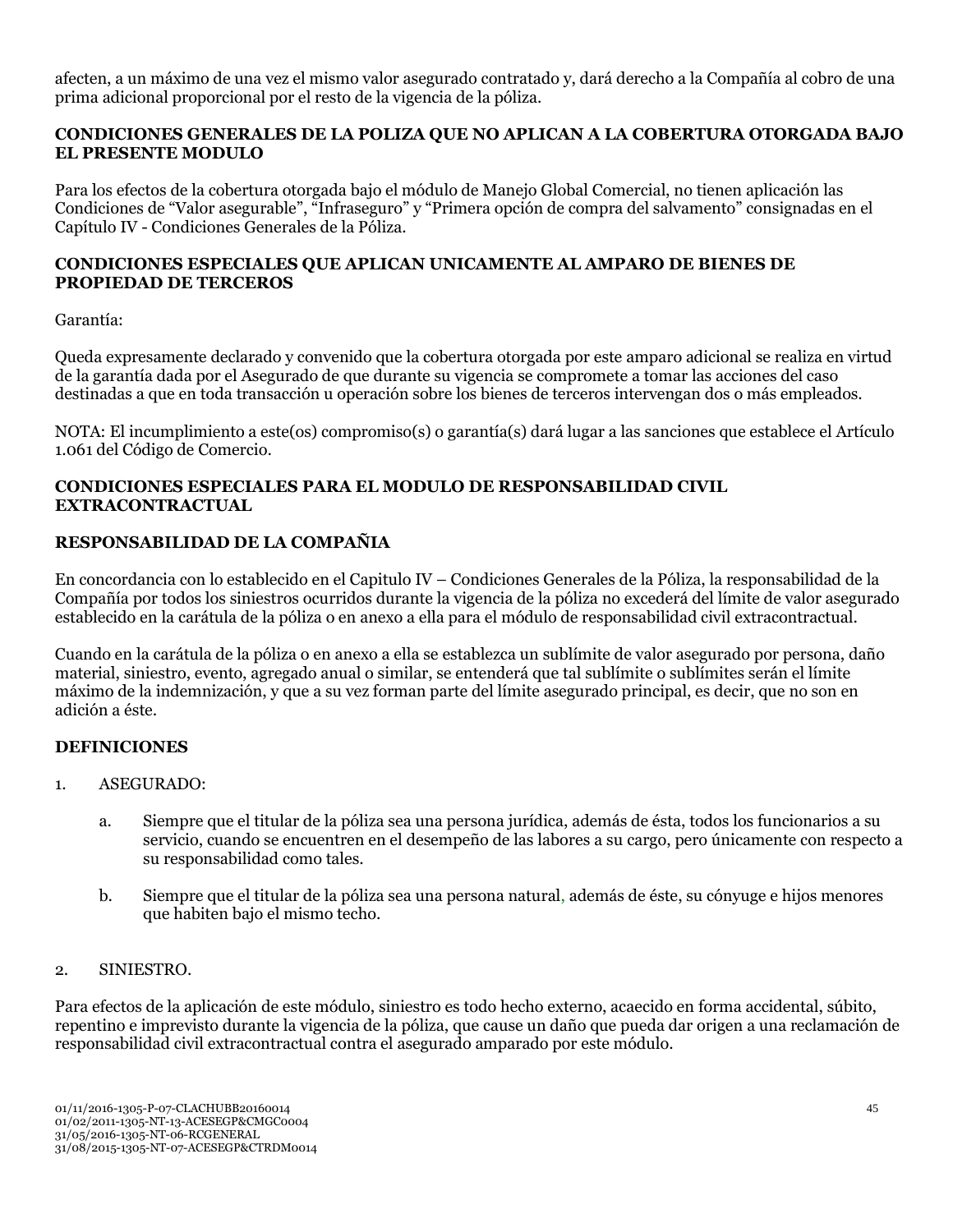Constituye un sólo siniestro el acontecimiento o serie de acontecimientos dañosos debidos a una misma causa originaria, con independencia del número de reclamantes, reclamaciones formuladas o personas legalmente responsables.

## **OBLIGACIONES DEL ASEGURADO EN CASO DE SINIESTRO**

Además de las establecidas en el Capítulo IV – Condiciones Generales de la Póliza, para el presente módulo aplican las siguientes:

- a. El Asegurado está obligado a dar aviso a la Compañía de la ocurrencia de cualquier hecho dañoso que pueda llegar a constituir siniestro amparado por la presente póliza, dentro de los diez (10) días comunes siguientes a aquel en que tenga conocimiento del mismo. Este aviso deberá contener la información más completa posible acerca del tiempo, lugar y circunstancias del hecho, daños a la propiedad, nombre y dirección de personas afectadas y testigos, entre otros.
- b. El Asegurado está obligado a informar a la Compañía dentro de los tres (3) días hábiles siguientes a la fecha de su conocimiento de toda reclamación judicial o extrajudicial de terceros damnificados o sus causahabientes, con obligación de contestar la demanda que le promuevan en cualquier proceso civil y que pudiere ser causa de indemnización conforme al presente módulo.
- c. En caso que el tercero damnificado le exija directamente a la Compañía una indemnización por los daños ocasionados por el Asegurado, éste se obliga a proporcionar a la Compañía toda la información y documentación que ella le solicite en relación con la ocurrencia del hecho que motiva la acción del tercero perjudicado.
- d. El Asegurado hará cuanto esté a su alcance para conservar todo elemento que pueda ser necesario o útil como medio probatorio relacionado con cualquier reclamación.
- e. El Asegurado está obligado a facilitar la atención de cualquier demanda judicial o extrajudicial, asistir a las audiencias y procesos judiciales a que haya lugar, suministrar pruebas, conseguir si es posible la asistencia de testigos y prestar toda la colaboración necesaria en el curso de tales procesos judiciales o extrajudiciales. El asegurado está igualmente obligado a colaborar en su defensa, a otorgar los documentos y a concurrir a las citaciones que la ley o la autoridad le exija, a hacerse presente en todas las diligencias encaminadas a establecer el monto de los perjuicios y a ajustar la pérdida cuando la ley, la autoridad o la Compañía se lo exija.

Si el Asegurado o cualquier persona que actúe por cuenta de él no cumple con estas obligaciones, la Compañía podrá deducir de la indemnización el valor de los perjuicios que tal conducta le causen.

## **TRANSACCION Y GASTOS.**

Salvo que medie autorización previa de la Compañía otorgada por escrito, el Asegurado no está facultado, en relación con siniestros amparados bajo el presente módulo, para asumir obligaciones, efectuar transacciones o incurrir en gastos distintos de los estrictamente necesarios para prestar auxilios médicos o quirúrgicos a terceros afectados por un siniestro.

## **DEFENSA DEL ASEGURADO**

La Compañía está facultada respecto de siniestros amparados bajo el presente módulo para asumir la defensa del Asegurado, y conducirle en la forma que considere más adecuada. Por lo tanto, cualquier actuación del Asegurado o de cualquier persona que actúe por cuenta de él que pueda obstaculizar o perjudicar el ejercicio de esta facultad, permitirá a la Compañía deducir de la indemnización el valor de los perjuicios que esta actuación le cause.

## **PAGO DE RECLAMACIONES**

La Compañía estará obligada a pagar las reclamaciones presentadas afectando la cobertura otorgada bajo este módulo, en los siguientes casos: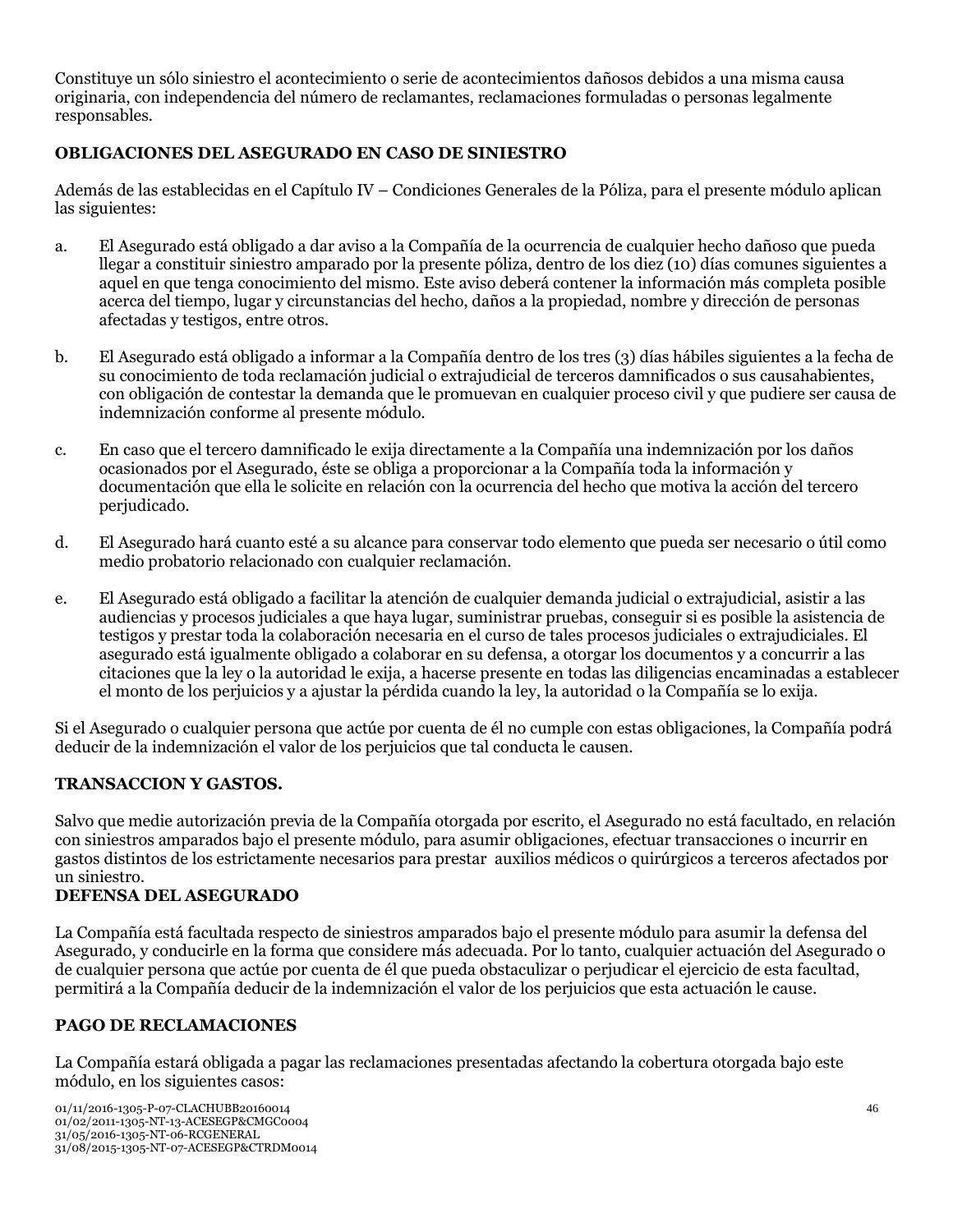- a. Cuando se le demuestre plenamente por parte del Asegurado o de la víctima su responsabilidad a través de medios probatorios idóneos, así como la cuantía del perjuicio causado.
- b. Cuando se realice con su previa aprobación un acuerdo entre el Asegurado y el perjudicado o sus representantes, mediante el cual se establezcan las sumas definitivas que el primero debe pagar al segundo o segundos por concepto de toda indemnización.
- c. Cuando realice un convenio con el perjudicado o sus representantes, mediante el cual éste libere de toda responsabilidad al Asegurado.
- d. En aquellos casos en que a juicio de la Compañía, la responsabilidad del Asegurado no sea suficientemente clara, o el monto del perjuicio no esté suficientemente comprobado, la Compañía podrá exigir, para el pago de la indemnización, una sentencia judicial ejecutoriada en la cual se determine la responsabilidad del asegurado y el monto del perjuicio.

## **PAGO TOTAL**

La Compañía quedará exonerada de toda responsabilidad derivada de un siniestro amparado bajo el presente módulo mediante el pago de la suma estipulada como límite máximo de responsabilidad respecto de dicho siniestro.

### **AMPARO AUTOMATICO NUEVOS PREDIOS**

Ampara en forma automática, en los mismos términos y condiciones otorgados bajo este modulo, todo nuevo predio que el asegurado adquiera, posea, ocupe, mantenga o use, durante la vigencia de la póliza, que sea de su propiedad o tome en arrendamiento, alquiler, comodato o que se encuentre bajo su control, localizado dentro de los limites territoriales de la República de Colombia, y en los cuales lleve a cabo labores u operaciones propias de las actividades objeto de este seguro, siempre y cuando no implique agravación del estado del riesgo. Lo anterior sin perjuicio de lo establecido en el Artículo 1.060 del Código de Comercio.

El asegurado se obliga a dar el correspondiente aviso por escrito a la Compañía dentro de los treinta (30) días comunes siguientes a la fecha de la adquisición y a pagar la prima adicional correspondiente

El amparo otorgado por esta cobertura cesa automáticamente si el Asegurado no cumple validamente con su obligación de dar el aviso correspondiente.

### La expiración del amparo se produce, asimismo, simultáneamente con la del contrato. **CONDICIONES GENERALES DE LA POLIZA QUE NO APLICAN A LA COBERTURA OTORGADA BAJO EL PRESENTE MODULO**

Para los efectos de la cobertura otorgada bajo el módulo de Responsabilidad Civil Extracontractual, no tienen aplicación las Condiciones de "Valor asegurable", "Infraseguro" y "primera opción de compra del salvamento" consignadas en el capítulo IV – Condiciones Generales de la Póliza.

### **CONDICIONES ESPECIALES QUE APLICAN ÚNICAMENTE AL AMPARO ADICIONAL DE PRODUCTOS**

Se considerarán como un solo siniestro y ocurrido en el momento del primer acontecimiento dañoso, todos los daños que provengan de la misma causa o que se deriven de productos, trabajos o servicios afectados por el mismo defecto o vicio, independiente del momento de la ocurrencia real de los demás acontecimientos y salvo que entre las varias causas iguales no haya relación alguna de dependencia. Sin embargo, en caso de terminación del seguro cesará automáticamente la cobertura para los acontecimientos ocurridos con posterioridad.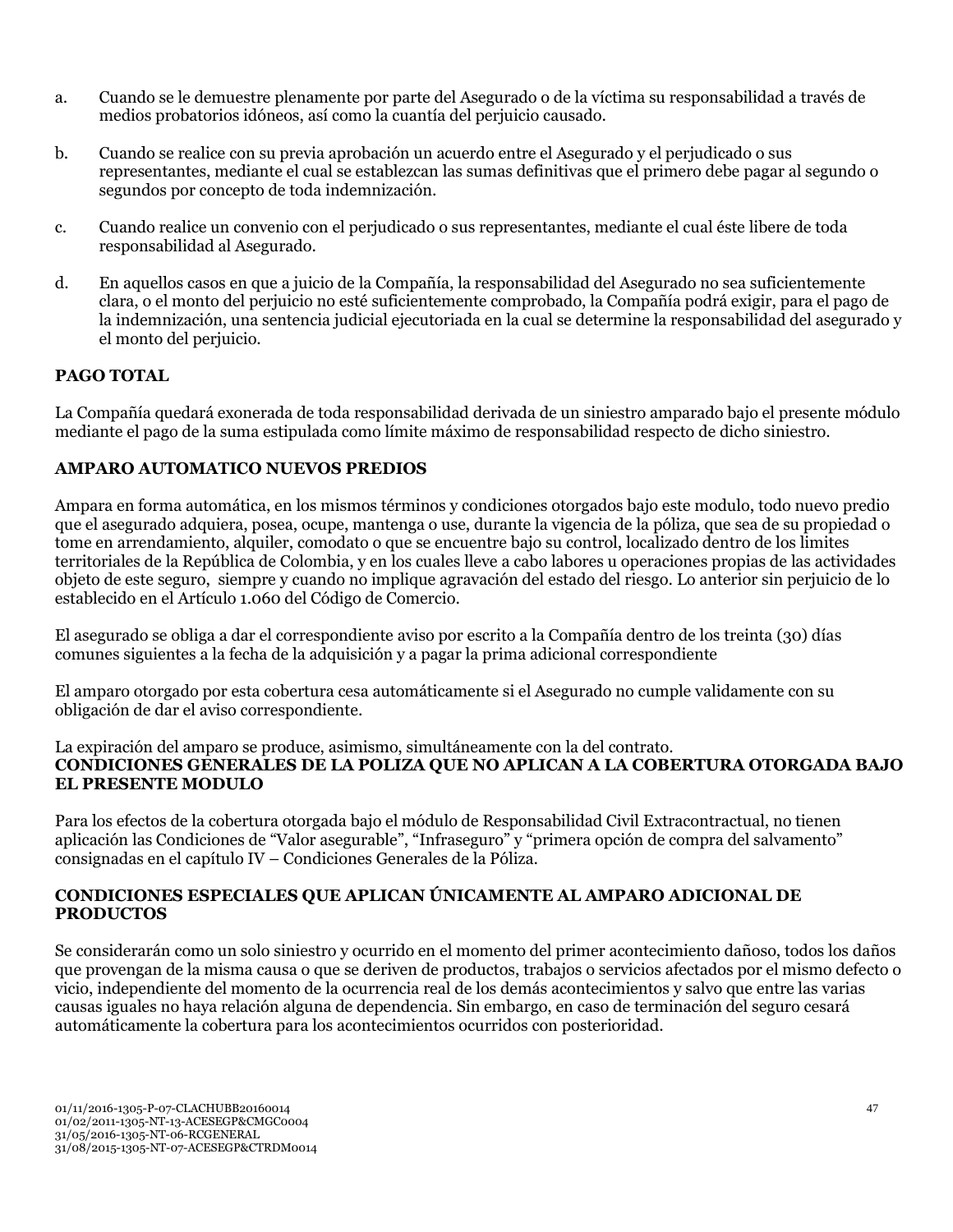### **CONDICIONES ESPECIALES QUE APLICAN ÚNICAMENTE AL AMPARO ADICIONAL DE RESPONSABILIDAD CIVIL PATRONAL**

- A. Definiciones:
- Empleado: Toda persona que mediante contrato de trabajo preste al Asegurado un servicio personal, remunerado y bajo su permanente dependencia o subordinación.
- Accidente de trabajo: todo suceso imprevisto y repentino, ocurrido durante la vigencia de la póliza, que sobrevenga durante el desarrollo de las funciones laborales asignadas al empleado, que le produzca la muerte, una lesión orgánica o perturbación funcional.
- B. Alcance de la indemnización:

La cobertura otorgada bajo el presente anexo opera única y exclusivamente en exceso de las prestaciones previstas por las disposiciones laborales, de las prestaciones a que tenga derecho el trabajador bajo el Sistema de Seguridad Social, del Seguro Obligatorio de Accidentes de Tránsito y de cualquier otro seguro individual o colectivo que el Asegurado contrate para sus trabajadores en razón de pactos colectivos o convenciones laborales.

#### **CONDICIONES ESPECIALES QUE APLICAN ÚNICAMENTE AL AMPARO ADICIONAL DE RESPONSABILIDAD CIVIL CONTRATISTAS Y SUBCONTRATISTAS INDEPENDIENTES**

Por contratistas y subcontratistas independientes se entiende toda personal natural o jurídica, que en virtud de contratos o convenios de carácter estrictamente comercial, presta al asegurado un servicio remunerado y bajo su dependencia o subordinación y, mientras se encuentre en el desempeño de las labores a su cargo.

### **CONDICIONES ESPECIALES QUE APLICAN ÚNICAMENTE AL AMPARO ADICIONAL DE RESPONSABILIDAD CIVIL CRUZADA**

La responsabilidad total de la Compañía con respecto a las partes aseguradas no excederá, en total, para un accidente o una serie de accidentes provenientes de un solo y mismo siniestro, del límite de valor asegurado indicado para esta cobertura en la carátula de la póliza o en anexo a ella.

#### **CONDICIONES ESPECIALES QUE APLICAN ÚNICAMENTE AL AMPARO ADICIONAL DE RESPONSABILIDAD CIVIL VEHÍCULOS PROPIOS Y NO PROPIOS**

La cobertura otorgada bajo el presente anexo opera única y exclusivamente cuando el siniestro esté cubierto bajo el amparo de responsabilidad civil extracontractual que ofrezca la póliza de seguro de automóviles que obligatoriamente tiene que tener contratada el Asegurado amparando el(os) vehículo(s) objeto de cobertura bajo este amparo adicional.

Igualmente opera en exceso de los límites máximos vigentes en el seguro de daños corporales causados a las personas en accidentes de tránsito y de los límites primarios indicados en la carátula de la póliza o en anexo a ella.

#### **CONDICIONES ESPECIALES QUE APLICAN ÚNICAMENTE AL AMPARO ADICIONAL DE RESPONSABILIDAD CIVIL POR VIAJES DE EMPLEADOS DEL ASEGURADO FUERA DEL TERRITORIO DE LA REPÚBLICA DE COLOMBIA**

La Compañía indemnizará únicamente en pesos colombianos, entendiéndose cumplida su obligación en el momento en que deposite en un banco colombiano la cantidad que esté obligada a satisfacer como consecuencia de la responsabilidad del Asegurado según la legislación del país respectivo.

El tipo de cambio para la determinación en pesos colombianos de los valores en moneda extranjera será el señalado por el Banco de la República para el día en que se efectúe el depósito en el banco correspondiente.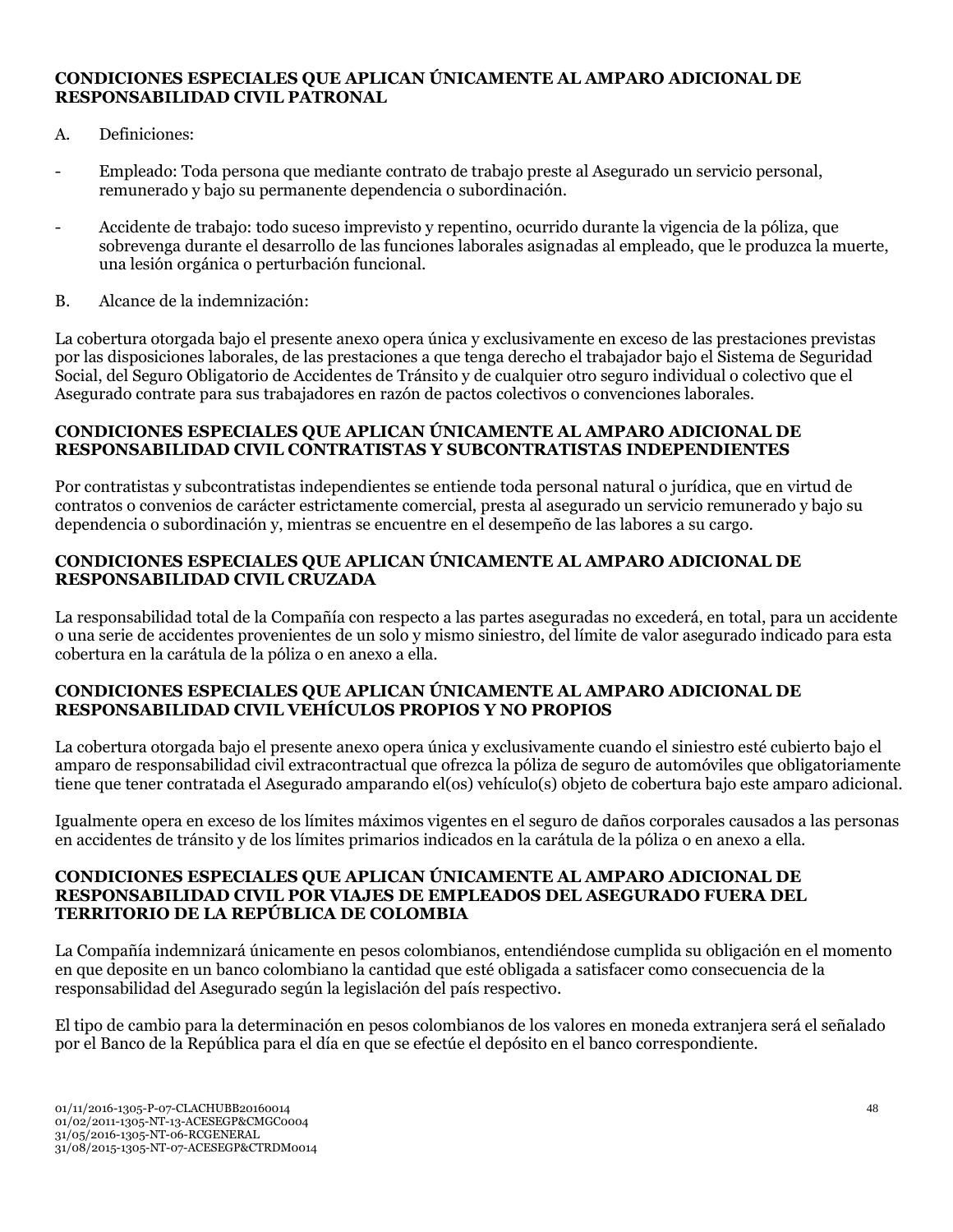### **CONDICIONES ESPECIALES QUE APLICAN ÚNICAMENTE AL AMPARO ADICIONAL DE RESPONSABILIDAD CIVIL POR PARTICIPACIÓN DEL ASEGURADO EN FERIAS Y EXPOSICIONES CELEBRADAS FUERA DEL TERRITORIO DE LA REPÚBLICA DE COLOMBIA**

La Compañía indemnizará únicamente en pesos colombianos, entendiéndose cumplida su obligación en el momento en que deposite en un banco colombiano la cantidad que esté obligada a satisfacer como consecuencia de la responsabilidad del Asegurado según la legislación del país respectivo.

El tipo de cambio para la determinación en pesos colombianos de los valores en moneda extranjera será el señalado por el Banco de la República para el día en que se efectúe el depósito en el banco correspondiente.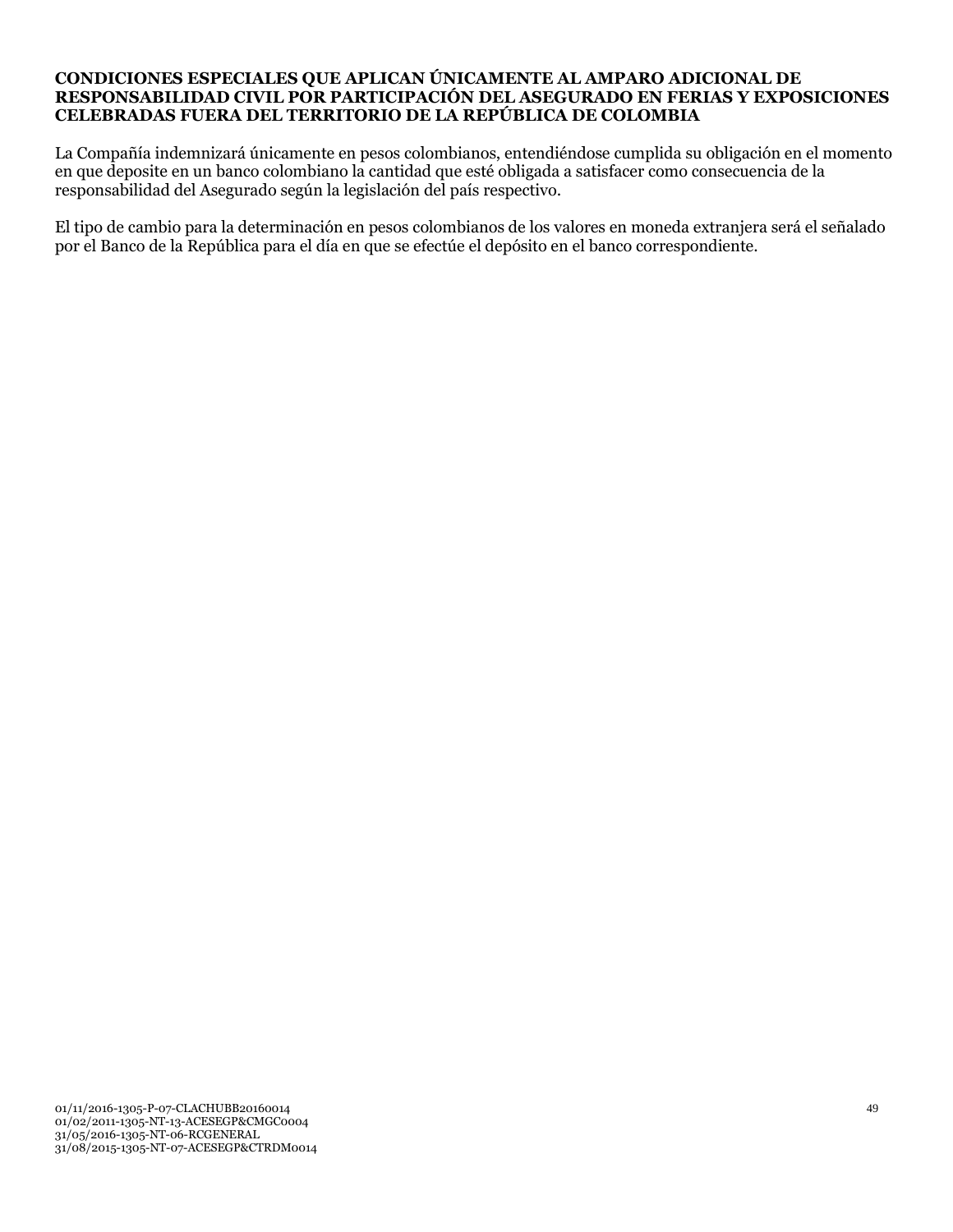## **CAPITULO IV. CONDICIONES GENERALES DE LA POLIZA**

## **PREDIOS ASEGURADOS**

Es el inmueble o conjunto de inmuebles ubicados en la dirección indicada en la carátula de la póliza.

## **VALOR ASEGURABLE**

El Asegurado deberá solicitar y mantener como suma asegurable la que sea equivalente al valor de reposición o reemplazo de los bienes e intereses asegurados, entendiendo por tal la cantidad de dinero que exigirá la adquisición de un bien nuevo de la misma o equivalente naturaleza y tipo, pero no superior ni de mayor capacidad, sin deducción alguna por concepto de depreciación, demérito, uso, vetustez u obsolescencia o, en fin, por cualquier otro concepto, e incluyendo los gastos de transporte, nacionalización e instalación, si los hubiese.

## **RESPONSABILIDAD DE LA COMPAÑIA.**

La responsabilidad de la Compañía no excederá en ningún caso de la suma asegurada asignada en la póliza o sus anexos a cada artículo o interés asegurado, ni del valor del interés asegurable que el Asegurado tenga sobre los bienes e intereses asegurados.

Este contrato es de mera indemnización y jamás podrá constituir para el Asegurado fuente de enriquecimiento.

## **SEGURO INSUFICIENTE.**

Si en el momento de ocurrir cualquier pérdida o daño a los bienes e intereses asegurados, éstos tienen un valor asegurable superior a la cantidad estipulada en la presente póliza, el Asegurado será considerado como su propio asegurador por la diferencia entre las dos sumas y por lo tanto, soportará la parte proporcional que le corresponda de dicha pérdida o daño. Cuando la póliza comprenda varios artículos, la presente estipulación es aplicable a cada uno de ellos por separado.

## **DISMINUCION DE LA SUMA ASEGURADA.**

La suma asegurada se entenderá reducida, desde el momento del siniestro, en el importe de la indemnización pagada por la Compañía.

Si la póliza comprende varios artículos o módulos, la reducción se aplicará al(os) artículo(s) o módulo(s) afectado(s).

## **INSPECCIONES**

La Compañía tiene en todo tiempo el derecho de inspeccionar los bienes e intereses asegurados en cualquier hora hábil y por personas debidamente autorizadas por la misma.

El Asegurado se obliga a proporcionar a la Compañía todos los detalles e informaciones que ella juzgue necesarios para la debida apreciación del riesgo asegurado.

La Compañía podrá asimismo examinar los libros y registros del Asegurado con el fin de efectuar comprobaciones acerca de los datos que sirvieron de base para el cálculo de las primas. Esta facultad subsistirá durante el tiempo de vigencia de la póliza y por un año más, contado a partir de su vencimiento definitivo.

## **SINIESTRO**

Es el hecho accidental, súbito e imprevisto ocurrido durante la vigencia del seguro y que da lugar a la realización del riesgo asegurado.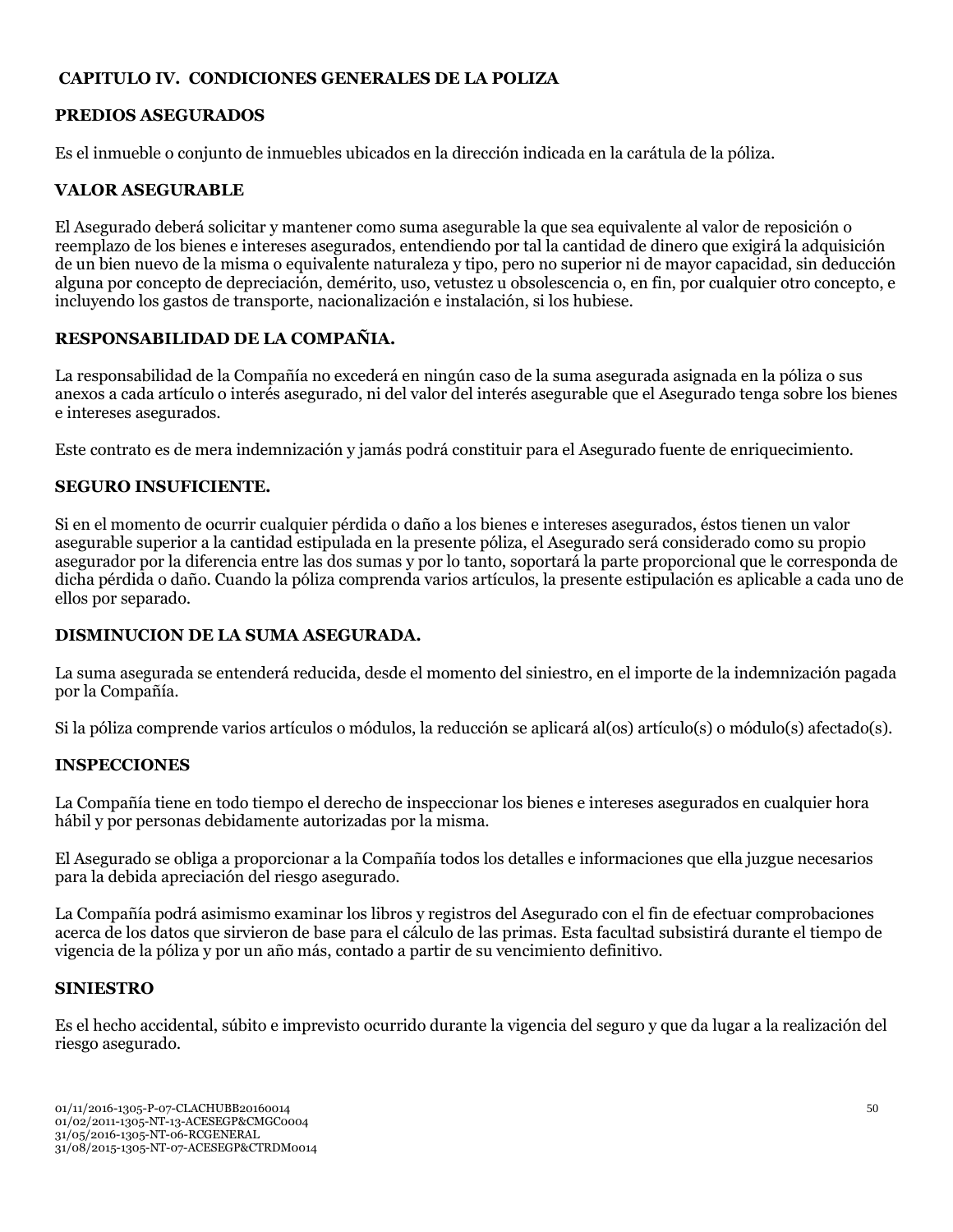## **OBLIGACIONES DEL ASEGURADO EN CASO DE SINIESTRO.**

Cuando ocurra un siniestro que afecte los bienes e intereses asegurados por la presente póliza, el Tomador, Asegurado o Beneficiario, según sea el caso, tiene obligación de:

- a. Emplear todos los medios de que dispongan para evitar su propagación o extensión y salvar y conservar las cosas aseguradas. El Asegurado no podrá remover u ordenar la remoción de los escombros que haya dejado el siniestro, sin la autorización escrita de la Compañía o de sus representantes.
- b. Dar noticia a la Compañía de la ocurrencia del siniestro, dentro de los diez (10) días comunes siguientes a la fecha en que lo hayan conocido o debido conocer.
- c. Formular denuncia penal ante la autoridad competente, en caso que el evento que de origen al siniestro sea de aquellos comprendidos como actos delictivos de acuerdo con la legislación colombiana.
- d. Declarar a la Compañía, al dar la noticia del siniestro, los seguros coexistentes, con indicación del Asegurador y de la suma asegurada.
- e. Conservar las partes dañadas o afectadas por un siniestro hasta por sesenta (60) días comunes después de efectuado el pago de la indemnización y tenerlas a disposición de la Compañía en todo momento para todos los fines que la misma estime conveniente.
- f. Obtener a su costo y a entregar o poner de manifiesto a la Compañía todos los detalles, libros, facturas, recibos, documentos justificativos, actas, y cualesquiera informes que la Compañía esté en derecho de exigirle con referencia a la reclamación, al origen y a la causa del siniestro y a las circunstancias bajo las cuales las pérdidas se han producido o que tengan relación con la responsabilidad de la Compañía o con el importe de la indemnización.
- g. A petición de la Compañía, deberán hacer todo lo que esté a su alcance para permitirle el ejercicio de los derechos derivados de la subrogación.

Si el Asegurado o Beneficiario no cumplen con estas obligaciones, la Compañía podrá deducir de la indemnización el valor de los perjuicios que le cause dicho incumplimiento.

## **DERECHOS DE LA COMPAÑIA EN CASO DE SINIESTRO.**

Inmediatamente que ocurra una pérdida o daño que pueda acarrearle alguna responsabilidad en virtud de este seguro, la Compañía podrá:

- a. Penetrar en los edificios o locales en que ocurrió el siniestro para determinar su causa y extensión.
- b. Examinar, clasificar, avaluar, trasladar o disponer de los bienes e intereses asegurados y exigir la cesión de los derechos que el Asegurado tenga a su favor en relación con los bienes e intereses afectados por el siniestro.

En ningún caso estará obligada la Compañía a encargarse de la venta de los bienes e intereses salvados. El Asegurado no podrá hacer abandono de los mismos a la Compañía. Las facultades conferidas a la Compañía en virtud de esta condición, podrán ser ejercidas por ella en cualquier momento, mientras el Asegurado no le avise por escrito que renuncia a toda reclamación, o en el caso de que ya se hubiere presentado, mientras no haya sido retirada. La Compañía asumirá, para con el Asegurado, la responsabilidad que a su cargo se derive, por dolo o culpa grave, por cualquier acto en el ejercicio de estas facultades. La concreción de las mismas no disminuirá, por esa sola circunstancia, los derechos de la Compañía a apoyarse en cualquiera de las condiciones de esta póliza con respecto al siniestro.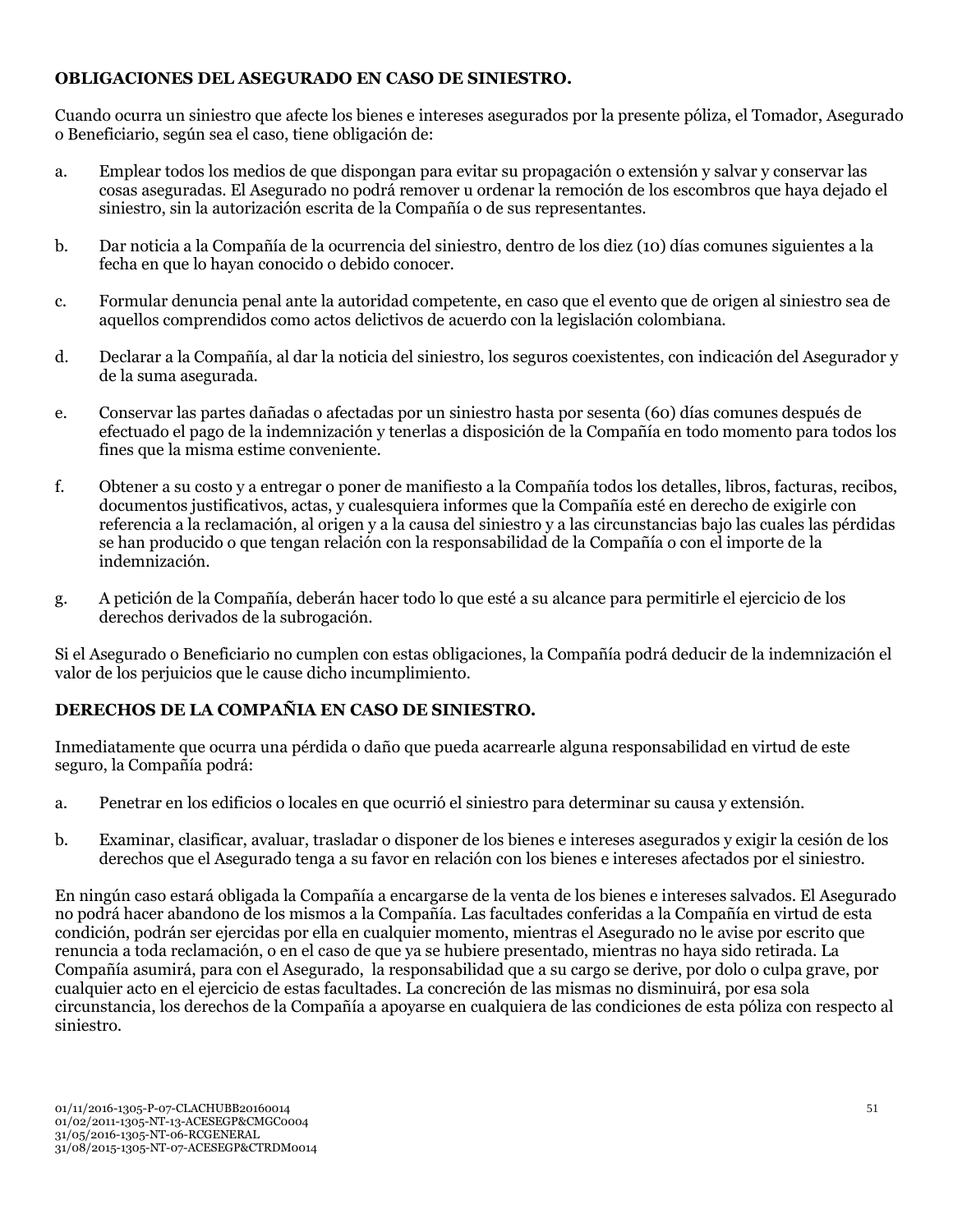Cuando el Asegurado, el Beneficiario o cualquier persona que actúe por cuenta de ellos deje de cumplir los requerimientos de la Compañía o le impida o dificulta el ejercicio de estas facultades, la Compañía podrá deducir de la indemnización el valor de los perjuicios que tal conducta le haya causado.

## **RECONSTRUCCION, REPOSICION O REPARACION.**

La Compañía, en vez de pagar la indemnización en dinero tiene el derecho, si lo estima conveniente, de reconstruir, reponer o reparar los bienes e intereses destruidos o dañados o cualquier parte de ellos. El Asegurado queda obligado a cooperar con la Compañía en todo lo que ella juzgue necesario.

La Compañía, sin exceder las sumas aseguradas, habrá cumplido válidamente sus obligaciones al restablecer, en lo posible y en forma razonablemente equivalente, las cosas aseguradas al estado en que se encontraban al momento del siniestro.

## **DEDUCIBLE**

Es el monto de la pérdida indemnizable que invariablemente se deduce de ésta y que por lo tanto, siempre queda a cargo del Asegurado.

Cuando dos o más bienes asegurados sean destruidos o dañados en un solo siniestro, el Asegurado solo soportará el importe del deducible más alto aplicable a cualquiera de los bienes e intereses destruidos o dañados.

### **PAGO DEL SINIESTRO.**

La Compañía efectuará el pago del siniestro dentro del mes siguiente a la fecha en que el Asegurado o Beneficiario acredite, aún extrajudicialmente, la ocurrencia del siniestro y la cuantía de la pérdida.

### **PERDIDA DEL DERECHO A LA INDEMNIZACION**

El Asegurado o el Beneficiario quedarán privados de todo derecho procedente de la presente póliza, en los siguientes casos:

- a. Cuando la reclamación presentada fuere de cualquier manera fraudulenta; si en apoyo de ella, se hicieren o utilizaren declaraciones falsas o si se emplearen otros medios o documentos engañosos o dolosos.
- b. Cuando al dar noticia del siniestro omiten maliciosamente informar de los seguros coexistentes sobre los mismos bienes e intereses Asegurados, a menos que el valor conjunto de los seguros no exceda el valor real del interés asegurado.
- c. Cuando renuncien a sus derechos contra los terceros responsables del siniestro.

#### **INDEMNIZACION CUANDO HAY COEXISTENCIA DE SEGUROS**

En caso de pluralidad o coexistencia de seguros, los Aseguradores deberán soportar la indemnización debida al Asegurado en proporción a la cuantía de sus respectivos contratos, siempre que el Asegurado haya actuado de buena fe. La mala fe en la contratación de éstos, produce nulidad.

## **DECLARACION SOBRE EL ESTADO DEL RIESGO**

El Tomador está obligado a declarar sinceramente los hechos o circunstancias que determinan el estado del riesgo, según el cuestionario que le sea propuesto por la Compañía. La reticencia o la inexactitud sobre hechos o circunstancias que, conocidos por la Compañía, la hubiesen retraído de celebrar el contrato, o inducido a estipular condiciones más onerosas, producen la nulidad relativa del seguro.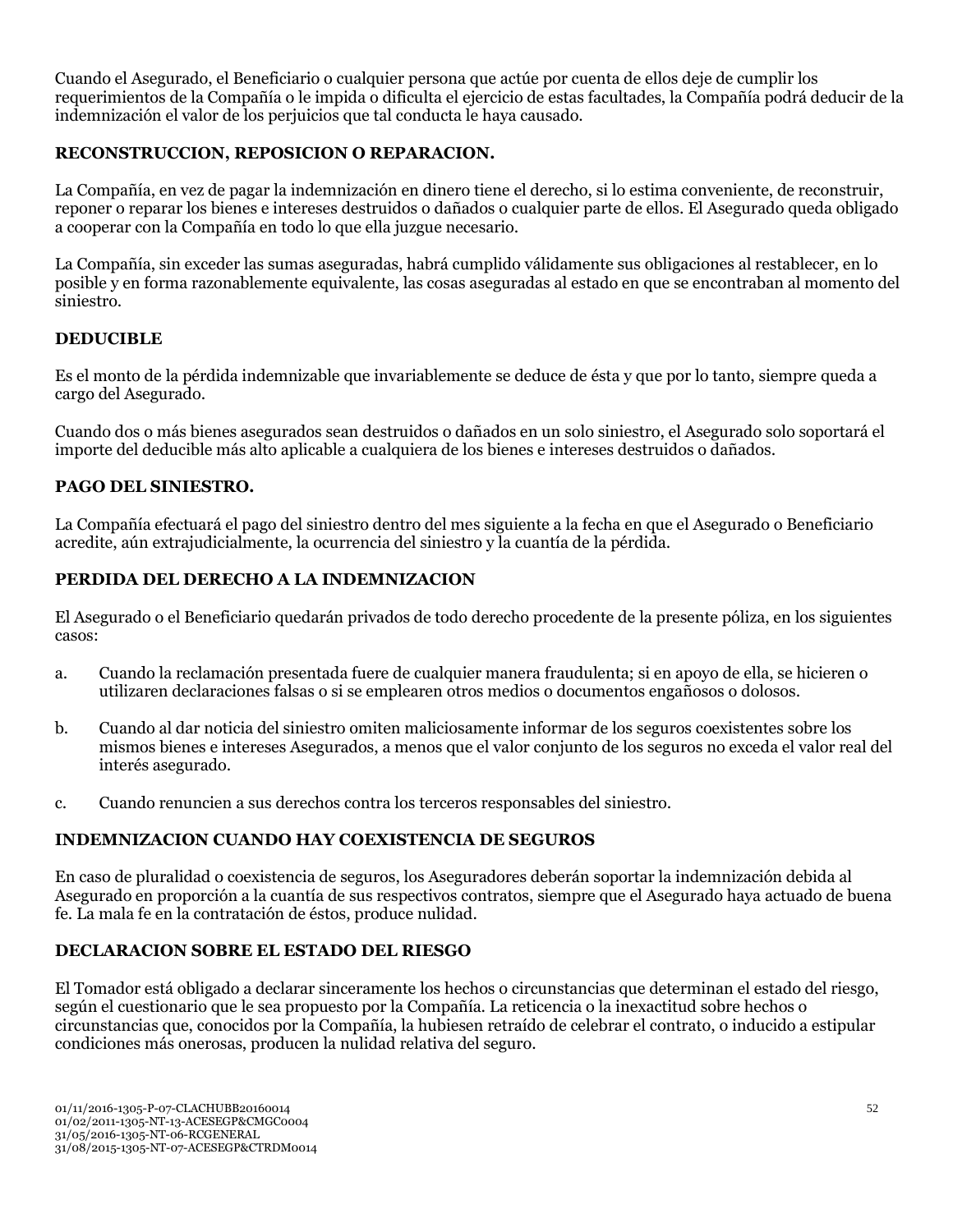Si la declaración no se hace con sujeción a un cuestionario determinado, la reticencia o la inexactitud producen igual efecto si el Tomador ha encubierto por culpa, hechos o circunstancias que impliquen agravación objetiva del estado del riesgo.

Sin embargo, si el Tomador incurriese en errores, omisiones o inexactitudes inculpables a él o al Asegurado, el presente contrato de seguro no será nulo ni habrá lugar a la aplicación del inciso tercero del Artículo 1.058 del Código de Comercio sobre reducción porcentual de la prestación asegurada. En este caso, el Asegurado se obliga a pagar la prima adecuada al verdadero estado del riesgo.

Las sanciones consagradas en esta condición no se aplican si la Compañía, antes de celebrarse el contrato, ha conocido o debido conocer los hechos o circunstancias sobre que versan los vicios de la declaración, o si, ya celebrado el contrato, se allana a subsanarlos o los acepta expresa o tácitamente.

## **MODIFICACION DEL ESTADO DEL RIESGO**

El Asegurado o el Tomador, según el caso, están obligados a mantener el estado del riesgo. En tal virtud, uno u otro deberán notificar por escrito a la Compañía los hechos o circunstancias no previsibles que sobrevengan con posterioridad a la celebración del contrato y que, conforme al criterio consignado en el inciso primero de la condición declaración sobre el estado del riesgo, signifiquen agravación del riesgo o variación de su identidad local.

La notificación se hará con antelación no menor de diez (10) días hábiles a la fecha de modificación del riesgo, si ésta depende del arbitrio del Asegurado o del Tomador. Si le es extraña dentro de los diez (10) días hábiles siguientes a aquel en que tengan conocimiento de ella, conocimiento que se presume transcurridos treinta (30) días hábiles desde el momento de la modificación.

Notificada la modificación del riesgo en los términos anteriormente previstos, la Compañía podrá revocar el contrato o exigir el reajuste a que haya lugar en el valor de la prima.

La falta de notificación oportuna produce la terminación del contrato. Pero sólo la mala fe del Asegurado o del Tomador dará derecho a la Compañía a retener la prima no devengada.

Para los efectos del seguro otorgado, se consideran, entre otros, como circunstancias que modifican el estado del riesgo, los siguientes hechos:

- a. Cambios o modificaciones en el comercio o en la industria dentro de los predios asegurados o que contengan los bienes e intereses asegurados.
- b. Traslado de todos o de parte de los bienes e intereses asegurados a predios distintos de los indicados en la póliza.
- c. Transferencia del interés asegurado.

## **TRANSMISION POR CAUSA DE MUERTE**

La transmisión por causa de muerte del interés asegurado, o de la cosa a que está vinculado el seguro, dejará subsistente el contrato a nombre del adquirente, a cuyo cargo quedará el cumplimiento de las obligaciones pendientes en el momento de la muerte del Asegurado.

Pero el adjudicatario tendrá un plazo de quince (15) días hábiles contados a partir de la fecha de la sentencia aprobatoria de la partición para comunicar a la Compañía la adquisición respectiva. A falta de esta comunicación se produce la extinción del contrato.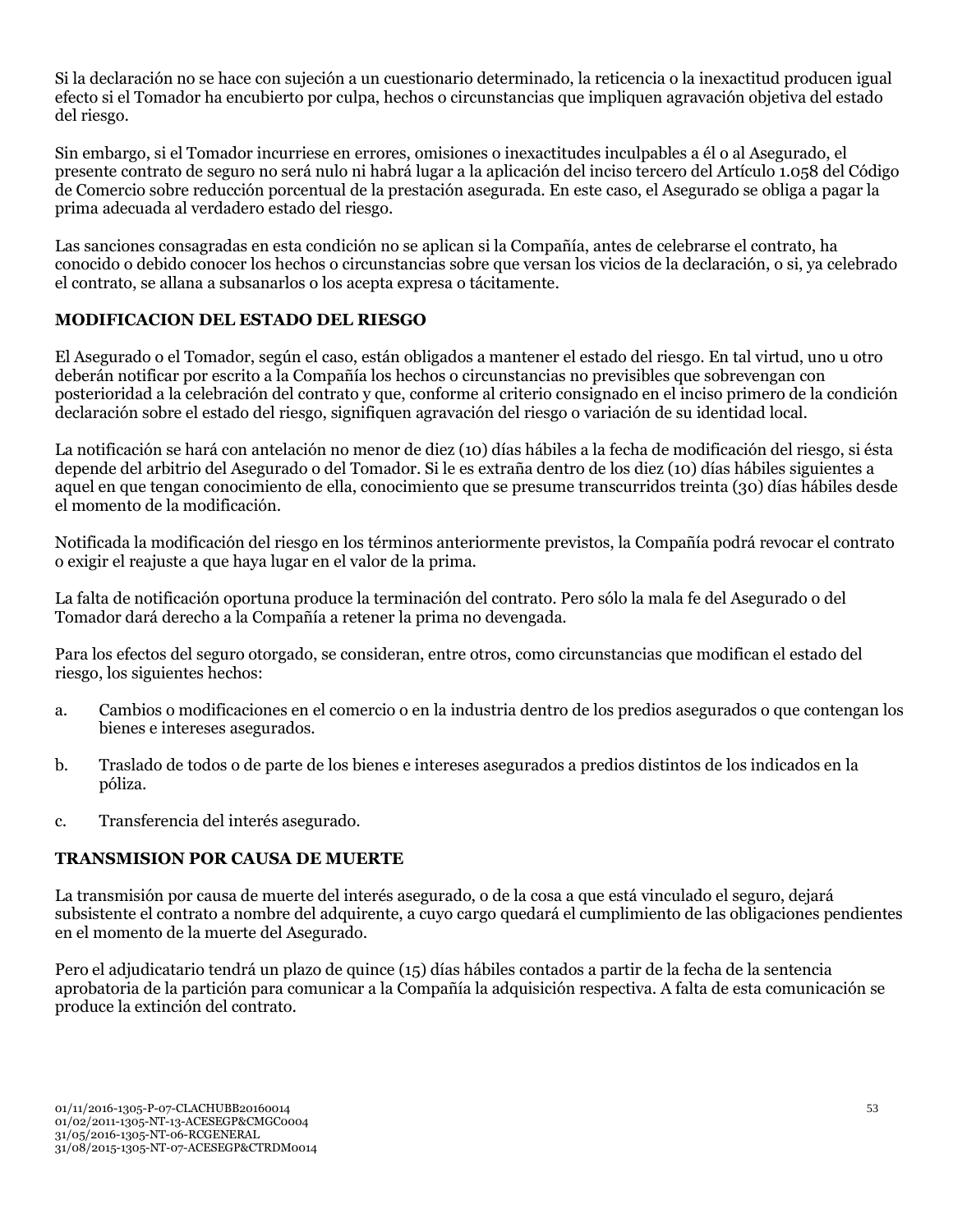## **TRANSFERENCIA POR ACTO ENTRE VIVOS**

La transferencia por acto entre vivos del interés asegurado o de la cosa a que esté vinculado el seguro, producirá automáticamente la extinción del contrato, a menos que subsista un interés asegurable en cabeza del Asegurado. En este caso subsistirá el contrato en la medida necesaria para proteger tal interés, siempre que el Asegurado informe de esta circunstancia a la Compañía dentro de los diez (10) días hábiles siguientes a la fecha de la transferencia.

La extinción creará a cargo de la Compañía la obligación de devolver la prima no devengada.

El consentimiento expreso de la Compañía, genérica o específicamente otorgado, dejará sin efectos la extinción del contrato a que se refiere el inciso primero de esta condición general de la póliza.

## **SEGUROS SUSCRITOS EN OTRAS COMPAÑIAS**

El Asegurado deberá informar por escrito a la Compañía los seguros de igual naturaleza que contrate sobre los mismos bienes e intereses, dentro del término de diez (10) días hábiles contados a partir de su celebración.

La inobservancia de esta obligación producirá la terminación del contrato, a menos que el valor conjunto de los seguros no exceda el valor asegurable de los bienes e intereses asegurados.

## **ANTICIPO DE INDEMNIZACIONES**

En caso de pérdida amparada, la Compañía, según criterio de la Compañía, a petición escrita del Asegurado, la Compañía podrá efectuar un anticipo parcial hasta por el porcentaje y/o cuantía establecida en la carátula de la póliza o en anexo a ella, del valor total en que se haya establecido, en forma razonable, la posible indemnización definitiva, para adelantar la reparación, reposición o reemplazo de los bienes afectados por el siniestro, mientras se formaliza la reclamación correspondiente.

En caso de concederse el anticipo, el mismo será pagado por la Compañía dentro de los treinta (30) días comunes siguientes de recibida la comunicación del Asegurado, en la cual se justifique, con bases suficientes la liquidación de dicho anticipo.

En el evento que el anticipo que la Compañía adelante al Asegurado, llegue a exceder la suma total indemnizable a que tenga derecho el Asegurado por el siniestro, éste se compromete a devolver inmediatamente el exceso pagado.

## **DERECHOS SOBRE EL SALVAMENTO**

Cuando el Asegurado sea indemnizado, los bienes e intereses salvados o recuperados quedarán de propiedad de la Compañía.

El Asegurado participará proporcionalmente de la venta del salvamento neto, teniendo en cuenta el deducible y el infraseguro, si a éste hubiese lugar.

Se entiende por salvamento neto el valor resultante de descontar del valor de venta del mismo los gastos realizados por la Compañía para la recuperación y comercialización de dicho salvamento.

## **PRIMERA OPCION DE COMPRA DEL SALVAMENTO**

Queda entendido y convenido que sobre los salvamentos provenientes del pago de cualquier indemnización efectuada por la Compañía bajo la presente póliza, se concede al Asegurado la primera opción de compra.

La Compañía se obliga a comunicar por escrito al Asegurado en toda oportunidad a que haya lugar a la aplicación de esta cláusula, concediéndole a éste un plazo de quince (15) días hábiles para que le informe si hará uso de tal opción o no.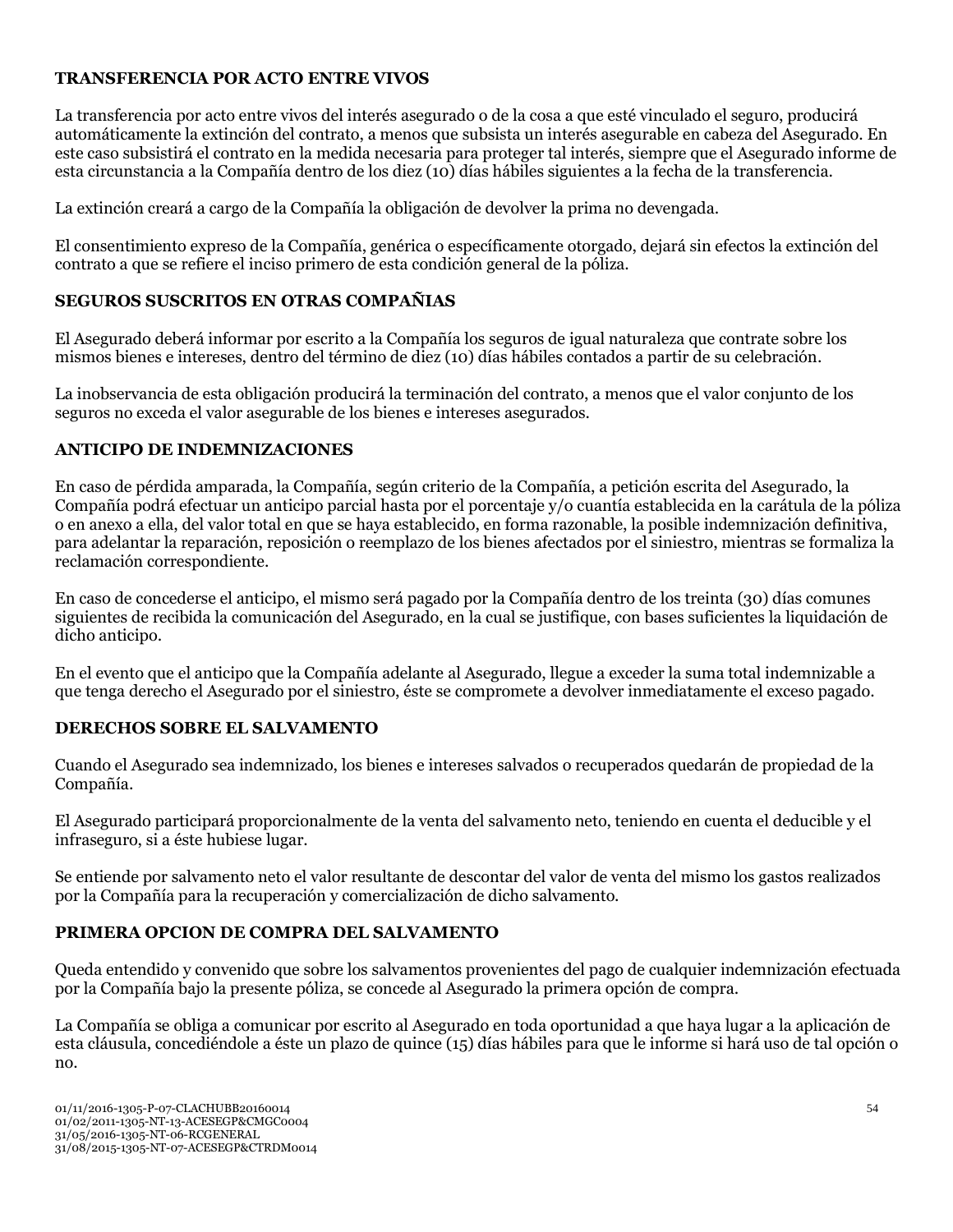Si no se llega a un acuerdo entre el Asegurado y la Compañía por la compra del salvamento, la Compañía quedará en libertad de disponer de él a su entera voluntad.

## **REVOCACION DE LA POLIZA**

El presente contrato podrá ser revocado unilateralmente por los contratantes. Por la Compañía, mediante noticia escrita al Asegurado, enviada a su última dirección conocida, con no menos de treinta (30) días comunes de antelación, contados a partir de la fecha del envío; por el Asegurado, en cualquier momento, mediante aviso escrito a la Compañía.

En el primer caso, la revocación da derecho al Asegurado a recuperar la prima no devengada, o sea, la que corresponde al lapso comprendido entre la fecha en que comienza a surtir efectos la revocación y la de vencimiento del contrato.

En el segundo caso, el importe de la prima devengada se calculará a prorrata sobre la vigencia efectiva del seguro más un recargo del 10% de la diferencia entre dicha prima y la anual.

#### **SUBROGACION**

En virtud del pago de la indemnización, la Compañía se subroga hasta concurrencia de su importe, en todos los derechos del Asegurado contra la(s) persona(s) responsable(s) del siniestro.

#### **NOTIFICACIONES**

Cualquier notificación que deban hacerse las partes para los efectos del presente contrato deberá consignarse por escrito cuando la ley exija dicha formalidad, y será prueba suficiente de la notificación, la constancia del envío del aviso escrito por correo recomendado o certificado dirigido a la última dirección conocida.

#### **DOMICILIO**

Sin perjuicio de las disposiciones procesales, para los efectos relacionados con el presente contrato se fija como domicilio de las partes la ciudad de Bogotá D.C., en la República de Colombia.

#### **NORMAS SUPLETORIAS**

En lo no previsto en las presentes condiciones generales, este contrato se regirá por las disposiciones del Código de Comercio Colombiano.